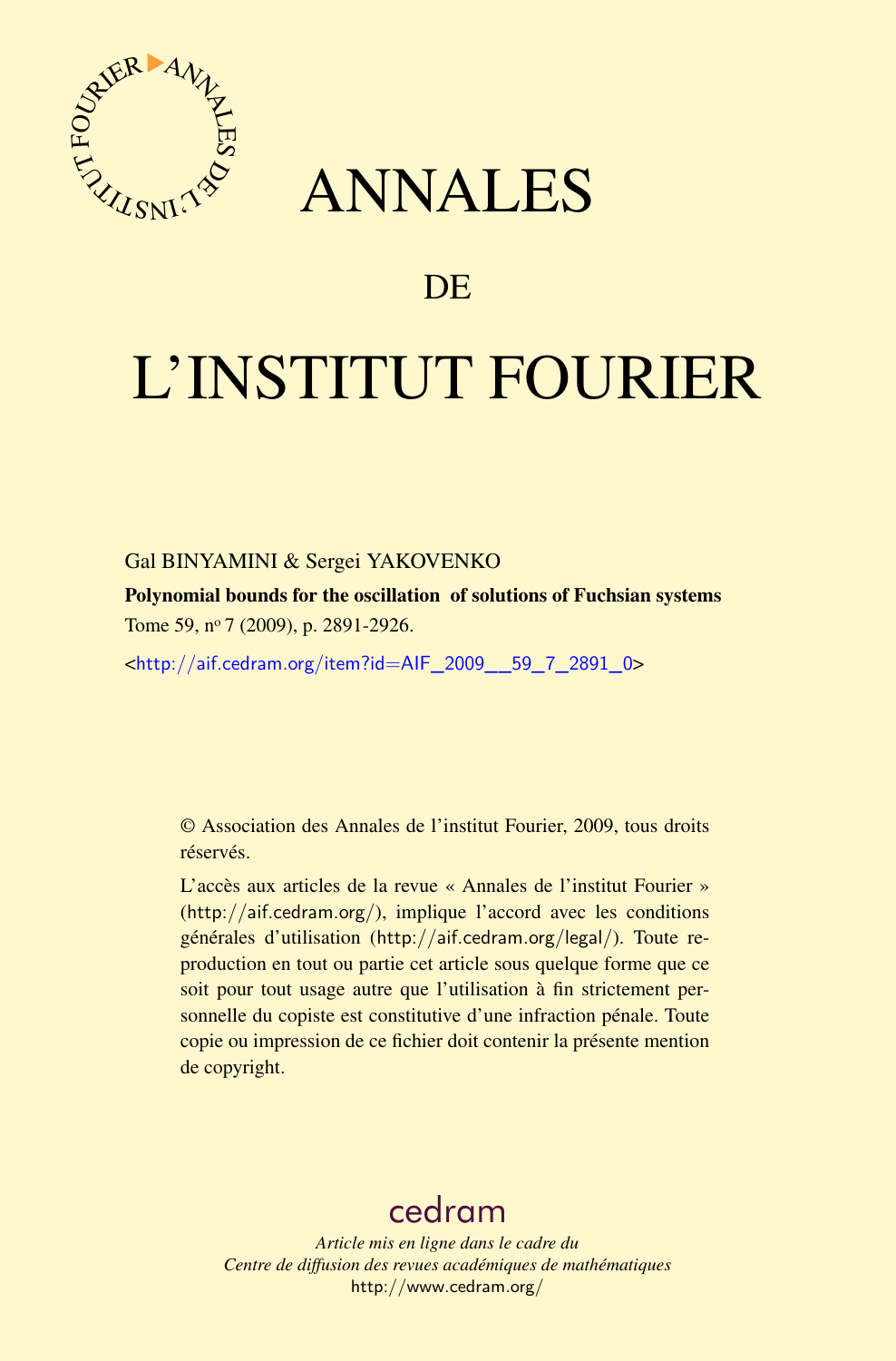### POLYNOMIAL BOUNDS FOR THE OSCILLATION OF SOLUTIONS OF FUCHSIAN SYSTEMS

#### **by Gal BINYAMINI & Sergei YAKOVENKO**

 $ABSTRACT.$  We study the problem of placing effective upper bounds for the number of zeroes of solutions of Fuchsian systems on the Riemann sphere. The principal result is an explicit (non-uniform) upper bound, polynomially growing on the frontier of the class of Fuchsian systems of a given dimension *n* having *m* singular points. As a function of  $n, m$ , this bound turns out to be double exponential in the precise sense explained in the paper.

As a corollary, we obtain a solution of the so-called restricted infinitesimal Hilbert 16th problem, an explicit upper bound for the number of isolated zeroes of Abelian integrals which is polynomially growing as the Hamiltonian tends to the degeneracy locus. This improves the exponential bounds recently established by A. Glutsyuk and Yu. Ilyashenko.

Résumé. — Nous étudions le problème d'une borne supérieure effective sur le nombre des racines isolées des solutions de systèmes de type Fuchs sur la sphère de Riemann. Le résultat principal est une borne explicite non uniforme à croissance polynômiale sur la frontière de l'ensemble des systèmes fuchsiens de dimension *n* quelconque ayant m singularités. Comme une fonction de *n, m*, la borne est doublement exponentielle dans le sens précis décrit dans le manuscrit.

Comme corollaire, nous obtenons la solution à croissance polynômiale du problème d'Hilbert infinitésimal restreint, qui améliore les bornes exponentielles récemment obtenues par A. Glutsyuk et Yu. Ilyashenko

#### **1. Zeros of solutions of Fuchsian systems and restricted infinitesimal Hilbert 16th problem**

#### **1.1. Fuchsian systems and zeros of their solutions**

Let  $\Omega$  be a meromorphic (rational)  $n \times n$ -matrix 1-form on the Riemann sphere  $\mathbb{C}P^1$  with a singular (polar) locus  $\Sigma = {\tau_1, \ldots, \tau_m}$  consisting of *m* 

Keywords: Fuchsian systems, oscillation, zeros, semialgebraic varieties, effective algebraic geometry, monodromy.

Math. classification: 34M10, 34C08, 14Q20, 32S40.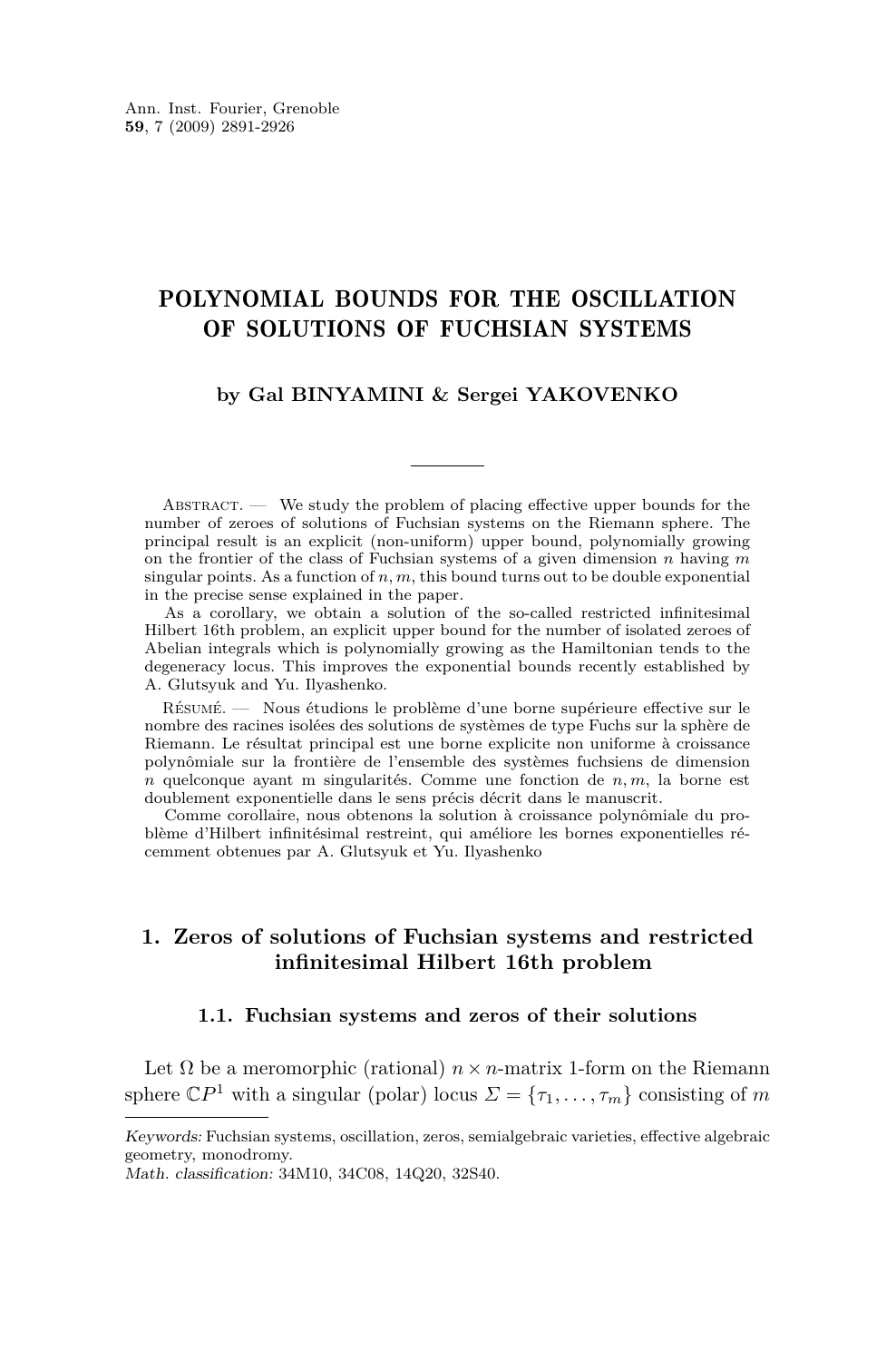<span id="page-2-0"></span>distinct points. The linear system of Pfaffian equations

(1.1) 
$$
dx - \Omega x = 0, \qquad \Omega = \begin{pmatrix} \omega_{11} & \cdots & \omega_{1n} \\ \vdots & \ddots & \vdots \\ \omega_{n1} & \cdots & \omega_{nn} \end{pmatrix}, \quad x = \begin{pmatrix} x_1 \\ \vdots \\ x_n \end{pmatrix},
$$

is said to be Fuchsian, if all points *τ<sup>i</sup> ∈ Σ* are first order poles of Ω. We will denote the collection of all Fuchsian systems of rank *n* with *m* singular points by  $\mathscr{F}_{n,m}$ . Later it will be identified with an  $m(n^2+1)$ -dimensional semialgebraic variety. A Fuchsian system can be always expanded as the sum of its principal Fuchsian parts,

(1.2) 
$$
\Omega = \sum_{j=1}^{m} \Omega_j, \qquad \Omega_j = \frac{A_j dt}{t - \tau_j}, \quad \tau_j \in \Sigma, \quad \sum_{j=1}^{m} A_j = 0,
$$

with the residue matrices  $A_1, \ldots, A_m$  (the point  $\tau = \infty$ , singular for each  $\Omega_j$ , is nonsingular for the sum; if  $\infty = \tau_m \in \Sigma$ , then one has  $m-1$  terms corresponding to the finite points  $\tau_1, \ldots, \tau_{m-1}$  of  $\Sigma$ , yet with a nontrivial residue  $A_m$  corresponding to the point at infinity).

Solutions of a Fuchsian system (1.1) are multivalued holomorphic vectorfunctions on  $\mathbb{C}P^1 \setminus \mathbb{Z}$ , ramified over the singular locus, and growing moderately (no faster than polynomially in the reciprocal distance to  $\Sigma$ ) when approaching points of *Σ* along non-spiraling paths.

We are interested in explicit global upper bounds on the maximal number of isolated zeros of linear combinations of the form  $y(t) = \sum_{i=1}^{n} c_i x_i(t)$ ,  $t \in \mathbb{C}P^1$ . The initial motivation for this question came from the attempts to solve the so called infinitesimal Hilbert 16th problem, see [\[23,](#page-36-0) [11\]](#page-35-0) and [§1.4,](#page-6-0) but the subject is interesting in itself as well, as linear systems provide a vast and essentially unique source of transcendental functions which still admit global finite bounds for their zeros [\[23,](#page-36-0) §3].

Because of the multivaluedness of the solutions, some disambiguation is required. Assume that the punctured Riemann sphere  $\mathbb{C}P^1 \setminus \mathcal{Z}$  is covered by finitely many simply connected polygonal domains  $U_{\alpha}$  (polygonality here and below means that each domain  $U_{\alpha}$  is bounded by finitely many circular arcs and line segments). In each such domain one can consistently choose a holomorphic branch of any solution  $x(t)$  to (1.1) and form all scalar linear combinations  $y(t)$  as above. Clearly, the number

$$
N_{\alpha}(\Omega) = \sup_{x(\cdot), c \in \mathbb{C}^n} \# \{ t \in U_{\alpha} c_1 x_1(t) + \dots + c_n x_n(t) = 0 \} \leqslant +\infty,
$$

ANNALES DE L'INSTITUT FOURIER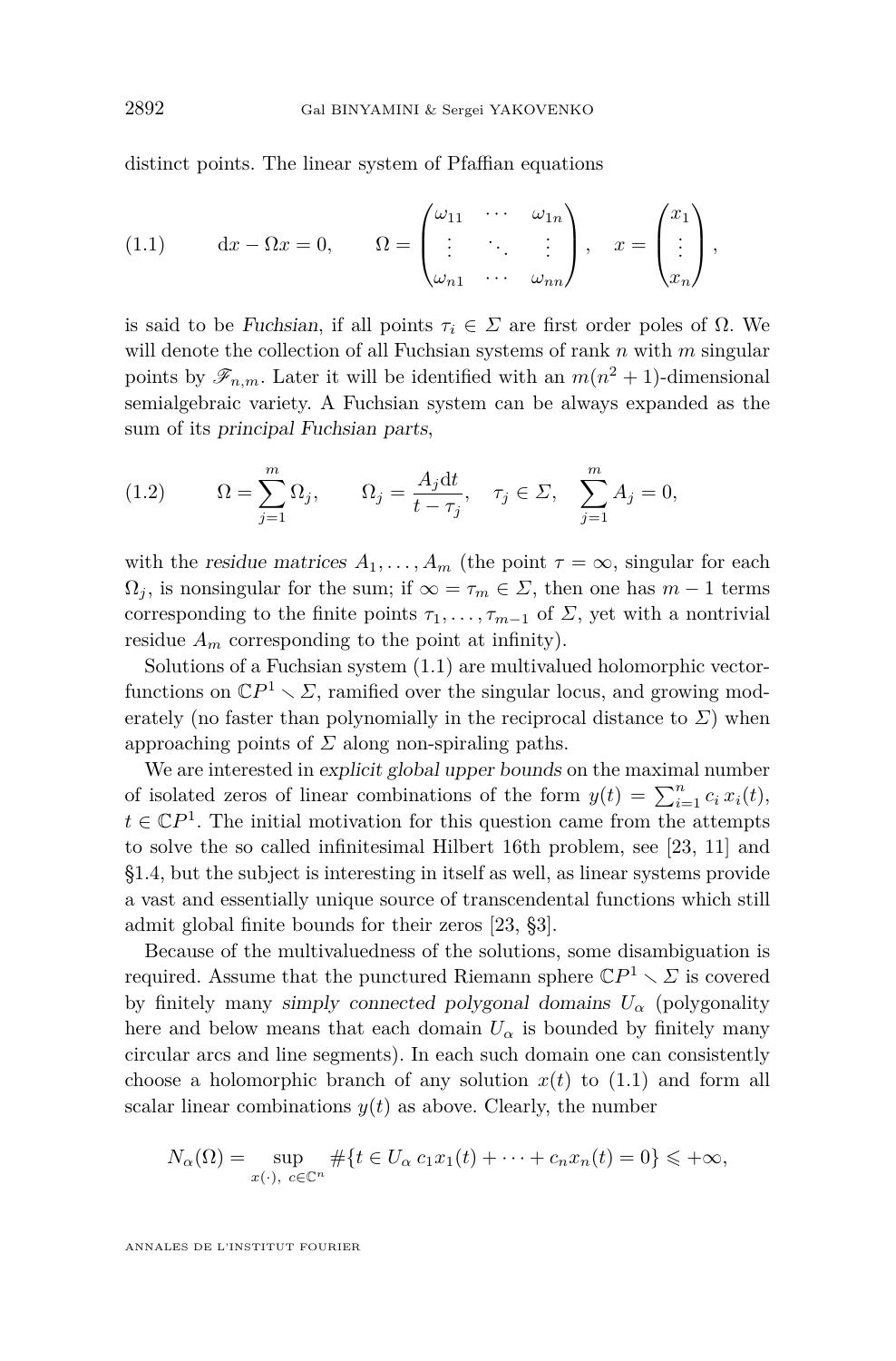<span id="page-3-0"></span>where  $\#\{a \text{ set}\}\$  denotes the number of *isolated* points of the set and the supremum is taken over all solutions  $x(\cdot)$  of the system  $(1.1)$ , is independent of the choice of the branches.

Let  $N(\Omega, U)$  be the total number of the zeros counted in this way in all domains of a given covering  $U = \{U_{\alpha}\}\text{, and } \mathcal{N}(\Omega)$  the infimum of this total number, taken over all polygonal coverings *U*,

(1.3) 
$$
N(\Omega, U) = \sum_{\alpha} N_{\alpha}(\Omega) \leqslant +\infty,
$$

$$
N(\Omega) = \inf_{U} N(\Omega, U).
$$

By abuse of language, we say that the number  $\mathcal{N}(\Omega)$ , if finite, gives a global bound for the number of zeros of solutions of the Fuchsian system [\(1.1\)](#page-2-0). Considered as a function  $\mathcal{N} : \mathscr{F}_{n,m} \to \mathbb{N} \cup \{+\infty\}$  on the space of all Fuchsian systems (or its subspaces), it will be called the counting function.

Without additional assumptions the "bound"  $\mathcal{N}(\Omega)$  may well be infinite, since even individual linear combinations may have infinitely many isolated zeros accumulating to the singular locus  $\Sigma$ . It turns out that the finiteness of the bound is closely related to the spectral properties of the residue matrices

$$
A_i = \operatorname{Res}_{\tau_i} \Omega \in \operatorname{Mat}_{n \times n}(\mathbb{C}), \qquad \tau_i \in \Sigma, \quad i = 1, \dots, m.
$$

Example 1.1. — The function  $y(t) = t^i + t^{-i} = 2 \cos \ln t$  is a linear combination corresponding to the Euler system with  $\Omega = t^{-1} \begin{pmatrix} 0 & 1 \\ -1 & 0 \end{pmatrix} dt$  in the standard affine chart on  $\mathbb{C}P^1$ . This combination has infinitely many zeros accumulating to the two singular points  $\tau_1 = 0$  and  $\tau_2 = \infty$  with the residues  $A_0 = \begin{pmatrix} 0 & 1 \\ -1 & 0 \end{pmatrix} = -A_{\infty}$ .

However, under additional assumptions on the spectra of the residue matrices  $A_i$  one can guarantee finiteness of the upper bound. The following result can easily be obtained by the tools developed in [\[14,](#page-35-0) [15\]](#page-35-0).

THEOREM 1.2. — Assume that all residue matrices  $A_i = \text{Res}_{\tau_i} \Omega$  of the Fuchsian system [\(1.1\)](#page-2-0) have only real eigenvalues,

$$
\operatorname{Spec} A_i \subseteq \mathbb{R}, \qquad i = 1, \ldots, m.
$$

Then the corresponding bound for the number of isolated zeros of solutions is finite,  $\mathcal{N}(\Omega) < \infty$ .

We will not give the proof of this result since it is purely existential and does not allow any explicit estimate for the bound  $\mathcal{N}(\Omega)$ . Formally it follows from Theorem [1.5](#page-5-0) below, whose proof is independent of Theorem 1.2.

TOME 59 (2009), FASCICULE 7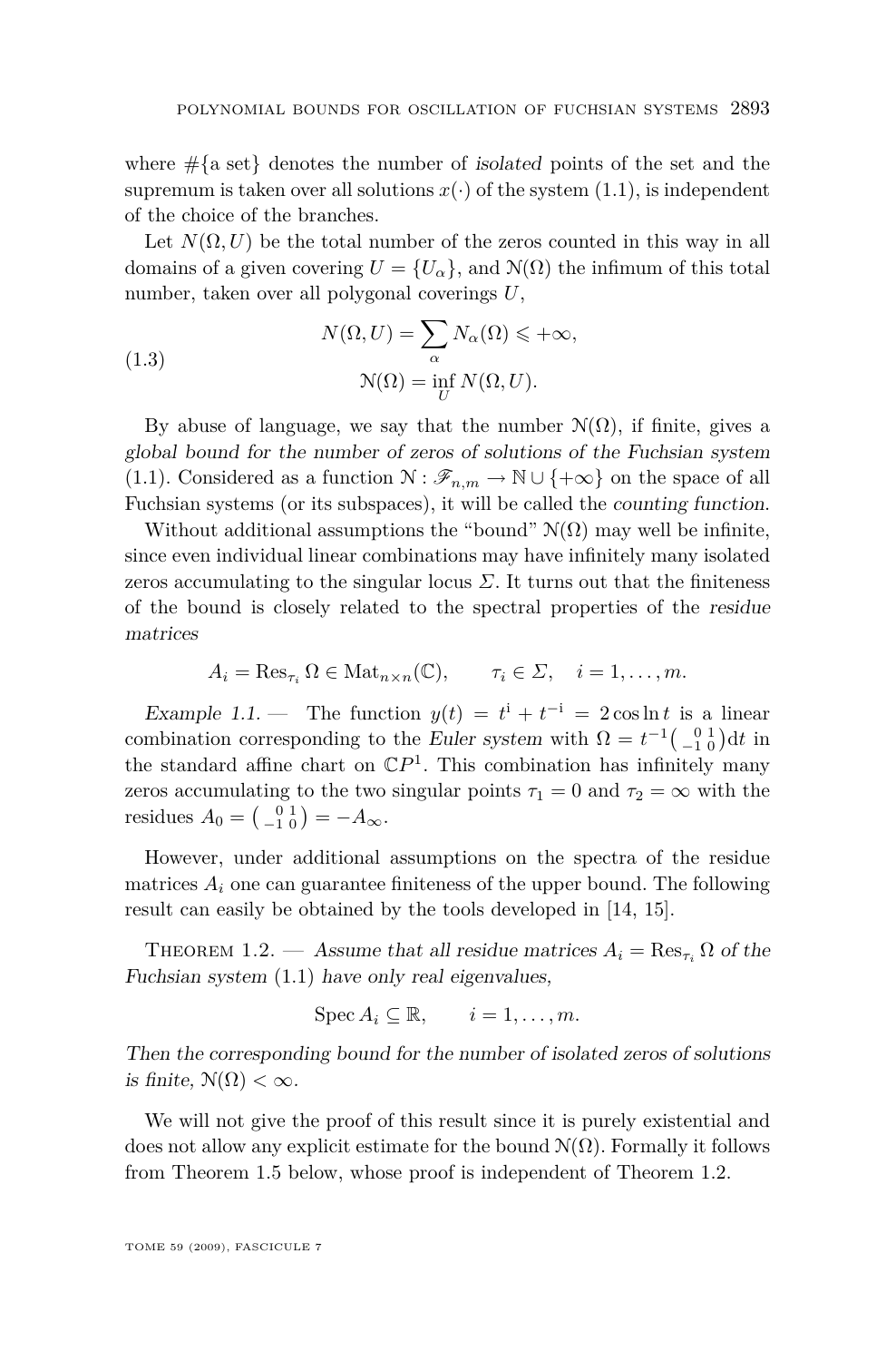#### **1.2. Unboundedness of the counting function**

<span id="page-4-0"></span>Denote by  $\mathscr{S}_{n,m} \subset \mathscr{F}_{n,m}$  the subspace of the space of Fuchsian systems with real spectra of all residues:

(1.4) 
$$
\mathscr{S}_{n,m} = \{ \Omega \in \mathscr{F}_{n,m} : \forall \tau \in \Sigma, \text{ Spec Res}_{\tau} \Omega \subseteq \mathbb{R} \}.
$$

By Theorem [1.2,](#page-3-0) the counting function N takes finite values on  $\mathscr{S}_{n,m}$ . Yet since  $\mathscr{S}_{n,m}$  is non-compact, this finiteness does not prevent the counting function from being unbounded on  $\mathscr{S}_{n,m}$ . The following examples show that this is indeed the case.

Example  $1.3$ . — The counting function may grow to infinity together with the norms of residue matrices of  $\Omega$ .

Indeed, for the Euler system,  $\Omega = t^{-1} \begin{pmatrix} N & 0 \\ 0 & 0 \end{pmatrix} dt$  with  $N \in \mathbb{N}$ , the linear combination  $y(t) = t^N - 1$  has *N* isolated zeros uniformly distributed on the unit circle. In this example *N* is the norm of the residues at  $t = 0$  and  $t = \infty$ .

Somewhat less expected is the fact that the counting function may grow to infinity as some of the singular points collide with each other even without explosion (growth to infinity) of the residues.

Example 1.4. — Consider the family of Fuchsian systems  $\Omega_{\varepsilon}$ ,  $\varepsilon \in \mathbb{C}$ ,  $\varepsilon \neq 0$ , with the four-point singular locus  $\Sigma = \{0, \varepsilon, 1/\varepsilon, +\infty\}$  and four residue matrices, each with the real spectrum,

(1.5) 
$$
A_0 = \begin{pmatrix} 0 & 1 \\ & 0 \end{pmatrix}, A_\varepsilon = \begin{pmatrix} 0 & 0 \\ -1 & 0 \end{pmatrix}, \qquad \begin{array}{l} A_{1/\varepsilon} = -A_\varepsilon, \\ A_\infty = -A_0. \end{array}
$$

As the complex parameter  $\varepsilon \neq 0$  tends to zero, two pairs of singularities,  $\{0, \varepsilon\}$  and  $\{1/\varepsilon, \infty\}$ , collide. The limit is the Euler system described in Ex-ample [1.1](#page-3-0) with the residue matrices  $A_0 + A_\varepsilon$  and  $-(A_\infty + A_{1/\varepsilon})$  respectively, which has infinitely many isolated zeros accumulating to both singularities.

This obviously means that  $\limsup_{|\varepsilon| \to 0} \mathcal{N}(\Omega_{\varepsilon}) = +\infty$ . Indeed, otherwise there would exist a finite upper bound *N* for  $\mathcal{N}(\Omega_{\varepsilon})$  uniform over all sufficiently small  $|\varepsilon|$ . Consider a triangle  $K \in \mathbb{C}P \setminus \Sigma$  which contains at least *N* + 1 isolated zeros of the solution  $y(t) = t^i + t^{-i}$  of the limit system  $\Omega_0$ strictly inside (cf. with Example [1.1\)](#page-3-0). By semicontinuity, for all sufficiently small values of  $|\varepsilon|$ , the corresponding combination of solutions of the system with the matrix  $\Omega_{\varepsilon}$  will have at least  $N+1$  zeros, since the restriction of  $\Omega_{\varepsilon}$ on *K* depends holomorphically on  $\varepsilon$ . Hence  $\mathcal{N}(\Omega_{\varepsilon}) \geq N+1$  in contradiction with the assumption.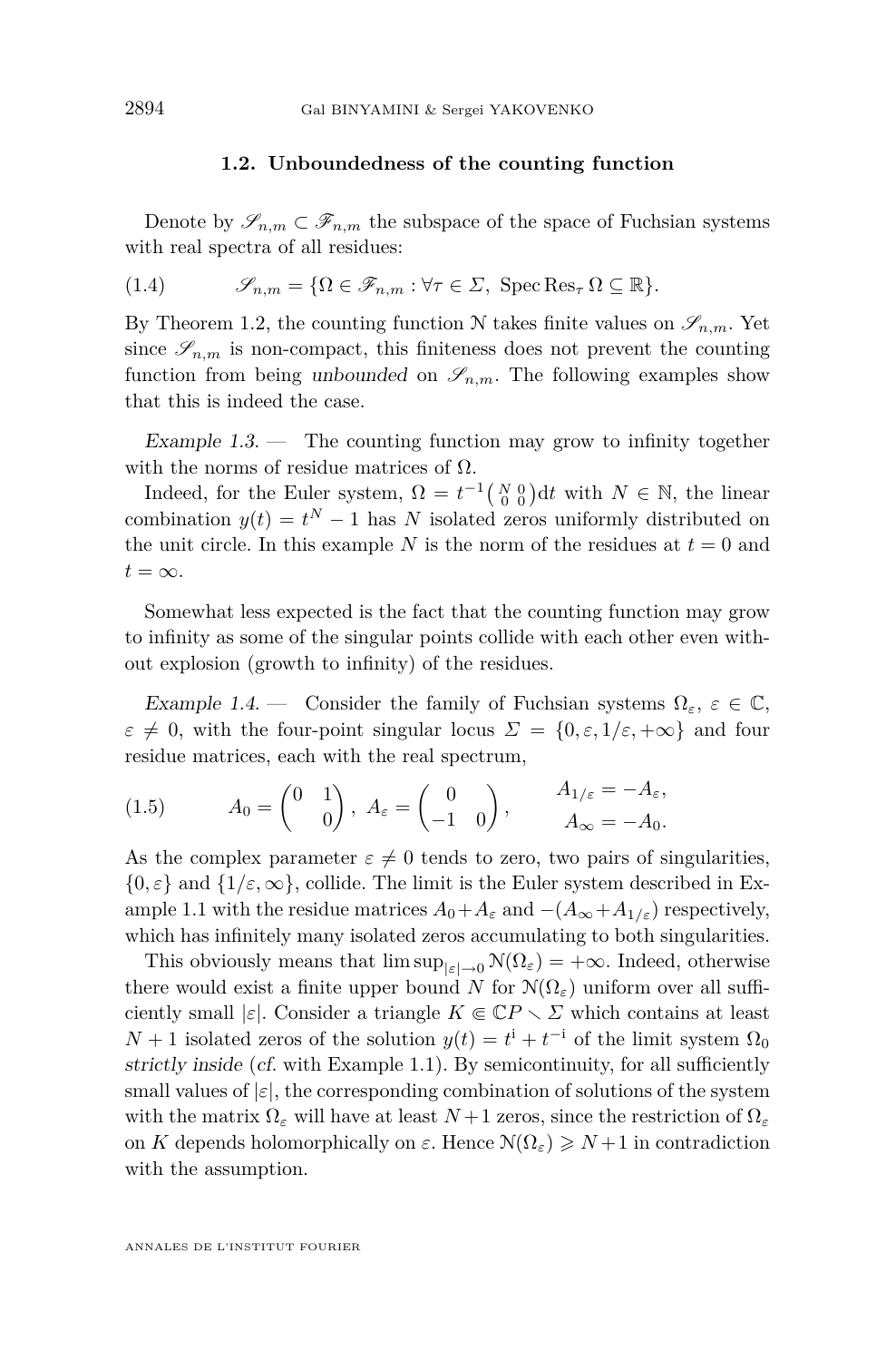#### **1.3. Polynomial bounds**

<span id="page-5-0"></span>The two examples above show that the counting function  $\mathcal{N}(\Omega)$  grows to infinity as  $\Omega$  approaches the frontier of the subclass  $\mathscr{S}_{n,m}$  of Fuchsian systems, at least along some parts of this frontier. The main positive result of the current work is an explicit upper bound for  $\mathcal{N}(\Omega)$  which grows polynomially as the Fuchsian system  $(1.1)$ , identified with its matrix  $\Omega$ , approaches the frontier of the class  $\mathscr{S}_{n,m}$ .

Here and everywhere in this paper we define the norm of a polynomial  $p \in \mathbb{C}[x_1, \ldots, x_n]$  in several variables as follows,

(1.6) 
$$
||p|| = \sum |c_{\alpha}|
$$
, if  $p(x) = \sum c_{\alpha} x^{\alpha}$ ,  $\alpha = (\alpha_1, ..., \alpha_r) \in \mathbb{Z}_+^r$ .

The norm  $|M|$  of a matrix  $M \in Mat_{n \times n}(\mathbb{C})$  is taken to be the standard Euclidean (Hermitian) matrix norm (though any other norm would of course be essentially equivalent).

Let  $R_{\flat}: \mathscr{F}_{n,m} \to \mathbb{R}_{+}$  be the function defined as follows,

(1.7) 
$$
R_{\flat}(\Omega) = 2 + \sum_{\tau' \neq \tau'' \in \Sigma} \text{dist}^{-1}(\tau', \tau'') + \sum_{\tau \in \Sigma} |\text{Res}_{\tau} \Omega|,
$$

where  $dist(\cdot, \cdot)$  is the Fubini–Study distance on  $\mathbb{C}P^1$ . The function  $R_\flat$  serves to measure the (reciprocal) distance to the frontier of the set  $\mathscr{F}_{n,m}$ . Here and below  $\mathbb{R}_+$  is a closed subset of nonnegative real numbers.

THEOREM 1.5. — The counting function  $\mathcal{N}(\cdot)$  for the number of isolated zeros of solutions of Fuchsian systems is explicitly bounded on the subset  $\mathscr{S}_{n,m} \subset \mathscr{F}_{n,m}$  by a power of the function  $R_\flat(\cdot)$  as follows:

 $(1.8)$  $\Big|_{\mathscr{S}_{n,m}} \leqslant R_{\flat}^{\nu}, \qquad \nu = \nu_{n,m} \leqslant 2^{O(n^2m)}.$ 

The constant in  $O(n^2m)$  is explicit and computable.

Remark 1.6.  $\longrightarrow$  Note that the Fubini-Study distance on  $\mathbb{C}P^1$  is not conformally invariant, whereas the counting function  $N$  obviously is. This may be used to improve the bounds: for instance, if  $m = 3$ , then any three points can be placed at a distance 1 from each other by a suitable conformal change of variable *t*.

Remark 1.7. – The term  $O(n^2m)$  appearing in the bound above is asymptotically equivalent to the dimension of the variety  $\mathscr{S}_{n,m}$ . A careful inspection of the proof will reveal that this quantity in fact plays the key role in determining the magnitude of the upper bound. On suitably defined subsets one may apply the same techniques to establish similar bounds depending on the dimension of the set, though we don't explore this direction here.

TOME 59 (2009), FASCICULE 7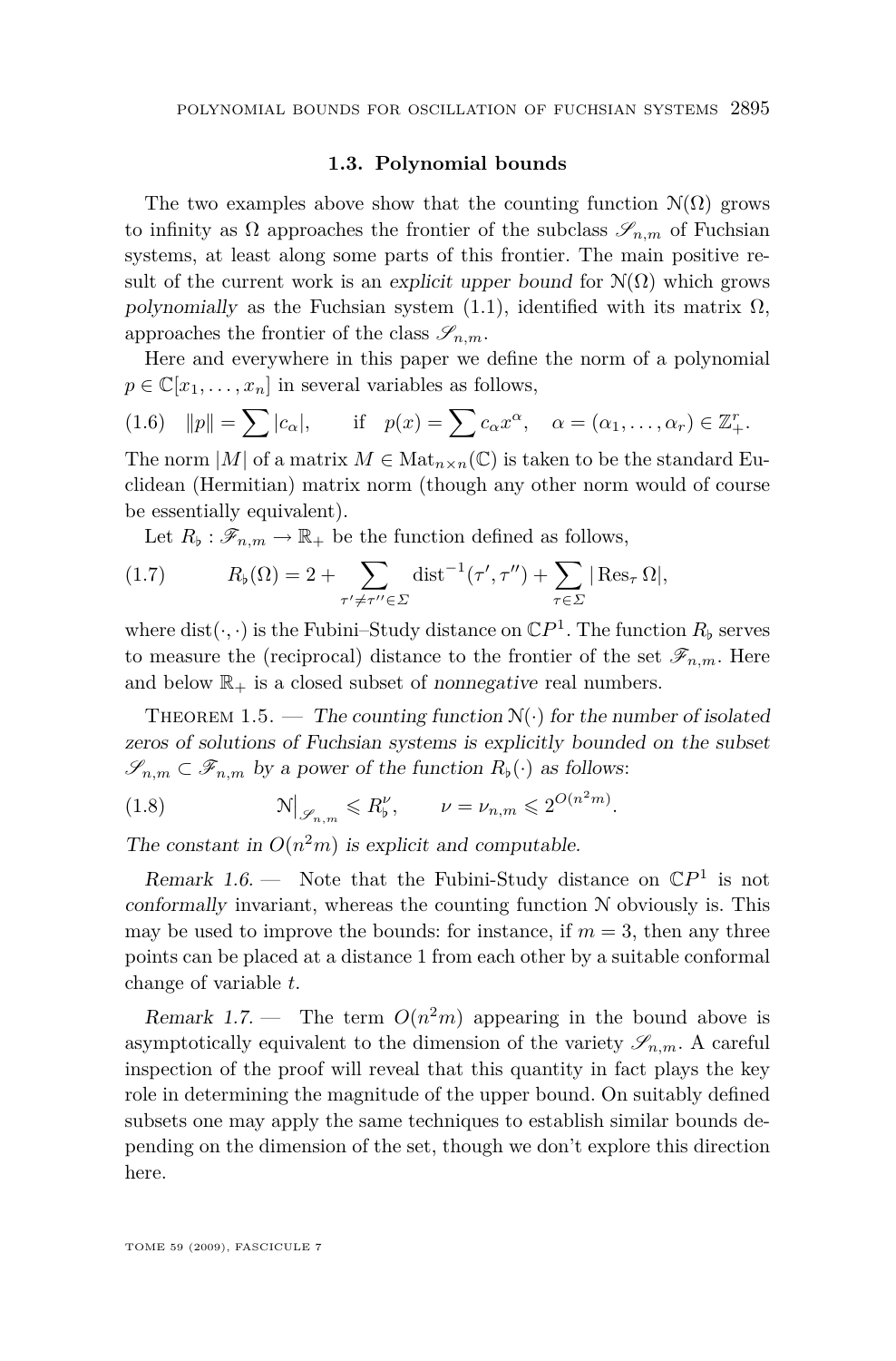<span id="page-6-0"></span>The proof of Theorem [1.5](#page-5-0) is based on the controlled process of reduction of the system [\(1.1\)](#page-2-0) to a scalar *n*th order differential equation along the lines suggested by A. Grigoriev [\[8,](#page-35-0) [9\]](#page-35-0), see also [\[24\]](#page-36-0). As a result, we obtain an explicit uniform upper bound for the variation of argument of all linear combinations along arcs sufficiently distant from the singular locus of this equation.

By the argument principle, this implies an explicit upper bound for the number of isolated zeros away from the singular locus  $\Sigma$  of the initial system. As for the zeros arbitrarily close to  $\Sigma$ , we use the method developed in [\[20\]](#page-36-0) for Fuchsian equations.

#### **1.4. Applications for the infinitesimal Hilbert 16th problem**

The principal motivation for Theorem [1.5](#page-5-0) was the so called restricted infinitesimal Hilbert sixteenth problem as it was formulated in [\[6,](#page-35-0) [12\]](#page-35-0).

Let  $H \in \mathbb{R}[x, y]$  be a real polynomial of degree  $n+1$  and  $\omega = p \, dx + q \, du$ a real polynomial 1-form of degree  $n = \max(\deg p, \deg q)$ . The problem is to find explicit upper bound for the number  $I_{\omega,H}$  of real ovals  $\delta_t \subset \{H = t\}$ on the nonsingular affine level curves of *H*, such that the Abelian integral

(1.9) 
$$
y_{\omega,H}(t) = \oint_{\delta_t} \omega, \qquad t \in (a,b),
$$

vanishes (assuming that such ovals are isolated). The supremum

(1.10) 
$$
\mathfrak{I}(H) = \sup_{\deg \omega \leq n} I_{\omega, H}
$$

depends only on  $H$  and is always finite, so that  $\mathcal I$  can be considered as a function on the linear space  $\mathcal{H}_n = {\text{deg } H \leq n + 1}$  of real polynomials of the specified degree.

In [\[14,](#page-35-0) [21\]](#page-36-0) it was shown that the value  $\mathfrak{I}(H)$  admits a uniform bound,

(1.11) 
$$
\sup_{H \in \mathcal{H}_n} \mathfrak{I}(H) = \mathfrak{I}_n < +\infty,
$$

yet the proof is non-constructive and the growth of  $\mathcal{I}_n$  as a function of *n* is completely uncontrollable.

All known explicit bounds for  $\mathfrak{I}(H)$  are non-uniform and finite only for a residual (open dense) subset of polynomials *H* for  $n \geqslant 3$ . The only case where a uniform bound was known to be extendable to a class of degenerate Hamiltonians, is that of hyperelliptic integrals, see [\[18\]](#page-36-0). Yet the bound in this case is given by a tower function (iterated exponent) of unspecified height (iteration depth).

ANNALES DE L'INSTITUT FOURIER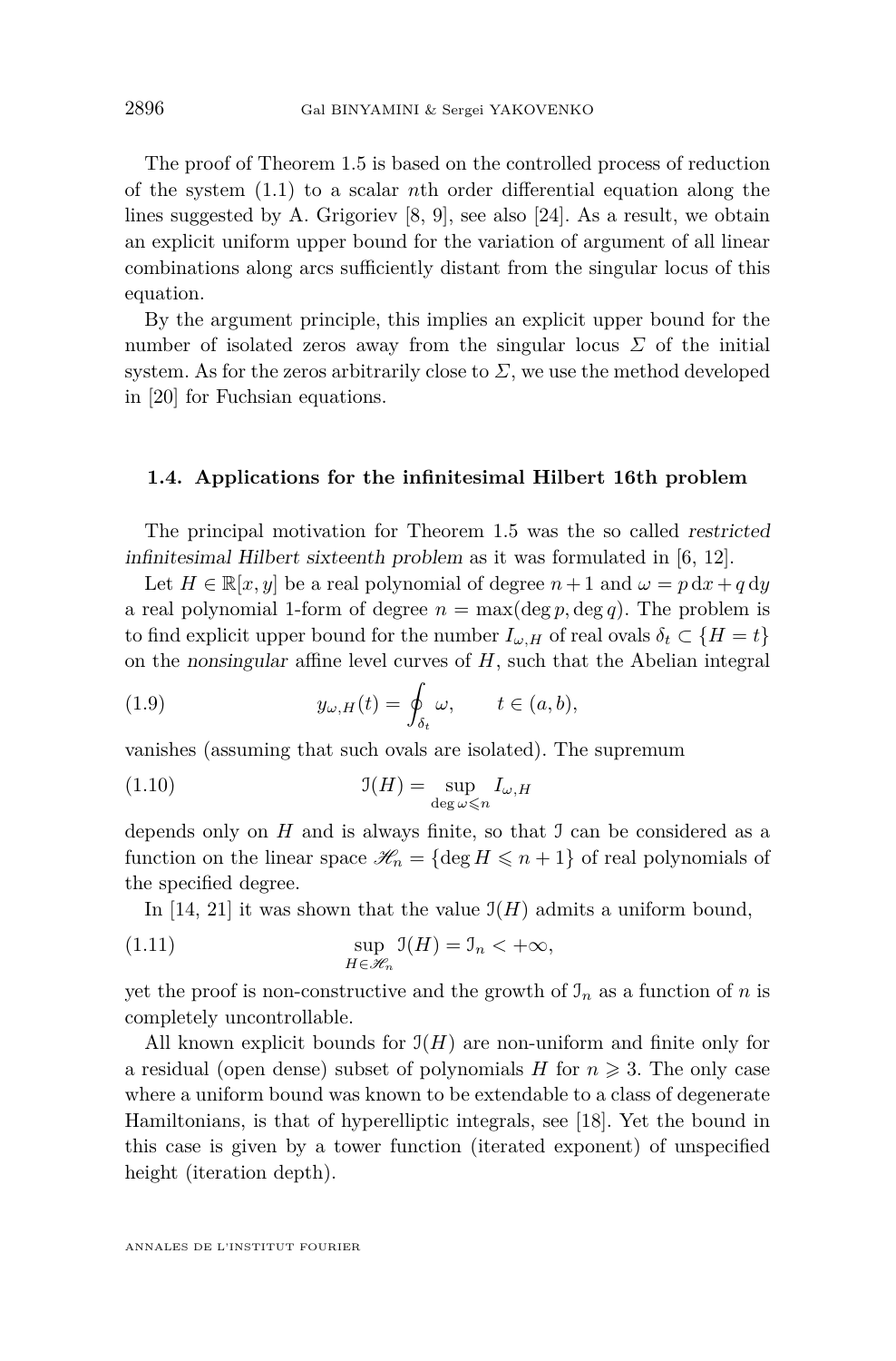<span id="page-7-0"></span>As a corollary of Theorem [1.5](#page-5-0) we obtain a polynomial global upper bound for the number of zeros of Abelian integrals on the same set  $\mathcal{M}_n$ . More precisely, consider the expansion of *H* as the sum of the principal homogeneous parts,

$$
H = H_{n+1} + \cdots + H_1 + H_0, \qquad H_k(\lambda x, \lambda y) = \lambda^k H_k(x, y).
$$

Let  $\mathcal{M}_n$  be a semialgebraic subset in  $\mathcal{H}_n$ , defined by the following conditions,

(1) the principal homogeneous part  $H_{n+1}$  is nonzero:

$$
H_{n+1}(x, y) = \sum_{i+j=n+1} c_{ij} x^{i} y^{j} \neq 0;
$$

- (2) the principal part is square-free, *i.e.*,  $H_{n+1}$  factors as a product of  $n + 1$  pairwise different linear terms corresponding to different points  $\zeta_1, \ldots, \zeta_{n+1}$  of the projective line  $\mathbb{C}P^1$ ;
- (3) the polynomial *H* itself has exactly  $n^2$  different critical points in  $\mathbb{C}^2$  with pairwise different critical values  $\tau_1, \ldots, \tau_{n^2} \in \mathbb{C}$  (the corresponding critical points will automatically be nondegenerate, i.e., the Hessian of  $H$  is nonvanishing at each of them).

Obviously,  $\mathcal{H}_n$  is a complex affine space and  $\mathcal{M}_n$  a semialgebraic subset in this space. Let  $R_\natural : \mathcal{M}_n \to \mathbb{R}_+$ ,  $H \mapsto R_\natural(H)$  be the function defined in terms of the homogeneous decomposition of *H* as follows,

$$
(1.12) \ \ R_{\natural}(H) = 2 + \frac{\|H\|}{\|H_{n+1}\|} + \sum_{i \neq j}^{n+1} \text{dist}^{-1}(\zeta_i, \zeta_j) + \sum_{j=1}^{n^2} |\tau_j| + \sum_{i \neq j}^{n^2} |\tau_i - \tau_j|^{-1}.
$$

This is a continuous semialgebraic function on the set  $\mathcal{M}_n$  with the infinite limit on the frontier  $\partial M_n$ .

THEOREM  $1.8.$  — The number of isolated zeros of Abelian integrals admits a computable semialgebraic bound on  $\mathcal{M}_n$ :

(1.13) 
$$
\mathfrak{I}(H)|_{\mathscr{M}_n} \leq R_{\natural}^{\nu}, \qquad \nu = \nu_n \leq 2^{O(n^4)}.
$$

As in Theorem [1.5,](#page-5-0) the constant in  $O(n^4)$  is explicit and computable.

Remark  $1.9.$  — Very recently A. Glutsyuk and Yu. Ilyashenko in a series of papers [\[6,](#page-35-0) [5,](#page-35-0) [4,](#page-35-0) [3\]](#page-35-0) achieved another bound for the number of zeros of Abelian integrals, based on completely different ideas. Their bound is finite on the same residual subset  $\mathcal{M}_n$ , yet for any fixed *n* it grows exponentially near some parts of the boundary  $\partial M_n \subset \mathcal{H}_n$ .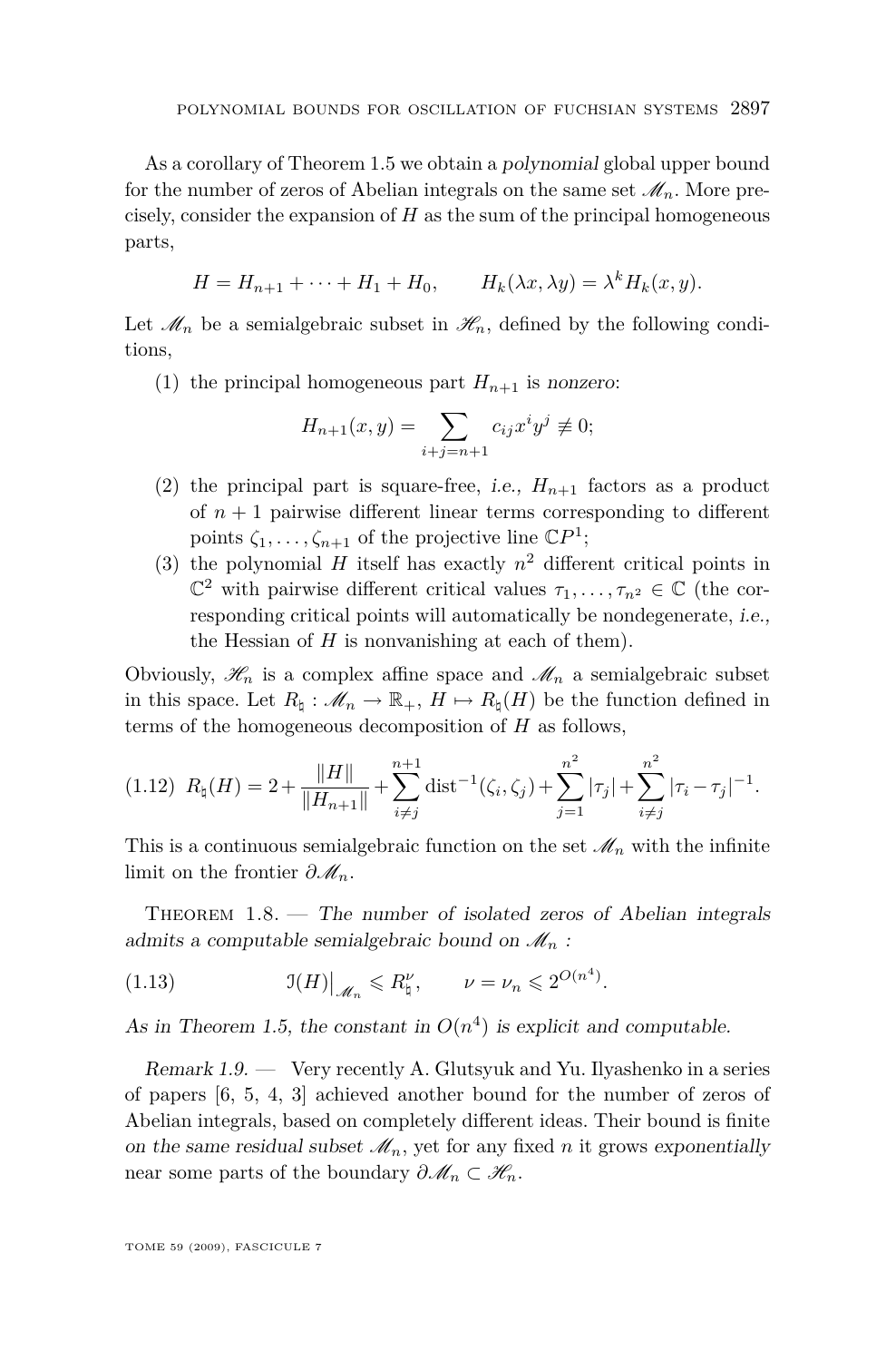Theorem [1.8](#page-7-0) is a corollary to Theorem [1.5](#page-5-0) and follows immediately from the fact that Abelian integrals satisfy a hypergeometric Picard–Fuchs system of linear ordinary differential equations explicitly constructed in [\[19\]](#page-36-0). The interested reader may easily restore the details of the derivation.

We do not give a detailed proof of this Theorem here, since in a separate publication [\[2\]](#page-35-0) we establish a uniform explicit bound for the number of zeros of Abelian integrals, thus solving the unrestricted infinitesimal Hilbert 16th problem.

#### **1.5. Acknowledgements**

The authors are grateful S. Basu, A. Gabrielov, A. Khovanskii and N. Vorobjov. A special gratitude is due to Dmitry Novikov for his invaluable assistance and endless discussions which helped put the exposition in its current form. The research was partially supported by the Minerva Foundation. One of the authors (S.Y.) is incumbent of the Gershon Kekst professorial chair.

#### **2. On the general nature of non-uniform bounds**

The form of the bound established in Theorem [1.5](#page-5-0) begs for further analysis, as one can question the form in which the numerous different parameters determining the Fuchsian system [\(1.1\)](#page-2-0) are incorporated into a single function  $R_b(\Omega)$ . In this section we discuss the general form of explicit nonuniform bounds on semialgebraic parameter spaces, of which [\(1.8\)](#page-5-0) is a particular case, and study their universality.

This allows us to conclude that the double exponential dependence of the bound  $(1.8)$  is independent of the particular form chosen for  $R_{\flat}$ , as long as certain "natural" conditions are satisfied. Furthermore, we show that the freedom of choosing the "natural" inverse distance  $R<sub>b</sub>$  to the frontier will affect the powers  $\nu_n$ , changing them by a polynomial in *n* and *m*. Thus the exponential bound for the powers  $\nu_{n,m}$  (double exponential with respect to  $R_{\rm b}$ ) cannot be substantially improved in the class of non-uniform bounds on the whole class of Fuchsian systems. We explain the precise meaning of the "natural bounds" in this section.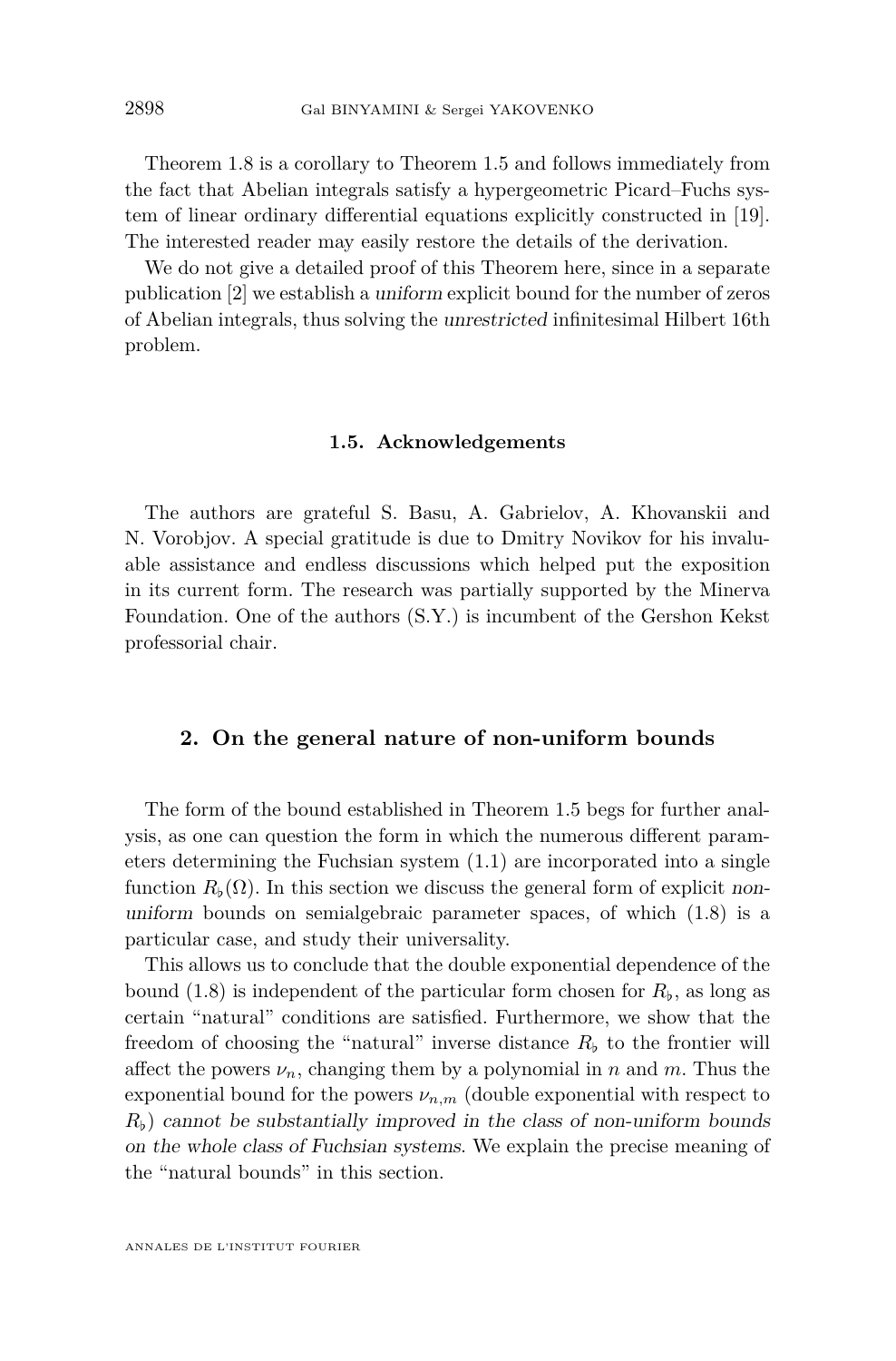#### <span id="page-9-0"></span>**2.1. Semialgebraic sets and their carpeting functions**

Recall that a subset  $Z \subseteq \mathbb{R}^N$  of the real affine space is called *semialge*braic, if it is a finite union of subsets each defined by finitely many polynomial equalities and inequalities of the form  ${f_\alpha(x) = 0, g_\beta(x) < 0}$ , where  $f_{\alpha}, g_{\beta} \in \mathbb{R}[x_1, \dots, x_N]$  are real polynomials. A projective subset  $Z \subseteq \mathbb{R}P^N$ is semialgebraic, if it is semialgebraic in some (hence any) affine chart. A subset in  $\mathbb{C}^N$  is semialgebraic, if it is semialgebraic in the corresponding "realification"  $\mathbb{R}^{2N}$ ; etc...

The category of semialgebraic sets is stable by set theoretic operations (finite union, intersection, complement) as well as by projections (as asserted by the celebrated Tarski–Seidenberg principle). As a result, we conclude that any formula involving quantifiers and polynomial expressions, defines a semialgebraic set. For the same reasons the image of a semialgebraic set by a polynomial or semialgebraic map is again semialgebraic (a map is semialgebraic if its graph is a semialgebraic subset of the Cartesian product of the domain and the range).

The space  $\mathscr{F}_{n,m}$  of Fuchsian systems can be identified in several ways with semialgebraic subsets in suitable affine spaces, see [§2.2](#page-11-0) and Remark [2.4.](#page-10-0) Following the ideas of A. Khovanskii [\[15\]](#page-35-0), we introduce the notion of a carpeting function for noncompact semialgebraic subsets. Loosely speaking, the carpeting function plays the role of the "reciprocal distance to the frontier of the set".

DEFINITION  $2.1. - A$  carpeting function of a noncompact semialgebraic subset *Z* is a continuous semialgebraic positive function  $R: Z \to \mathbb{R}_+$  which is proper as a map from  $Z$  to  $\mathbb{R}_+$ . For technical reasons we will always require in addition that  $R \geqslant 2$  on  $Z$ .

In other words, a continuous semialgebraic function *R* is carpeting for a non-compact set *Z* if  $R(z)$  tends to infinity along any sequence  $\{z_k\}_{k=1}^{\infty}$ without accumulation points in *Z* ("converging to a frontier of *Z*").

Example 2.2. – The function  $R_{\flat}$  is "almost carpeting" on  $\mathscr{F}_{n,m}$ : it is proper, yet not semialgebraic, since the Fubini–Study distance is not algebraic. Yet the latter circumstance is purely technical: one can easily construct a semialgebraic distance on  $\mathbb{C}P^1$  and use it in [\(1.7\)](#page-5-0) instead of the Fubini–Study distance.

Any two carpeting functions on the same set are related by a two-sided Łojasiewicz-type inequality.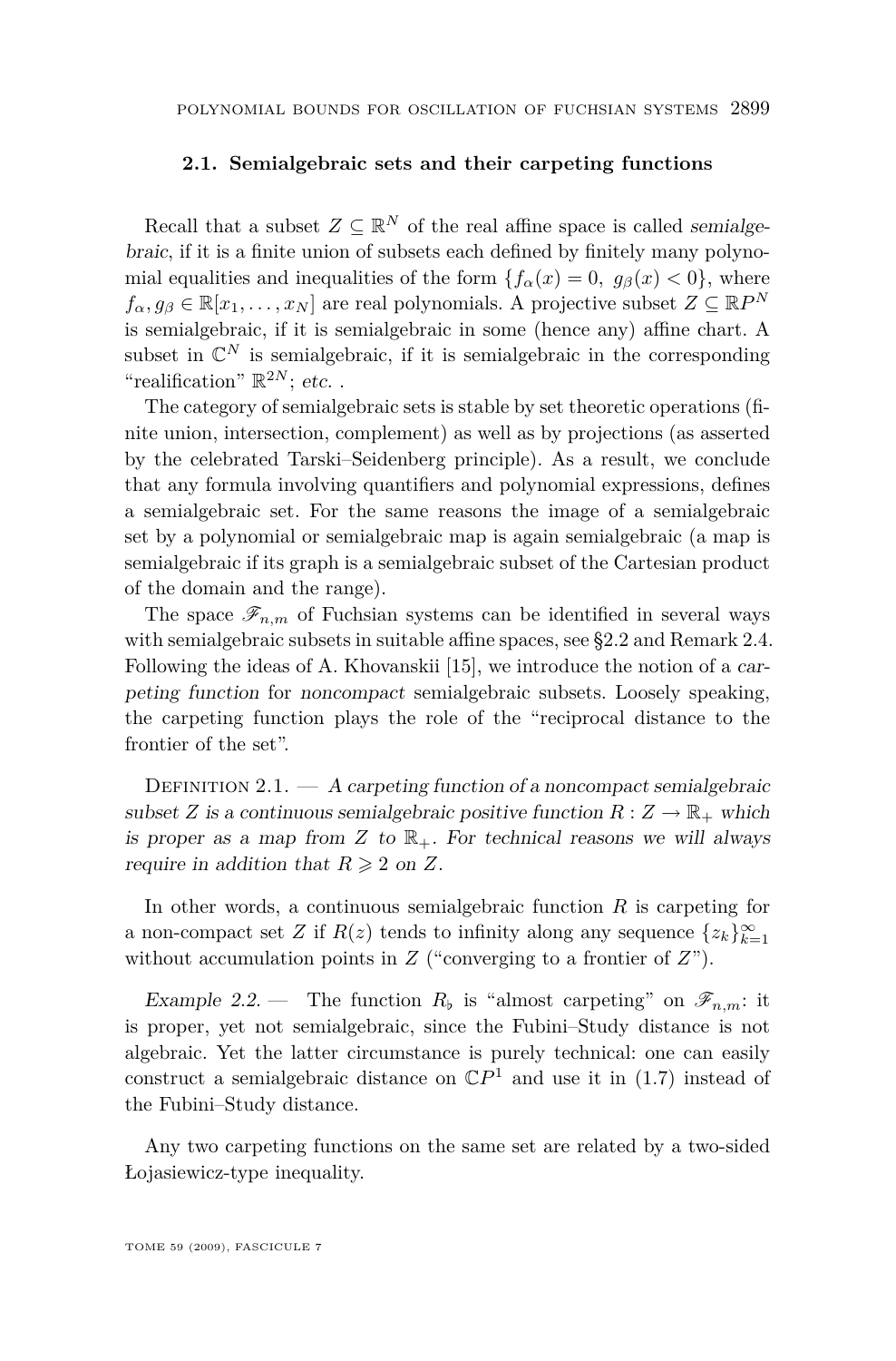<span id="page-10-0"></span>LEMMA 2.3. — For any two carpeting functions  $R_1, R_2$  on the same semialgebraic set *Z*, there exist a finite positive constant *s* such that

(2.1) *∀z ∈ Z R*<sup>1</sup>*/s* 2 (*z*) 6 *R*1(*z*) 6 *R s* 2 (*z*)*.*

Proof. — Consider the joint graph  $\{(z, u, v) \in \mathbb{R}^{n+2} : z \in Z, u = R_1(z),\}$  $v = R<sub>2</sub>(z)$ }, which is a semialgebraic set by construction. Its projection  $S \subseteq \mathbb{R}^2$  on the  $(u, v)$ -plane parallel to the *z*-direction is semialgebraic by the Tarski–Seidenberg principle.

The function  $\varphi(u) = \sup\{v \in \mathbb{R}_+ : (u, v) \in S\}$  takes only finite values. Indeed, the continuous function *R*<sup>2</sup> attains its maximum on the compact subset  $\{z \in \mathbb{Z} : \mathbb{R}_1(z) = u\}$ . Since the function  $R_1$  is carpeting, it assumes arbitrarily large values, hence the function  $\varphi(u)$  is defined for all sufficiently large  $u \in [2, +\infty)$ . Being semialgebraic by construction, it grows no faster than polynomially,  $\varphi(u) \leq C u^s$ ,  $C, s \in \mathbb{R}_+$ . The constant  $C$  can be absorbed into the increased power,  $\varphi(u) \leqslant u^{s+c}$ ,  $c = \log_2 C$ , for all  $u \geqslant 2$ .

The inequality in the other direction is obtained analogously.  $\Box$ 

In the future any two functions  $R_1, R_2$  constrained by the inequalities (2.1) on their common domain, will be referred to as polynomially equivalent.

Remark 2.4. — The class of Fuchsian systems (or, more precisely, its interior) can be alternatively described as follows. Consider the rational matrix function

(2.2) 
$$
A(t,\lambda) = \mathbf{P}(t)/Q(t)
$$
,  $\mathbf{P}(t) = \sum_{0}^{m-1} M_k t^k$ ,  $Q(t) = t^m + \sum_{0}^{m-1} c_k t^k$ ,

with the  $(n \times n)$ -matrix coefficients  $M_0, \ldots, M_{m-1}$  and scalar coefficients *c*<sub>0</sub>*,*  $\dots$ *, c*<sub>*m*−1</sub> ∈  $\mathbb{C}$  denoted by  $\lambda \in \mathbb{C}^d$ ,  $d = (m-1)(n^2+1)$ . Assume further that  $P(t)$  and  $Q(t)$  are coprime. The corresponding linear system will be Fuchsian provided that the denominator has no multiple roots, that is, the discriminant  $\Delta \in \mathbb{C}[\lambda]$  of the polynomial *Q* (an explicit polynomial in  $\lambda$ ) does not vanish (the point at infinity is always Fuchsian).

There is an obvious carpeting function on the space of the parameters,

(2.3) 
$$
R_{\sharp}(\lambda) = 2 + \frac{1}{|\Delta(\lambda)|} + \|\mathbf{P}\| + \|Q\|.
$$

One can easily establish a two-sided inequality between the functions  $R<sub>b</sub>$ and  $R_{\sharp}$  and show that they are polynomially equivalent (one has to express the discriminant via differences of the roots of the polynomial *Q*). Moreover, one can easily show that the in upper bound  $(1.8)$  the function  $R<sub>b</sub>$  can be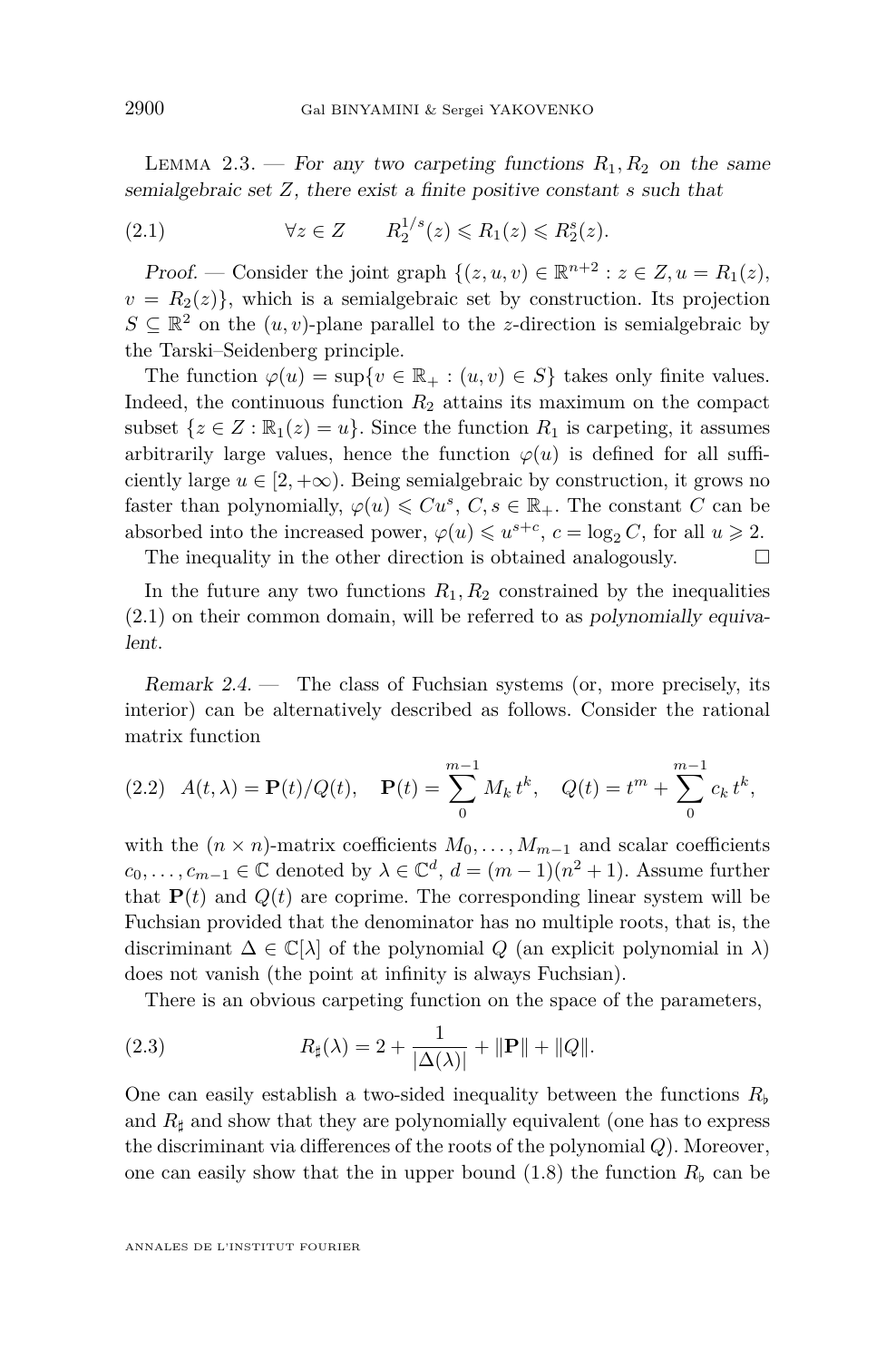<span id="page-11-0"></span>replaced by  $R_{\text{d}}$  without changing the growth rate of the exponent  $\nu$ , cf. with Corollary [2.5](#page-12-0) below.

#### **2.2. Product structure of the space**  $\mathscr{F}_{n,m}$  of Fuchsian systems

Representation [\(1.2\)](#page-2-0) together with the special role played by the spectra of the residues and geometry of the singular locus, suggests that the space  $\mathscr{F}_{n,m}$  of Fuchsian systems is naturally (bijectively) parameterized by a semialgebraic variety having a rather special product structure:

$$
\mathscr{F}_{n,m} \simeq \mathscr{P}_m \times \mathscr{R}_{n,m} \subseteq (\mathbb{C}P^1)^m \times (\mathbb{C}^{n^2})^m,
$$
  
(2.4) 
$$
\mathscr{P}_m = \{ (\tau_1, \dots, \tau_m) : \tau_i \in \mathbb{C}P^1, \ \tau_i \neq \tau_j \text{ for } i \neq j \} \subseteq (\mathbb{C}P^1)^m,
$$

$$
\mathscr{R}_{n,m} = \{ (A_1, \dots, A_m) : A_i \neq 0, \ A_i \in \text{Mat}_n(\mathbb{C}) \} \subseteq (\mathbb{C}^{n^2})^m.
$$

This parametrization is continuous (even biholomorphic) in the sense that convergence of the tuples  $(\tau_i, A_i) \in \mathscr{P}_m \times \mathscr{R}_{n,m}$  in the natural (geometric) sense implies the uniform convergence of the corresponding rational matrix 1-forms on  $\mathbb{C}P^1$  on compact sets disjoint with the singular loci of the forms (but not necessarily vice versa).

From now on we will identify the variety  $\mathscr{F}_{n,m}$  of Fuchsian matrix 1forms on C*P* <sup>1</sup> having *m* distinct poles, with points (2*m*-tuples) from the space  $({\mathbb{C}}P^1)^m \times ({\mathbb{C}}^n^2 \times {0})^m$ . The set  $\mathscr{S}_{n,m}$  becomes then a relatively closed subset of  $\mathscr{F}_{n,m}$ .

The compactification of the space  $\mathscr{F}_{n,m}$  preserving the aforementioned product structure is the product of projective spaces:

(2.5) 
$$
\overline{\mathscr{F}}_{n,m} = (\mathbb{C}P^1)^m \times (\mathbb{C}P^{n^2})^m.
$$

The frontier  $\partial \mathscr{F}_{n,m} = \overline{\mathscr{F}}_{n,m} \setminus \mathscr{F}_{n,m}$  of the variety of Fuchsian systems consists of components of three types,

$$
(2.6) \t\t \t\t \partial \mathcal{F}_{n,m} \subseteq \mathcal{V}_{n,m} \cup \mathcal{E}_{n,m} \cup \mathcal{C}_{n,m},
$$

where:

- (1) the vanishing frontier  $\mathcal{V}_{n,m}$  consists of the 2*m*-tuples with one or more zero residue matrix *A<sup>i</sup>* equal to zero,
- (2) the explosion frontier  $\mathscr{E}_{n,m}$  is the subset corresponding to one or more "*infinite*" residues  $A_i$ , and
- (3)  $\mathscr{C}_m$  = is the collision frontier corresponding to the union of the diagonals  $\bigcup_{i \neq j} \{\tau_i = \tau_j\}.$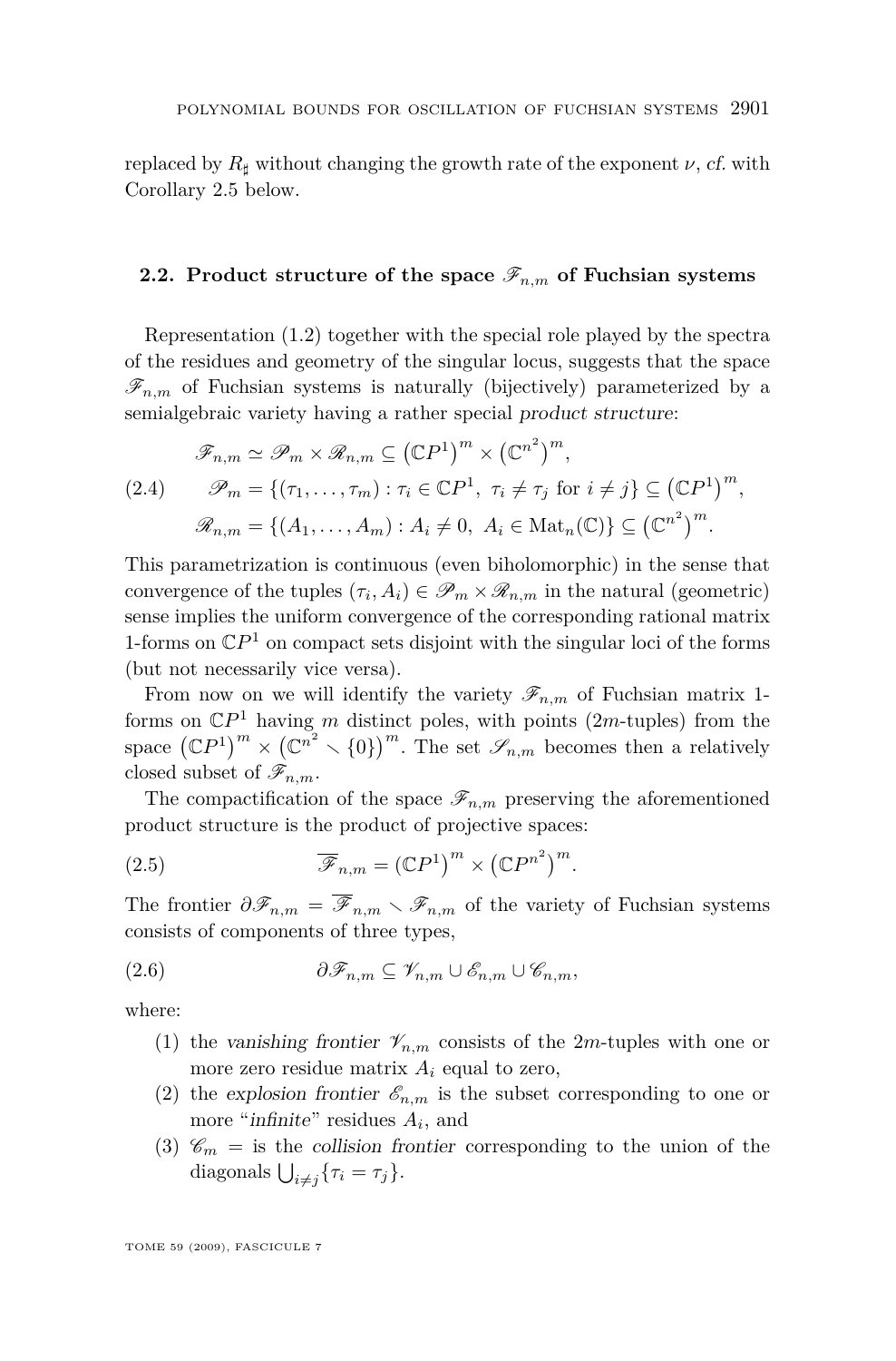<span id="page-12-0"></span>The parametrization of Fuchsian 1-forms by poles and residues extends continuously on the vanishing and the collision frontier, but not on the explosion frontier. Note that while the passage to limit as  $\Omega$  tends to  $\mathscr{E}_{n,m}$  is impossible, the simultaneous limit on the intersection  $\mathscr{E}_{n,m} \cap \mathscr{C}_{n,m}$  may well make sense in the class of rational systems. One can argue that generically such "collision with exploding residues" results in creation of an *irregular* linear system, thus the intersection  $\mathscr{E}_{n,m} \cap \mathscr{C}_{n,m}$  may well be considered as an irregularity frontier.

Examples [1.3](#page-4-0) and [1.4](#page-4-0) suggest that the counting function  $\mathcal{N}: \mathscr{S}_{n,m} \to \mathbb{R}_+$ necessarily grows to infinity near the explosion and the collision frontier components. On the contrary, Theorem [1.5](#page-5-0) shows that the counting function is bounded near the vanishing frontier.

Together with Theorem [1.2](#page-3-0) this allows to argue that, as long as the problem of counting zeros of solutions is considered as an algorithmic mass problem formulated for the entire class of general Fuchsian systems, the natural domain for the counting function should be the partial closure of the set  $\mathscr{S}_{n,m}$ , obtained by adjoining the vanishing frontier component  $\mathscr{V}_{n,m}$ ,

(2.7) 
$$
\mathscr{S}_{n,m}^* = \{ (\tau_1, \ldots, \tau_m) : \tau_i \neq \tau_j \} \times \{ (A_1, \ldots, A_m) : \text{Spec } A_i \subseteq \mathbb{R} \} \subseteq \mathscr{F}_{n,m}^* = \mathscr{P}_m \times (\mathbb{C}^{n^2})^m.
$$

The partial closures  $\mathscr{F}_{n,m}^*$  and  $\mathscr{S}_{n,m}^*$  are semialgebraic varieties "parameterizing" the class of Fuchsian systems with *m* singularities and eventually zero residue matrices (resp., the class of such systems satisfying the spectral condition  $(1.4)$ .

The function  $R_{\rm b}$  defined by the formula [\(1.7\)](#page-5-0), is clearly a positive function on  $\mathscr{S}_{n,m}^*$  which tends to infinity polynomially as  $\Omega$  approaches the frontier of  $\mathscr{F}_{n,m}$ . This function is not semialgebraic because the Fubini–Study distance dist  $: \mathbb{C}P^1 \times \mathbb{C}P^1 \to \mathbb{R}_+$  is not semialgebraic, yet this failure is purely technical; clearly, there are semialgebraic distance functions on the projective line, all of them equivalent to each other; this would transform [\(1.7\)](#page-5-0) into a genuine carpeting function. However, this choice is by no means unique.

Since all carpeting functions on the same semialgebraic set are equivalent, Theorem [1.5](#page-5-0) admits the following reformulation.

COROLLARY 2.5. — For any carpeting function  $R : \mathscr{S}_{n,m}^* \to \mathbb{R}_+$  the counting function  $\mathcal{N}(\Omega)$  admits an explicit polynomial upper bound of the form

 $\mathcal{N}(\Omega)|_{\mathscr{S}_{n,m}^*} \leqslant R^{\nu}(\Omega)$  for some finite  $\nu$ .

The constant  $\nu$  depends on  $n, m$  and the choice of  $R$ .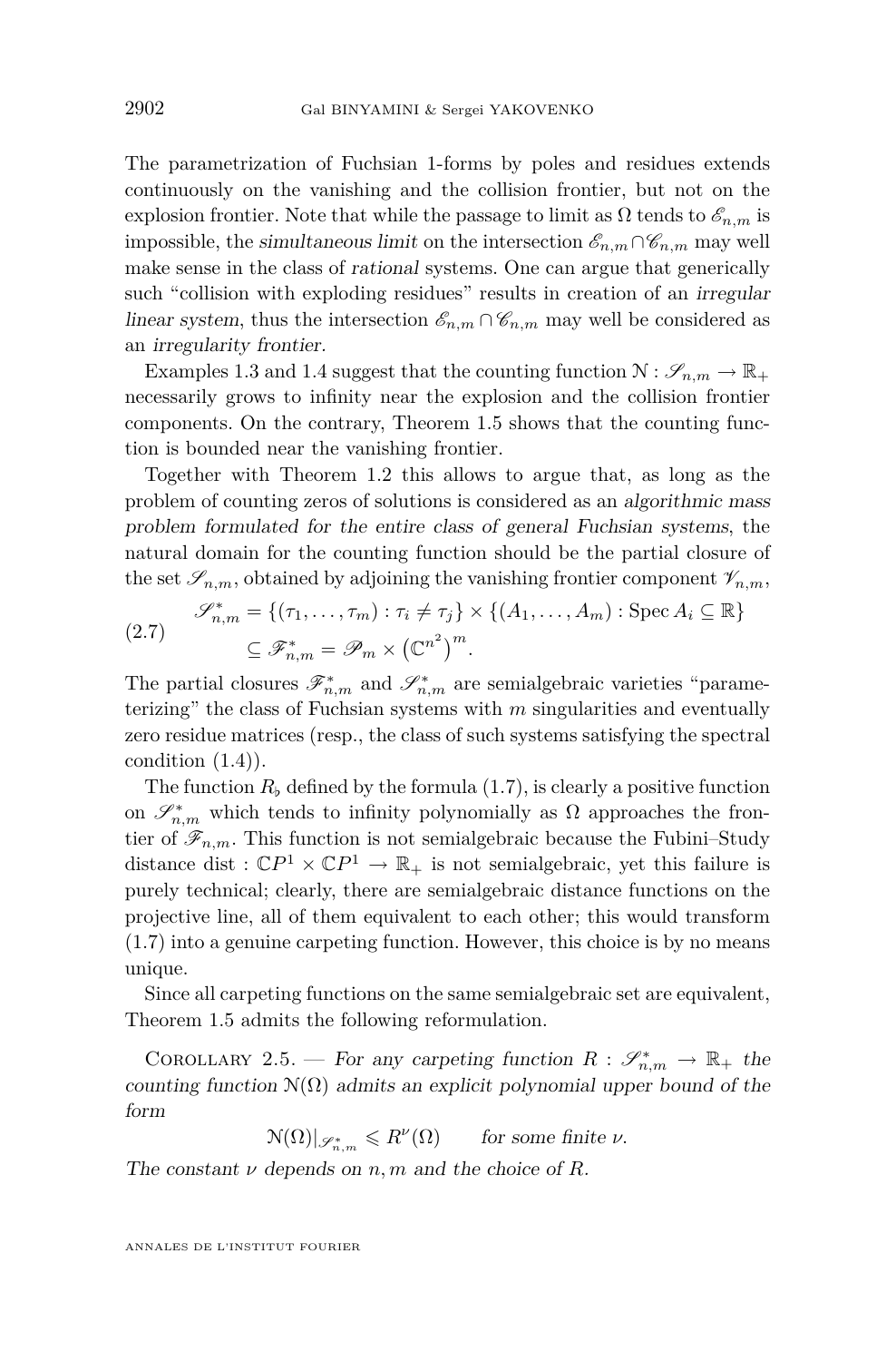#### <span id="page-13-0"></span>**2.3. Product spaces and natural carpeting functions on them**

There is no single distinguished (or preferred) carpeting function on a semialgebraic variety, and it is even less clear how one may compare carpeting functions defined on different semialgebraic varieties. Thus it is rather difficult to analyze the asymptotic behavior (in  $n, m$ ) of different bounds in invariant terms.

However, in the particular case of the varieties of Fuchsian systems  $\mathscr{F}_{n,m}$ one may argue that symmetry considerations distinguish a certain class of natural carpeting functions. More precisely, we introduce two special classes of product semialgebraic spaces, provisionally called Fermi and Bose types (respectively, with or without the explicit prohibition of coincident terms in the product) of several copies of the same semialgebraic variety *Z*. Then we show that on such product spaces one can introduce "anonymous" carpeting functions that do not depend explicitly (in the accurate sense introduced below) on the number of the copies. These natural carpeting functions depend on the product structure types and are defined modulo parametric polynomial equivalence (as described in Definition [2.10\)](#page-14-0).

Let *Z* be an arbitrary semialgebraic set.

DEFINITION 2.6. — A Bose product space  $Z^n$  is the (Cartesian) power of *Z*, the space of all tuples of points  $(z_1, \ldots, z_n), z_i \in Z$ .

A Fermi product *Z <sup>∗</sup><sup>n</sup>* is the space of all pairwise different tuples of points  $(z_1, \ldots, z_n), z_i \in Z$ :

$$
Z^{*n} = Z^n \setminus \bigcup_{i \neq j} \{z_i = z_j\}.
$$

Assume now that  $R: Z \to \mathbb{R}_+$  is a carpeting functions on *Z* and *R<sup><i>i*</sup></sup> is a symmetric carpeting function on the Fermi square  $Z^{*2}$ ,  $R'(z_1, z_2)$  =  $R'(z_2, z_1)$ . Starting from these two functions, we can construct carpeting functions on arbitrary Bose/Fermi products, aggregating these "basic" functions by an arbitrary semialgebraic operation.

DEFINITION  $2.7. - A$  continuous commutative and associative binary operation  $\odot$ :  $\mathbb{R}_+ \times \mathbb{R}_+$  will be called semialgebraic, if its graph is a semialgebraic subset in  $\mathbb{R}^3_+$ , and carpeting, if all sets  $\{(x, y) \in \mathbb{R}^2_+ : x \odot y \leq C\}$ are compact and exhaust  $\mathbb{R}_+ \times \mathbb{R}_+$  as  $C \to +\infty$  (i.e., if the function  $f(x, y) = (x \odot y) + 2$  is carpeting in the sense of Definition [2.1\)](#page-9-0).

Because of the commutativity and associativity, the expressions  $\bigodot_{i=1}^{n} c_i$ make sense for any unordered collection of positive numbers *c<sup>i</sup>* .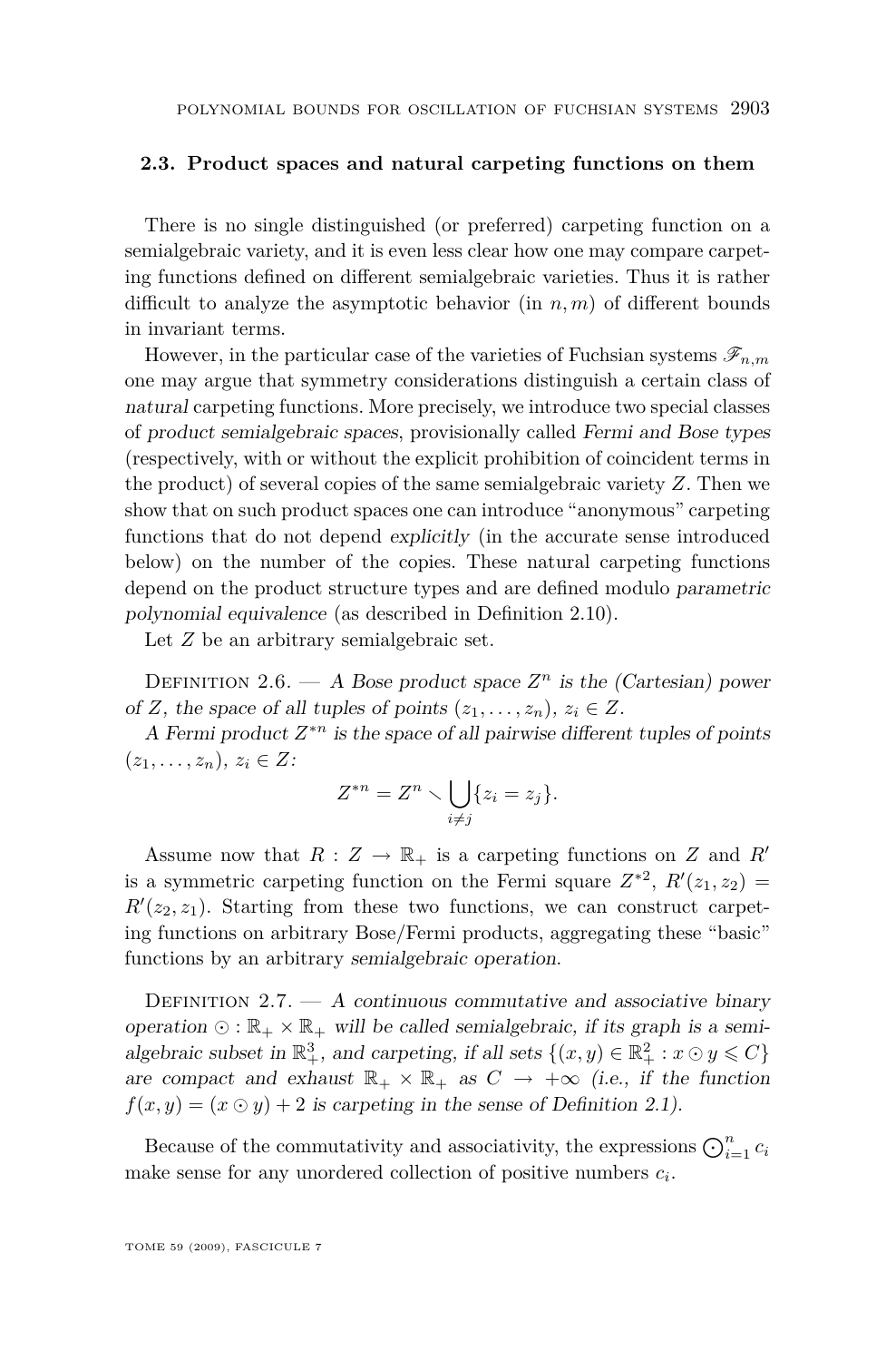<span id="page-14-0"></span>Example 2.8. — The sum  $x+y$ , maximum max $(x, y)$ , "radius"  $\sqrt{x^2 + y^2}$ are semialgebraic carpeting operations. The product is semialgebraic albeit not carpeting, yet the "shifted product"  $x \odot y = (2+x)(2+y)$  is.

More generally, let  $h : \mathbb{R}_+ \to \mathbb{R}_+$  be any semialgebraic homeomorphism of  $\mathbb{R}_+$  and  $\odot$  any semialgebraic carpeting binary operation (e.g., one from the above list). Then the binary operation  $(x, y) \mapsto h^{-1}(h(x) \odot h(y))$  is again carpeting.

DEFINITION 2.9.  $- A$  natural family of carpeting functions on the Bose products  $Z^n$  (resp., Fermi products  $Z^{*n}$ ) is a family of carpeting functions defined by the formulas

$$
(2.8) \quad R(z_1,\ldots,z_n) = \bigodot_{i=1}^n R(z_i), \quad \text{resp., } R'(z_1,\ldots,z_n) = \bigodot_{i \neq j} R'(z_i,z_j),
$$

where *R* (resp.,  $R'$ ) is an arbitrary semialgebraic carpeting function on  $Z<sup>1</sup>$ (resp., on  $Z^{*2}$ ) and  $\odot$  any semialgebraic carpeting commutative associative binary operation on the nonnegative ray  $\mathbb{R}_+$ .

Combining arbitrary natural carpeting functions for the Bose powers  $\mathscr{R}_{n,m} \simeq (\mathbb{C}^{n^2})^m$  and Fermi powers  $\mathscr{P}_m = (\mathbb{C}P^1)^{*m}$ , by the carpeting operation , we obtain the class of natural carpeting functions on the product spaces  $\mathscr{F}_{n,m} = \mathscr{P}_m \times \mathscr{R}_{n,m}$  as in [\(2.4\)](#page-11-0).

#### **2.4. Polynomial equivalence of natural carpeting functions**

The degree of freedom used to introduce the natural carpeting functions on the product spaces is considerable, as one can vary both the basic functions  $R, R'$  as well as the semialgebraic operation  $\odot$ . However, these variations result in controllable change of the growth rate.

DEFINITION 2.10. — Two families of carpeting functions  $R_1, R_2 : Z_n \to$  $\mathbb{R}_+$  defined on the same family of semialgebraic sets  $Z_n$  indexed by a natural parameter *n* (in general, the dimensions dim  $Z_n$  grow to infinity with *n*), are said to be polynomially equivalent, if there exists a sequence of finite positive constants  $s_n \in \mathbb{R}_+$ , such that,

$$
(2.9) \t\t R_2^{1/s_n}(z) \le R_1(z) \le R_2^{s_n}(z) \t\t \forall z \in Z_n;
$$

cf. with [\(2.1\)](#page-10-0), and this sequence grows at most polynomially as  $n \to \infty$ :

(2.10) 
$$
\exists c, r < +\infty \quad \text{such that} \quad s_n \leqslant cn^r, \quad \forall n = 1, 2, 3, \dots
$$

1*/s<sup>n</sup>*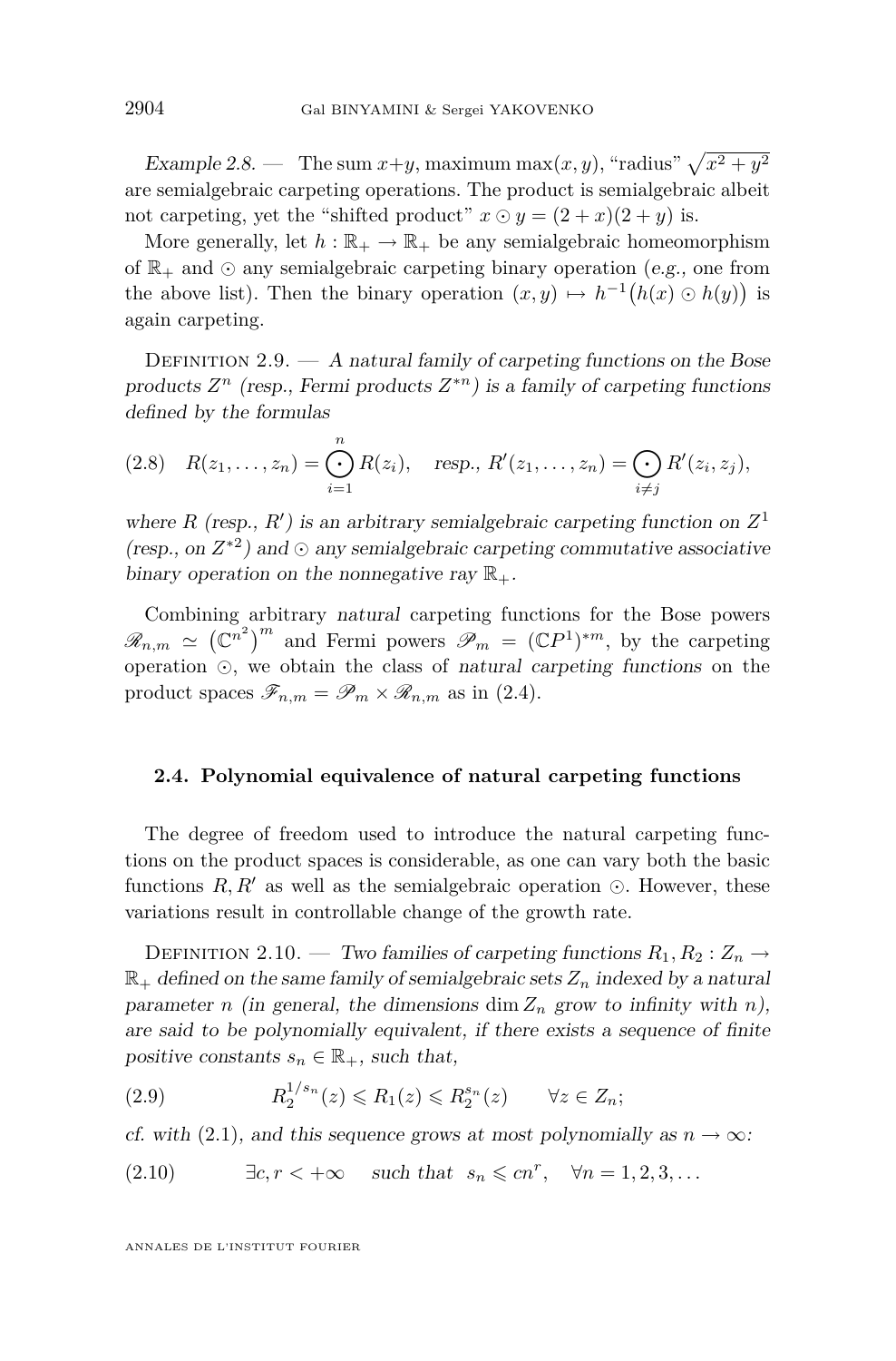<span id="page-15-0"></span>An obvious modification allows one to also speak of polynomially equivalent carpeting functions for families  $Z_{\alpha}$  indexed by a multiindex  $\alpha$  =  $(\alpha_1, \ldots, \alpha_n)$ . In this case the respective exponents  $s_\alpha \in \mathbb{R}_+$  should grow no faster than  $c |\alpha|^r$  for some finite  $c, r \in \mathbb{R}$ .

Clearly, there is no reason why two arbitrary families of carpeting functions be polynomially equivalent: even if this happens, one can involve one of the functions into a sufficiently quickly growing sequence of powers and destroy the initial equivalence. Yet any two natural parametric families of carpeting functions on a family of product spaces turn out to be always equivalent in the sense of Definition [2.10.](#page-14-0) This can be considered as a parametric version of the Łojasiewicz inequality.

In complete analogy with Lemma [2.3,](#page-9-0) one can show that any two carpeting operations are equivalent, in particular, for any such operation ,

(2.11) 
$$
\exists \gamma < +\infty, \ \forall a, b \geq 2, \qquad (ab)^{1/\gamma} \leq a \odot b \leq (ab)^{\gamma}.
$$

Iterating this inequality, we obtain the following result.

LEMMA 2.11.  $-$  For any carpeting operation  $\odot$  as in Definition [2.7,](#page-13-0) there exist two finite positive constants  $c, r$  such that for any  $n \in \mathbb{N}$  and any nonnegative numbers  $x_1, \ldots, x_n \geq 2$ 

(2.12) 
$$
x_1 \odot \cdots \odot x_n \leqslant (x_1 \cdots x_n)^{cn^r}.
$$

Proof. — It is sufficient to prove the inequality for the number of terms being a power of two (for the intermediate cases one can replace some of the extra terms by units).

For  $n = 2^m$  the proof goes by induction, iterating  $(2.11)$ . Indeed, if  $\gamma < 2^r$ , then the  $\odot$ -product of  $2^{m+1}$  terms is bounded by the product as follows,

$$
(X_1^{c}^{2^{mr}} X_2^{c}^{2^{mr}})^{\gamma} \leqslant (X_1 X_2)^{\gamma c}^{2^{mr}} \leqslant (X_1 X_2)^{c}^{2^{(m+1)r}},
$$

where  $X_1 = x_1 \cdots x_{2^m}$  and  $X_2 = x_{2^m+1} \cdots x_{2^{(m+1)}}$  stand for the products of the first and the last  $2^m$  terms. The base of the induction can always be guaranteed by a sufficiently large  $c > 0$ .

LEMMA  $2.12.$  – Any two natural carpeting families on Bose (resp., Fermi) powers  $Z^n$  (resp.,  $Z^*n$ ) of the same semialgebraic set  $Z = Z^1$  are polynomially equivalent to each other.

Proof. — The proof follows immediately from Lemma [2.3](#page-9-0) and Lemma 2.11.  $\Box$ 

TOME 59 (2009), FASCICULE 7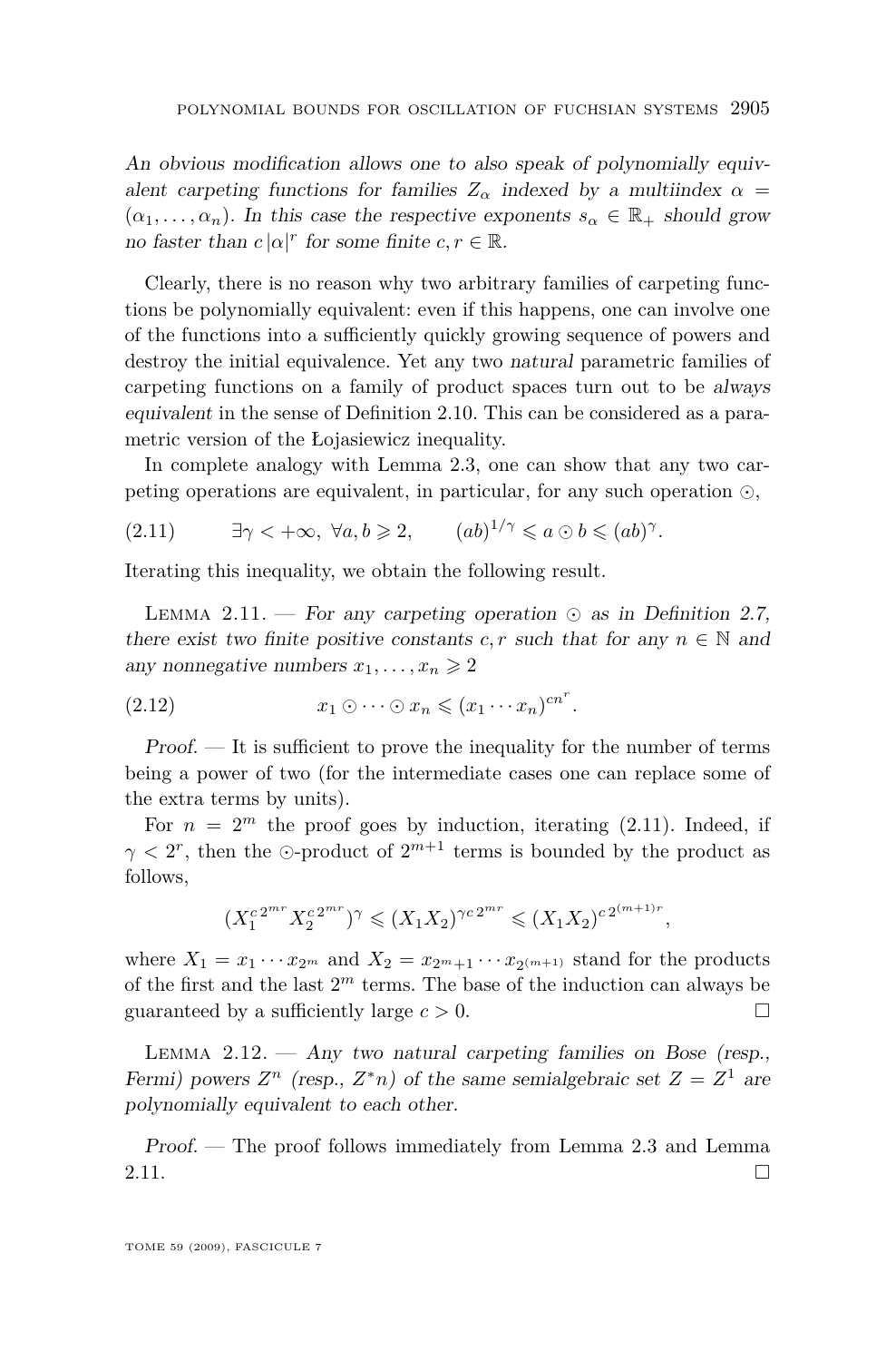The function  $R<sub>b</sub>$  defined by formula [\(1.7\)](#page-5-0), represents the class of natural carpeting functions on the product spaces  $\mathscr{F}_{n,m}^*$  and its relatively closed subset  $\mathscr{S}_{n,m}^*$ . From Lemma [2.12](#page-15-0) we conclude that the assertion of Theorem [1.5](#page-5-0) does not depend on the specific choice of the expression [\(1.7\)](#page-5-0); the counting function  $\mathcal{N}(\cdot)$  for zeros of solutions of Fuchsian systems admits semialgebraic bound which is double exponential in the complex dimension  $d = \dim \mathscr{F}_{n,m}^* \sim n^2m$  of the corresponding variety of Fuchsian systems.

The following result is the most general form of the polynomial bound on zeros of solutions of Fuchsian systems.

THEOREM 2.13. — For any natural carpeting function  $R(\cdot)$  on the class of Fuchsian systems considered as a product space  $\mathscr{F}_{n,m}^{\ast},$ 

(2.13) 
$$
\mathcal{N}\big|_{\mathscr{S}_{n,m}^*} \leqslant R^{2^{O(d)}}, \qquad d = \dim_{\mathbb{C}} \mathscr{F}_{n,m}^*.
$$

The constant in  $O(d)$  is explicit, though it depends on the choice of the natural carpeting function.

Proof. — This follows immediately from Theorem [1.5](#page-5-0) since the carpeting functions [\(1.7\)](#page-5-0) form a natural carpeting family, and the polynomially growing terms  $s_{n,m}$  of the polynomial equivalence are obviously absorbed by the exponential  $2^{O(m^2n)}$ .

Remark 2.14. — Note that the carpeting function  $R_{\sharp}$  introduced in  $(2.3)$ , is not natural on the space  $\mathscr{F}_{n,m}$  with respect to the product structure of the latter as it was introduced in Definition [2.9.](#page-14-0) Despite that, the function  $R_{\sharp}$  is polynomially equivalent to the function  $R_{\flat}$  in the sense of Definition [2.10.](#page-14-0)

#### **2.5. Near optimality of the double exponential bounds**

The proof of Theorem 2.13 suggests that the double exponential bound asserted in (2.13) is almost optimal. Indeed, a more moderate growth rate (say, with the exponent  $\nu$  in [\(1.8\)](#page-5-0) growing polynomially in  $n, m$ , i.e., just one notch slower than the exponent) would already be highly dependent on the choice of carpeting function. This observation suggests that, at least as long as the entire Fuchsian class  $\mathscr{S}_{n,m}^*$  is concerned, one cannot expect very significant improvements to the (non-uniform) upper bounds of Theorem 2.13.

Of course, the situation changes dramatically if instead of the entire class  $\mathscr{F}_{n,m}$  we consider its various subclasses. In [\[2\]](#page-35-0) we show that for a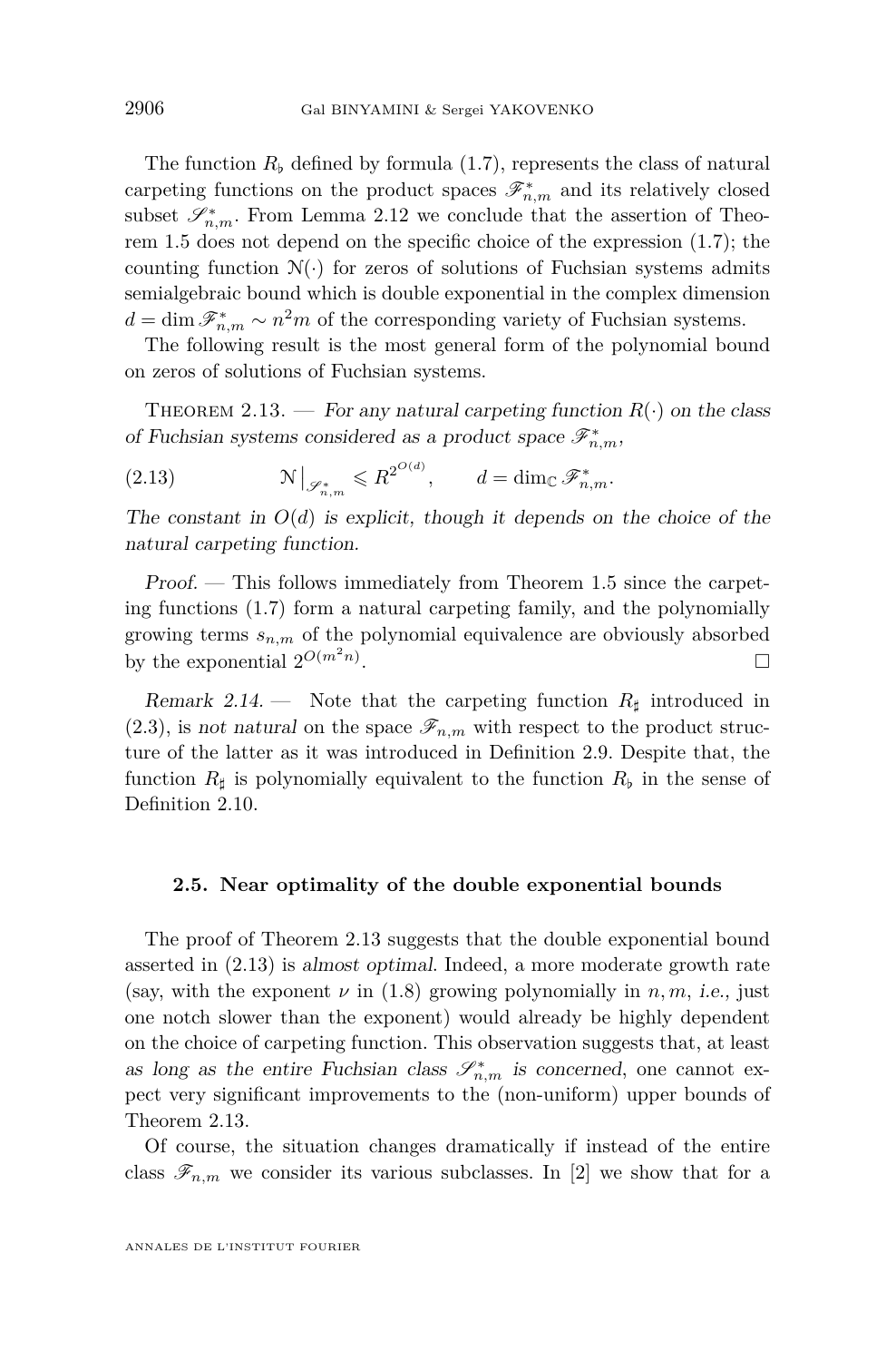<span id="page-17-0"></span>isomonodromic regular quasiunipotent classes of linear systems on C*P* 1 one can produce a uniform upper bound for the number of zeros of isolated solutions. This bound also turns out to be double exponential, yet because of the uniformity one can easily ask about its possible improvement.

The rest of the paper is devoted to the detailed proof of Theorem [1.5.](#page-5-0)

#### **3. From Fuchsian systems to Fuchsian equations with a complexity control**

It is now well understood that there is a substantial difference between systems of first order linear ordinary differential equations and (scalar) high order linear ODE's with respect to studying zeros of solutions and their linear combinations, see [\[17\]](#page-36-0) and references therein. In this section we prove that any linear combination of solutions of a Fuchsian system [\(1.1\)](#page-2-0) from the class  $\mathscr{F}_{n,m}^*$  satisfies a linear equation of order *n* with explicitly bounded coefficients.

LEMMA  $3.1.$  — An arbitrary linear combination of coordinates of a solution of a Fuchsian system with the matrix 1-form  $\Omega \in \mathscr{F}_{n,m}^*$ , in a suitable affine chart  $t$  on  $\mathbb{C}P^1$ , satisfies a linear ordinary differential equation with polynomial coefficients,

(3.1) 
$$
a_0(t) y^{(n)} + \cdots + a_{n-1}(t) y' + a_n(t) y = 0,
$$

$$
a_0, \ldots, a_n \in \mathbb{C}[t], \quad \gcd(a_0, \cdots, a_n) = 1
$$

and the following qualifications :

- (a) deg  $a_j \leq d = n^2 m$ ,
- (b)  $||a_j|| \le ||a_0|| \cdot R^{\nu}$ , with  $R = R_{\nu}(\Omega)$  and  $\nu \le 2^{O(d)}$ ,
- (c) solutions of the equation (3.1) are holomorphic outside the finite  $locus \Sigma = {\tau_1, \ldots, \tau_m} \subset \mathbb{C}$  such that

(3.2) 
$$
|\tau_i| \leq R, \qquad |\tau_i - \tau_j| \geq 1,
$$

in particular, solutions are holomorphic in the disk  $\{|t| > R\}$ .

The proof of this Lemma is largely parallel to the exposition from [\[24,](#page-36-0) §2]. For convenience of the reader we reproduce it with the required modifications. In what follows we will refer to the ratio

(3.3) 
$$
\angle D = \max_{j=1,...,n} \frac{\|a_j\|}{\|a_0\|}
$$

as the *slope* of the differential operator  $D$  as in the left hand side  $(3.1)$  (and the corresponding linear ordinary homogeneous equation). Thus Lemma 3.1

TOME 59 (2009), FASCICULE 7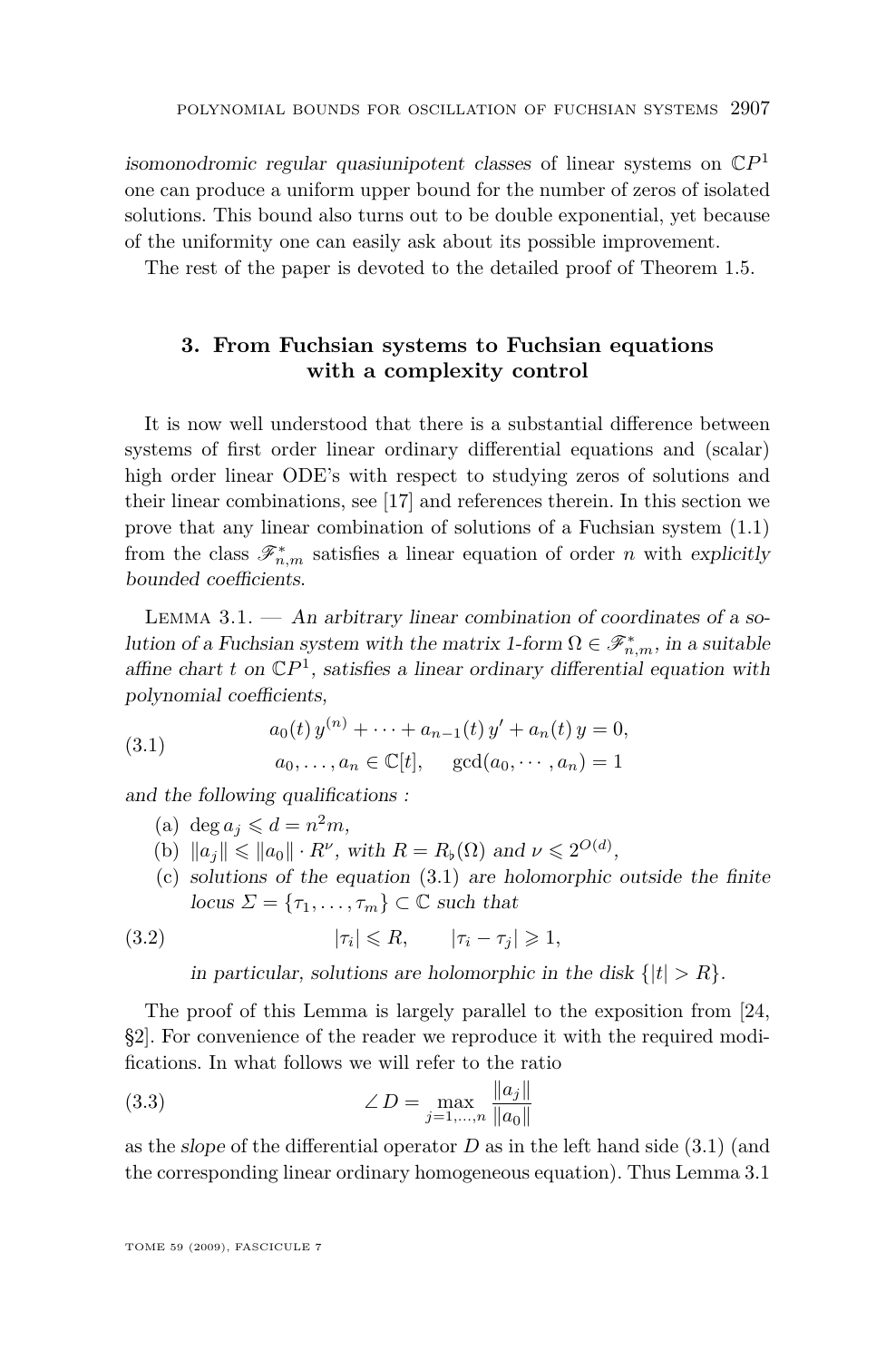<span id="page-18-0"></span>asserts an explicit global upper bound on the slope of the equation [\(3.1\)](#page-17-0) derived from the Pfaffian system  $dx = \Omega x$ , in terms of the carpeting function  $R_{\rm b}(\Omega)$ .

#### **3.1. Preparatory remarks**

We start with choosing a convenient affine chart. From elementary geometric arguments involving spherical areas, it follows that for any *m* points on the Riemann sphere, there always exists a point at least  $O(1/\sqrt{m})$ distant from them in the sense of Fubini–Study distance. We choose the affine chart  $z \in \mathbb{C}$  in which this point corresponds to infinity and normalize it so that the Fubini–Study metric is given by the form  $\frac{|dz|}{1+|z|^2}$ . Such map is defined uniquely modulo the Euclidean rotation, and we have an obvious  $i$ inequality  $dist(z_1, z_2) \le |z_1 - z_2|$ .

By construction, in the chosen chart *z* the affine coordinates  $\tau_1, \ldots, \tau_m$  of the singular points of a system [\(1.1\)](#page-2-0) with  $R_{\flat}(\Omega) = R$ , satisfy the inequality  $|z_j| \leq O(\sqrt{m})$  for all  $j = 1, ..., m$ . Since all terms in the expression [\(1.7\)](#page-5-0) are nonnegative and the residues are invariant, we conclude that in this chart the inequalities

(3.4) 
$$
|z_i| \le O(\sqrt{m}), \quad j = 1, ..., m, \qquad |z_i - z_j| \ge 1/R, \quad i \ne j
$$

hold simultaneously. By a suitable affine rescaling  $t = cz$  we can normalize the singular locus of the system to satisfy the inequalities [\(3.2\)](#page-17-0). In the affine chart thus constructed, the Pfaffian linear system [\(1.1\)](#page-2-0) is equivalent to a system of linear ordinary differential equations of the form

(3.5) 
$$
\frac{dx}{dt} = A(t) \cdot x, \quad A(t) = \sum_{j=1}^{m} \frac{A_j}{t - \tau_j},
$$

$$
|A_j| \le R, \quad |\tau_j| \le R, \quad |\tau_i - \tau_j| \ge 1.
$$

Finally, performing a linear transformation  $x \mapsto Ux$  with a unitary (constant) matrix *U*, we may without loss of generality assume that the linear combination in question is just the first component,  $y(t) = x_1(t)$ . This transformation does not affect the norms of the residues, hence the inequalities (3.4) are preserved.

#### **3.2. Objects defined over** Q **and their complexity**

If we consider the entries of the residue matrices  $A_i$  and the affine coordinates  $\tau_i \in \mathbb{C}$  of the singular points as coordinates on  $\mathscr{F}_{n,m}^*$ , denoting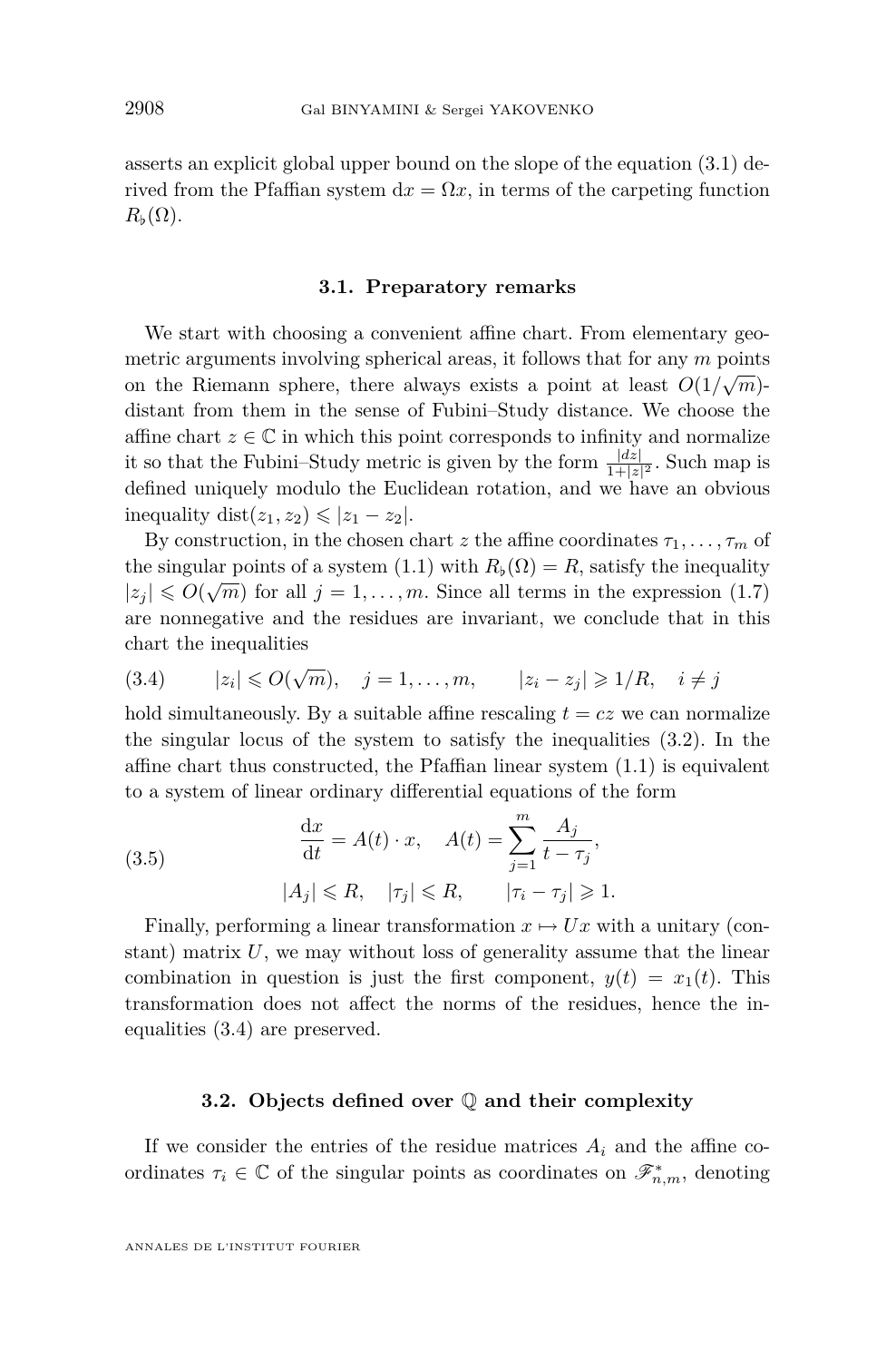a general point of this space by  $\lambda$ , then the coefficients of the linear system [\(3.5\)](#page-18-0) become integer numbers, more precisely, only 0 and *±*1. In other words, the entries of the matrix 1-form  $\Omega_{\lambda}$  are defined over the field  $\mathbb{Q}$  on the space with coordinates  $(t, \lambda)$ . In sharp contrast with the fields of real or complex numbers, for objects defined over the field  $\mathbb{Q}$  one can define their complexity (bitsize, or, more precisely, the exponent of the bitsize). This definition may be introduced by many equivalent ways. For instance, as follows:

- (1) Complexity of a polynomial  $p \in \mathbb{Z}[\lambda, t]$  is its norm  $||p|| \in \mathbb{Z}_+$ , the sum of all absolute values of its integer coefficients;
- (2) Complexity of a rational function  $R \in \mathbb{Q}(\lambda, t)$  is the minimal value of sum  $||p|| + ||q||$  over all representations  $R = p/q$  with  $p, q \in \mathbb{Z}[\lambda, t]$ ; in particular, complexity of an irreducible rational number  $r = p/q$ ,  $p, q \in \mathbb{Z}$ ,  $gcd(p, q) = 1$ , is  $|p| + |q|$ ;
- (3) Complexity of any object constructible over  $\mathbb{Q}(\lambda, t)$  is the sum of complexities of all rational functions explicitly occurring in the construction. For instance, complexity of a rational matrix 1-form  $\Omega$  is the sum of complexities of all its entries; complexity of a differential operator with rational coefficients is the sum of complexities of its coefficients etc. .

This definition (as most constructions from the complexity theory) in fact applies not to the object in question, but rather to a specific representation of this object. It will be important in this paper that the objects under discussion are described by their explicit representation.

Whenever two representations are related by a simple transformation (e.g., expansion or reduction to common denominator), their complexity is usually comparable. More generally, any explicit construction over  $\mathbb{Q}$  admits explicit control over the complexity growth of all intermediate objects. This observation is the primary reason for introducing the objects over Q in the context where the initial field is  $\mathbb C$  or  $\mathbb R$ . We will apply this technique to the straightforward process of derivation of a scalar differential equation of high order from a system of first order equations (consecutive derivations and elimination).

#### **3.3. Derivation of the scalar Fuchsian equation over**  $\mathbb{Q}(\lambda, t)$

By direct inspection of the formula [\(3.5\)](#page-18-0) one can see that the matrix product  $\mathbf{P} = \prod_{1}^{m} (t - \tau_i) A(t)$  is a polynomial matrix with entries in  $\mathbb{Z}[\lambda, t]$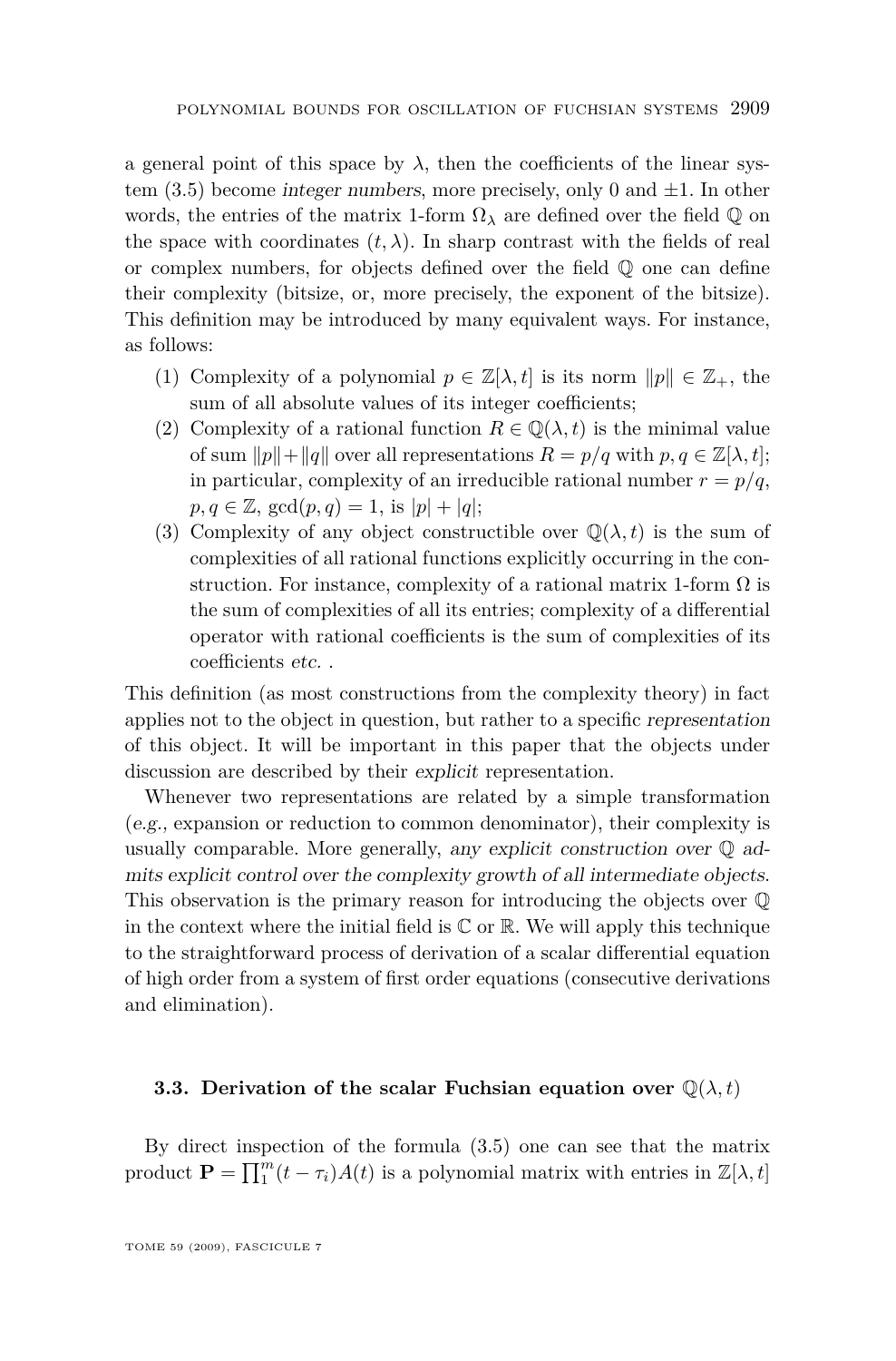<span id="page-20-0"></span>of degree  $\leqslant$  *m* and norm not exceeding *m* ⋅ 2<sup>*m*</sup>  $-1$   $\leqslant$  2<sup>*m*</sup> (here and below we use the fact that the norm is multiplicative,  $\|pq\| \leq \|p\| \cdot \|q\|$  for any two polynomials  $p, q$ ). For brevity, we call elements of the ring  $\mathbb{Z}[\lambda, t]$  the lattice polynomials.

LEMMA  $3.2.$  — The first component of any solution of the system  $(1.1)$ considered as a linear system with coefficients from the field  $\mathbb{Q}(\lambda, t)$ , satisfies a linear *n*th order differential equation with lattice polynomial coefficients of the form

(3.6) 
$$
a_0(\lambda, t) y^{(n)} + a_1(\lambda, t) y^{(n-1)} + \dots + a_n(\lambda, t) y = 0, a_0, \dots, a_n \in \mathbb{Z}[\lambda, t], \quad a_0 \neq 0.
$$

The coefficients  $a_j$  are lattice polynomials in the variables  $\lambda, t$  having degrees  $\leq n^2m$  and explicitly bounded norms,  $||a_j|| \leq 2^{O(n^2m)}$ .

Note that the norms in the formulation of Lemma 3.2 are computed with respect to the ring  $\mathbb{Z}[\lambda, t]$ , hence they are nonnegative integer numbers.

Proof of the Lemma.  $-$  By virtue of the system  $(3.5)$ , the higher derivatives of the function  $y(t)$  can be expressed inductively as linear combinations of the dependent variables  $x = (x_1, \ldots, x_n)$ ,

(3.7) 
$$
y^{(k)}(t) = \xi_k \cdot x, \qquad \xi_k \in (\mathbb{Q}(\lambda, t))^m,
$$

with the *n*-vectors  $\xi_k$  over the field  $\mathbb{Q}(\lambda, t)$  determined by the recursive rule

(3.8) 
$$
\xi_0 = (1, 0, \dots, 0), \n\xi_{k+1} = \partial_t \xi_k + \xi_k \cdot A, \qquad A \in \text{Mat}_n(\mathbb{Q}(\lambda, t)), \ \partial_t = \partial/\partial t
$$

(we treat *x* as a column vector and  $\xi_k$  as row vectors from the dual space).

The structure and complexity of the *n*-covectors  $\xi_k$  can easily be established by the inspection of the formulas (3.8). Denote

$$
Q(\lambda, t) = \prod_{i=1}^{m} (t - \tau_i) \in \mathbb{Z}[\lambda, t], \qquad ||Q|| = 2^m, \deg Q = m,
$$

the discriminant, so that  $A = P/Q$  in (3.8).

The *n*-vectors  $\xi_0, \ldots, \xi_n$  defined by (3.8), satisfy the following properties:

- (1) Their multiples  $\alpha_k = Q^k \xi_k$  are lattice *n*-vector polynomials for all  $k = 0, \ldots, n$ , of degree no greater than  $km$ , and the norms  $\|\alpha_k\| \leqslant (3nm)^n 2^{nm}.$
- (2) The wedge product of any *n* vectors from this collection, the polynomial *n*-form

$$
Q^{n(n+1)/2}\xi_0\wedge\cdots\wedge\xi_{i-1}\wedge\xi_{i+1}\wedge\cdots\wedge\xi_n,
$$

ANNALES DE L'INSTITUT FOURIER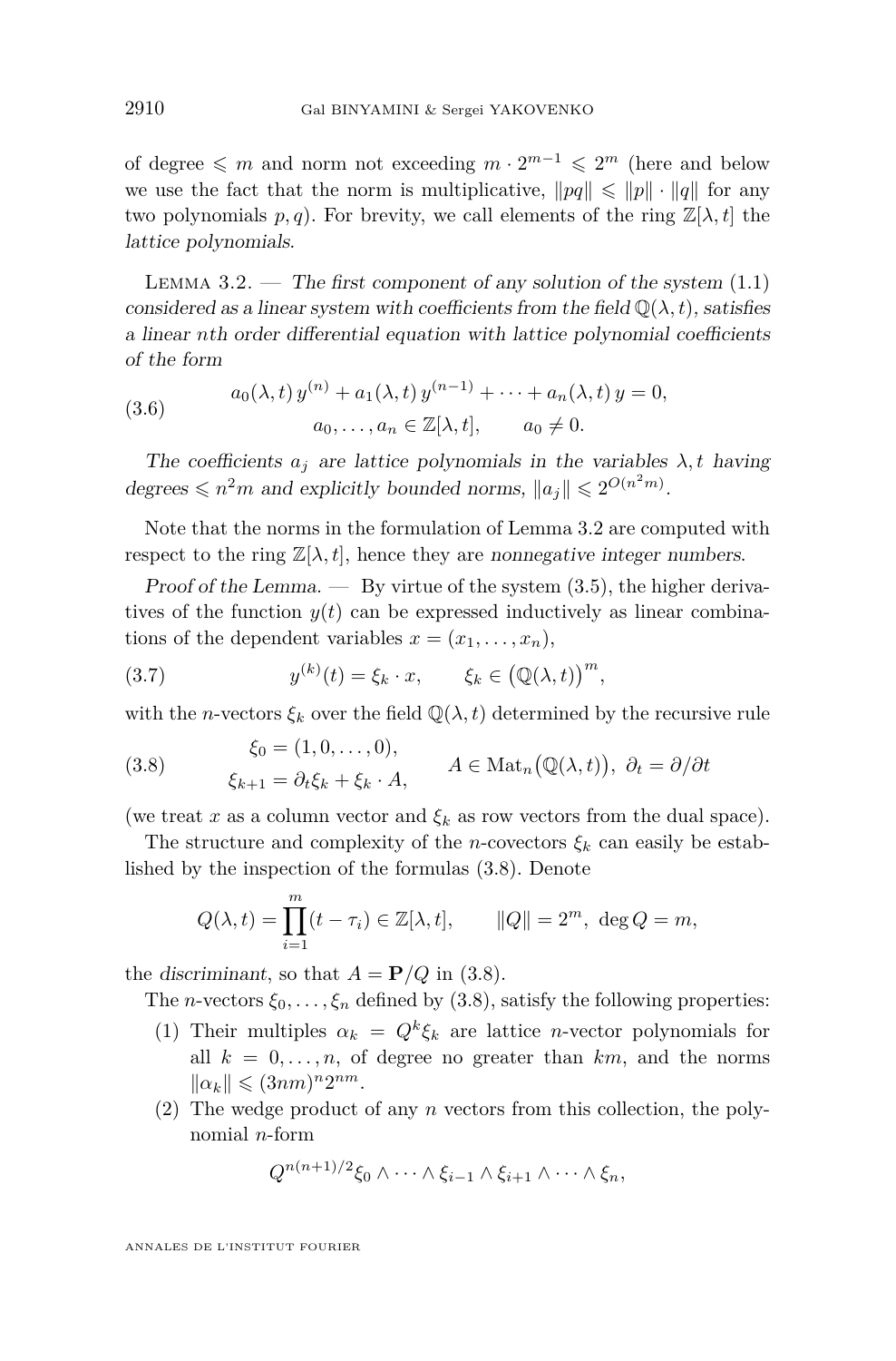has as its only coefficient a lattice polynomial of degree at most  $n^2m$  and norm bounded by  $n!(3nm)^{n^2}2^{2n^2m}$ .

(3) The wedge product  $\xi_0 \wedge \cdots \wedge \xi_{n-1}$  does not vanish identically on F*<sup>∗</sup> n,m*.

Indeed, the polynomial 1-forms  $\alpha_k = Q^k \xi_k$  satisfy the recurrence relations

(3.9) 
$$
\alpha_{k+1} = Q \cdot \partial_t \alpha_k - (k \partial_t Q - \mathbf{P}) \cdot \alpha_k,
$$

which follow directly from [\(3.8\)](#page-20-0). The bound for the degrees deg  $\alpha_k$  is obvious since deg  $Q$ , deg  $P \leq m$ . The bound for the norms  $\|\alpha_k\|$  can also be derived from the recursive equations,

$$
\begin{aligned} \|\alpha_{k+1}\| &= \|Q \cdot \partial_t \alpha_k - (k \partial_t Q - \mathbf{P}) \alpha_k\| \\ &\le \|Q\| \left(\deg \alpha_k\right) \|\alpha_k\| + k(\deg Q) \, \|Q\| \, \|\alpha_k\| + n \, \|P\| \, \|\alpha_k\| \\ &\le \left(2^m k m + 2^m k m + 2^m n m\right) \|\alpha_k\| \\ &\le 3 \cdot 2^m \cdot n m \, \|\alpha_k\| \,, \end{aligned}
$$

so that an easy induction gives  $\|\alpha_k\| \leq (3nm)^n 2^{nm}$ . To establish the bound for the wedge products, we expand the  $n \times n$  determinants using the Laplace expansion involving *n*! summands, each having the degree  $\leq \frac{1}{2}n(n-1)m$ and norm  $\leq (3nm)^{n^2} 2^{n^2 m} \leq 2^{O(n^2 m)}$ .

Finally, to establish (3), we note that for specific Fuchsian systems [\(1.1\)](#page-2-0) and for specific solutions  $y(t)$  we can apriori guarantee that the functions  $y^{(0)}(t), \ldots, y^{(n-1)}(t)$  are linearly independent. For instance, the function  $y(t) = 1 + t + \cdots + t^{n-1}$  is obviously linearly independent with its derivatives of all orders  $\leq n-1$ . This function is a linear combination of solutions of an Euler system with two singularities at the origin and at infinity, which is a particular case of a Fuchsian system. For the corresponding value of the parameters *ł*, the Wronskian  $\xi_0 \wedge \cdots \wedge \xi_{n-1}$  is not identically zero as a function of *t*.

To derive the equation  $(3.6)$ , it remains to note that any  $n+1$  vectors in the *n*-space  $(\mathbb{Q}(\lambda, t))^n$  are linearly dependent over this field. In our particular case the vectors  $\xi_0, \ldots, \xi_{n-1}$  are linearly independent, so the vector  $\xi_n$ expands as a linear combination,  $\xi_n = c_0 \xi_0 + \cdots + c_{n-1} \xi_{n-1}$ , of the previous vectors with coefficients  $c_i \in \mathbb{Q}(\lambda, t)$ . These coefficients can be found using the Cramer rule, as ratios of the determinants,

$$
(3.10) \qquad c_i = \frac{\xi_0 \wedge \dots \wedge \xi_{i-1} \wedge \xi_{i+1} \wedge \dots \wedge \xi_n}{\xi_0 \wedge \dots \wedge \xi_{n-1}}, \qquad i = 0, \dots, n-1.
$$

The numerator and the denominator of any such fraction are rational functions defined over Q with the denominators being known powers of the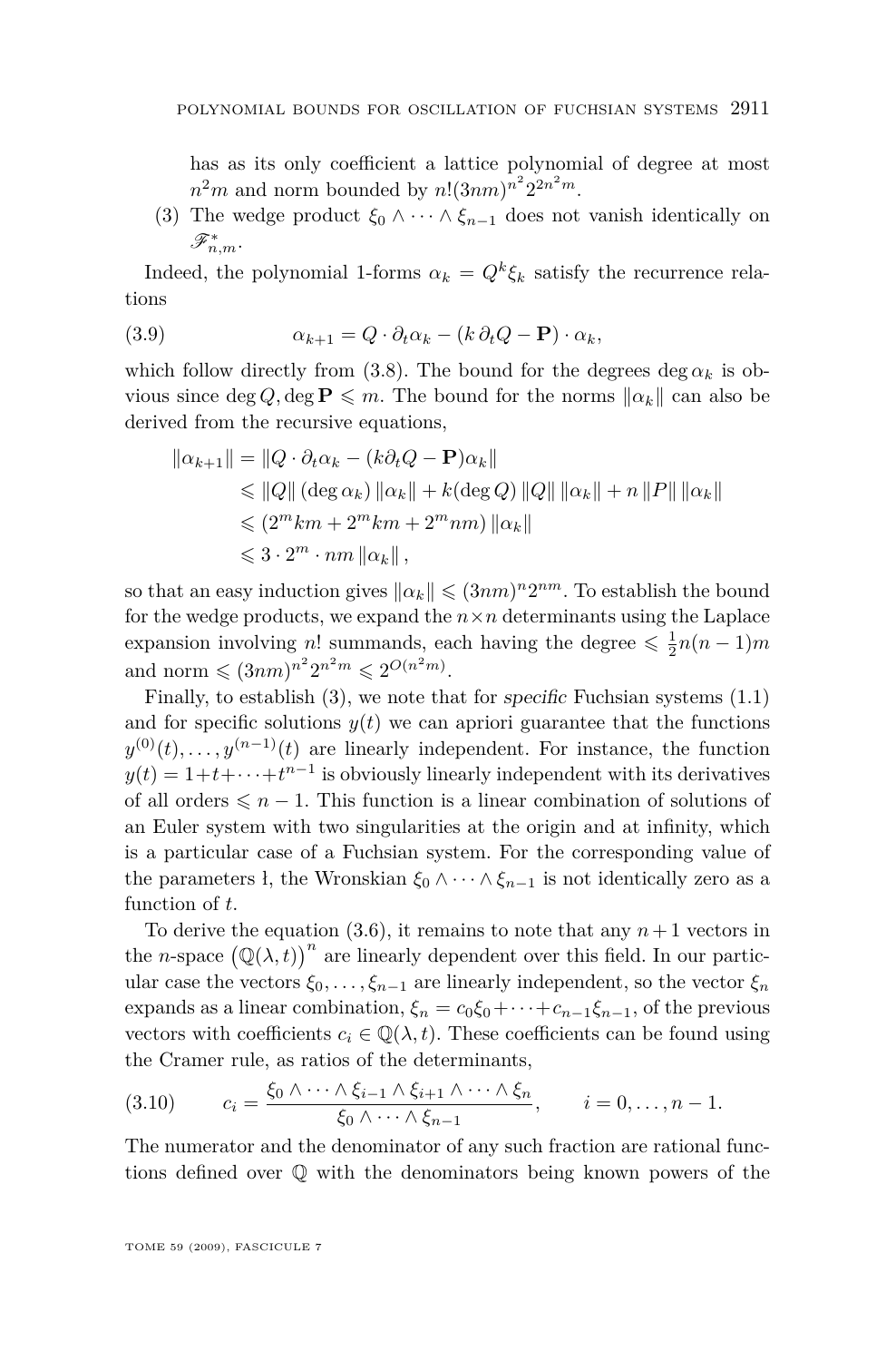<span id="page-22-0"></span>discriminant *Q*. Multiplying the linear identity by the common denominator, we obtain a linear identity between the *n*-vectors  $\xi_0, \ldots, \xi_n$  with lattice polynomial coefficients, which by [\(3.7\)](#page-20-0) produces a linear *n*th order differential equation for the function *y*.

The leading coefficient  $a_0$  of this equation is a nonzero lattice polynomial, therefore its norm is a positive integer number which is necessarily  $\geq 1$ .  $\Box$ 

#### **3.4. Explicit bounds on coefficients** of the scalar equation over  $C(t)$

Specializing the equation [\(3.6\)](#page-20-0) for each particular value of the parameters  $\lambda$  would produce an equation of the type  $(3.1)$  with coefficients from  $\mathbb{C}[t]$ . The bound for the degrees of these coefficients will obviously be the same as for [\(3.6\)](#page-20-0). However, the condition  $||a_0||_{\mathbb{Z}[\lambda,t]} = 1$  does not prevent the specialization  $a_0(\lambda, \cdot)$  of the leading coefficient from having an arbitrarily small norm  $\|a_0(\lambda, \cdot)\|_{\mathbb{C}[t]}$  or simply vanishing. In this subsection we prove, following [\[9,](#page-35-0) [24\]](#page-36-0), that this vanishing may happen if and only if all other (nonleading) coefficients also vanish. Moreover, we show that the ratios  $\|a_j(\lambda, \cdot)\|_{\mathbb{C}[t]}$  /  $\|a_0(\lambda, \cdot)\|_{\mathbb{C}[t]}$  are explicitly bounded as functions of  $\lambda$ . (Lemma [3.4](#page-23-0) below).

Consider a linear parametric differential equation [\(3.6\)](#page-20-0) with lattice polynomial coefficients  $a_0, \ldots, a_n \in \mathbb{Z}[t, \lambda]$ . Denote by  $\Lambda \subset \mathbb{C}^{\nu}$  the singular locus corresponding to the parameters  $\lambda$  for which the leading coefficient  $a_0(\lambda, \cdot)$  vanishes identically as a univariate polynomial.

Solutions of the equation [\(3.6\)](#page-20-0) may be considered as holomorphic functions of  $t, \lambda$  by fixing an initial condition at some point  $t = t_0$  and treating  $\lambda$  as parameters of the equation varying near some value  $\lambda_0$ , provided that the bidisk  $\{|t - t_0| < a, \ |\lambda - \lambda_0| < b\}$  is free from singular points of the equation. Yet in general these solutions will exhibit singularities on the locus  $\{(\lambda, t) : a_0(\lambda, t) = 0\} \subset \mathbb{C} \times \mathbb{C}^{\nu}$  which contains some exceptional lines  $\{\lambda_*\}\times\mathbb{C}$  for  $\lambda_*\in\Lambda$ , while intersecting the other (generic) lines  $\{\lambda\}\times\mathbb{C}$ ,  $\lambda \notin \Lambda$ , only by isolated points.

DEFINITION  $3.3.$  — The family of equations  $(3.6)$  has an apparent singularity at a point  $\lambda_* \in \Lambda \subset \mathbb{C}^n$ , if there exist:

- (1) a small neighborhood  $U \subset \mathbb{C}^{\nu}$  of  $\lambda_{*}$ ,
- (2) an open disk  $D \subset \mathbb{C}$ ,

(3) a fundamental system of solutions  $y_1(\lambda, t), \ldots, y_n(\lambda, t)$  of the family, such that each function  $y_i(\lambda, \cdot)$  analytically depends on  $\lambda$  in the disk *D* as long as  $\lambda \in U \setminus \Lambda$ , and remains bounded in *D* as  $\lambda \to \lambda_*$ .

ANNALES DE L'INSTITUT FOURIER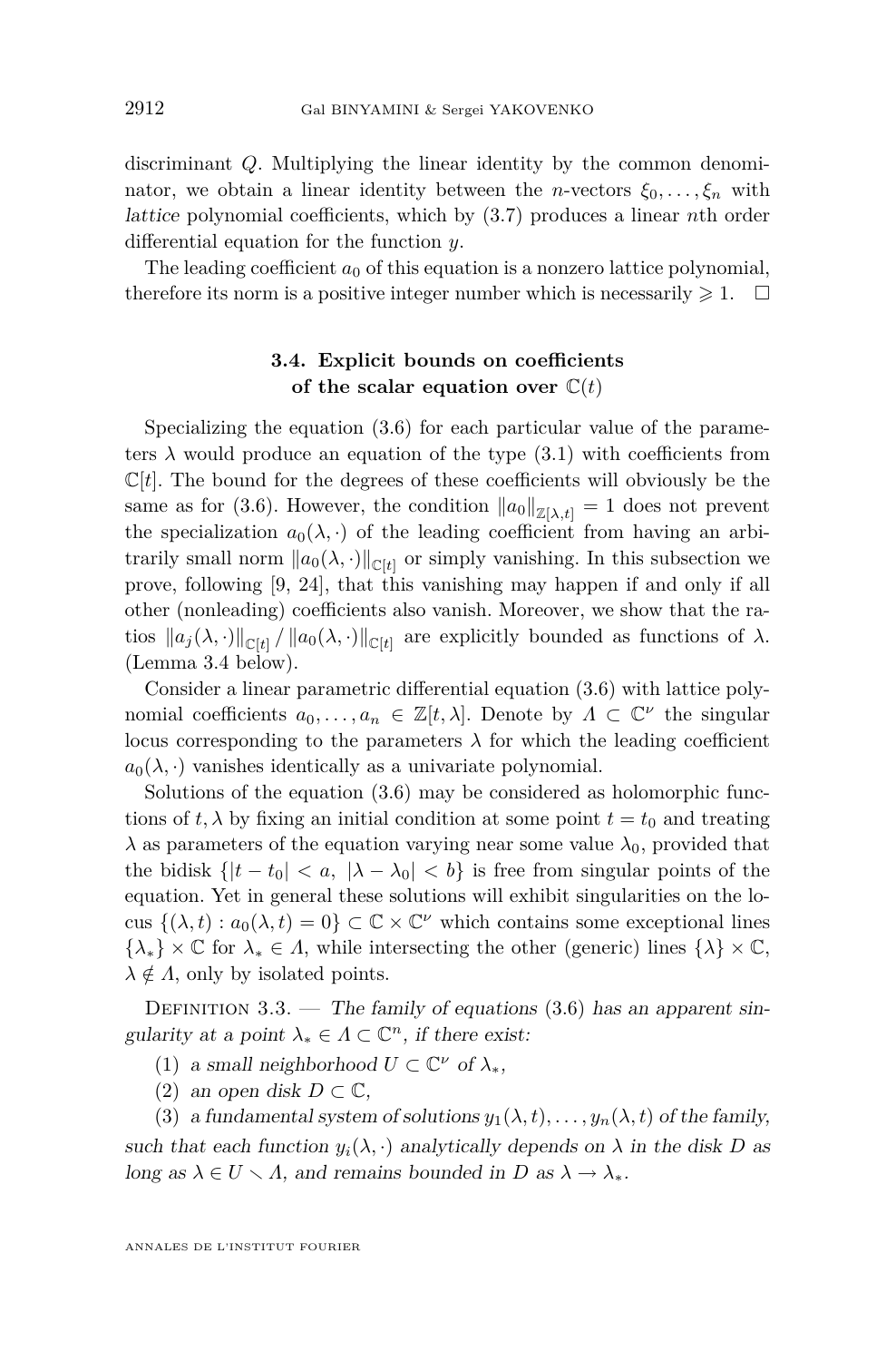<span id="page-23-0"></span>By the removable singularity theorem, this means that a fundamental system of solutions admits uniform analytic limit in *D* as  $\lambda \rightarrow \lambda_*$ , though the linear independence of the functions  $y_i(\lambda_*, \cdot)$  may fail at the limit.

Denote by  $D_{\lambda}$  the linear differential operator corresponding to the linear homogeneous equation [\(3.6\)](#page-20-0) after specializing the value  $\lambda \notin \Lambda$ . Denote by

(3.11) 
$$
\varphi(\lambda) = \angle D_{\lambda} = \max_{j=1,\dots,n} \frac{\|a_j(\lambda, \cdot)\|}{\|a_0(\lambda, \cdot)\|}, \quad \lambda \in \mathbb{C}^{\nu} \setminus \Lambda,
$$

the slope of this operator. Without loss of generality we may assume that the polynomials  $a_0(\lambda, \cdot), \ldots, a_n(\lambda, \cdot)$  are mutually prime in the ring  $\mathbb{C}[t]$ : nontrivial common divisor may occur only on a proper algebraic subset of C *<sup>ν</sup>* which can be combined with *Λ*.

LEMMA  $3.4.$  — Assume that the family of equations  $(3.6)$  with lattice polynomial coefficients of known degree  $\leq d$  and bounded norms  $||a_i|| \leq$ *M*, depending on the complex *ν*-dimensional parameter  $\lambda \in \mathbb{C}^{\nu}$ , has only apparent singularities at all points of the locus *Λ* which is a proper algebraic subset of C *ν* . Then

(3.12)  $\forall \lambda \text{ such that } |\lambda| \leq M, \quad \varphi(\lambda) \leq M^{d^{O(\nu)}}$ 

with an explicit constant in  $O(·)$ .

Sketch of the proof. — The proof of the Lemma almost literally reproduces that of Lemma 5 from [\[24\]](#page-36-0) with minimal modifications.

More specifically, we start with the observation that the slope  $\varphi$  is locally bounded everywhere on  $\mathbb{C}^{\nu} \setminus \Lambda$ . This follows from the assumption that the family [\(3.6\)](#page-20-0) has only apparent singularities, in the same way as in the proof of Lemma 4 from [\[24\]](#page-36-0). The only required change is to replace the unit disk by the disk *D* from the Definition [3.3.](#page-22-0)

Next, we consider the positive subgraph *X* of the function  $\varphi(\cdot)$  over the ball of radius *M*. This subgraph is a semialgebraic subset in  $X \subseteq \mathbb{C}^{\nu+1}$ , defined by lattice polynomial equalities and inequalities. Since the function  $\varphi$  is locally bounded near each point of the compact ball  $\{|\lambda| \leqslant M\}$ , the semialgebraic set *X* is globally bounded.

The lattice polynomials defining *X* are of degrees not exceeding  $O(d)$ in  $\text{Re }\lambda$  and Im  $\lambda$ . In the same way the norms of these polynomials are no greater than  $O(M)$ . Finally, the dimension of the space in which X resides, is  $O(\nu)$ . By the quantitative version of the Tarski–Seidenberg quantifier elimination theorem [\[7,](#page-35-0) [10\]](#page-35-0) and, most recently, [\[1,](#page-35-0) Theorem 7.2], the diameter of *X* does not exceed  $M^{d^{O(\nu)}}$ , as asserted in (3.12).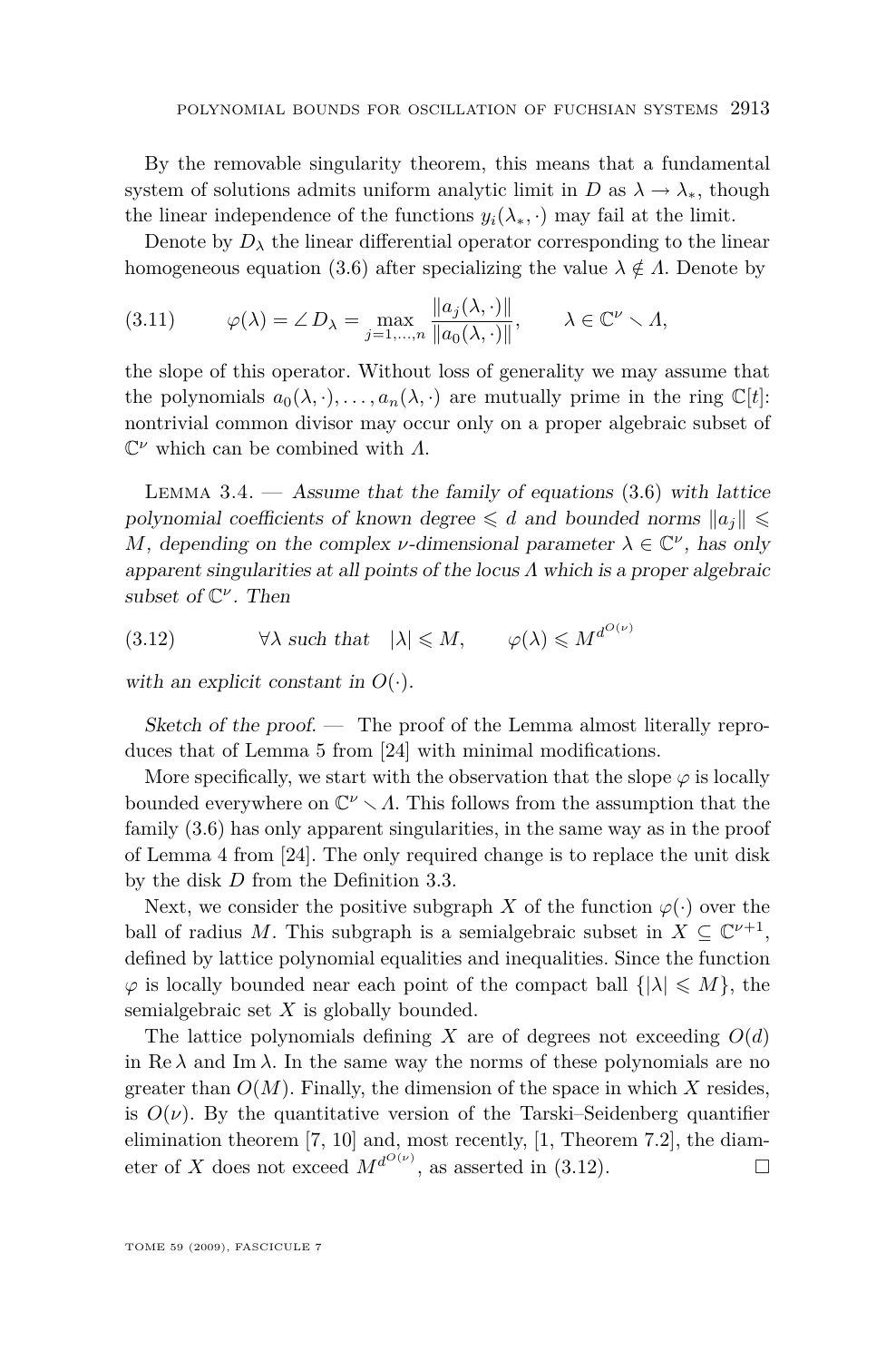<span id="page-24-0"></span>Proof of Lemma  $3.1.$  — The proof directly follows from Lemmas  $3.2$ and [3.4:](#page-23-0) we first derive the scalar equation [\(3.6\)](#page-20-0) over  $\mathbb{O}(\lambda, t)$  and transform it to the form with lattice polynomial coefficients by eliminating the denominators.

The resulting family of scalar equations [\(3.6\)](#page-20-0) has only apparent singularities, since for any parameter  $\lambda$  solutions of the initial system [\(3.5\)](#page-18-0) depend analytically on  $\lambda$  in any disk free from singular points  $\Sigma = \Sigma_{\lambda} \subseteq \mathbb{C}$  of the latter. By Lemma [3.4,](#page-23-0) we conclude with the inequality asserted by the Lemma, for all values  $\lambda$  outside from the vanishing locus  $\Lambda = {\lambda : a_0(\lambda, \cdot)} \equiv$ 0*}*. This locus is a proper algebraic hypersurface of the complex affine space, hence by continuity the inequality  $||a_i|| \le ||a_0|| \cdot R^{\nu}$  holds everywhere on the ball  $\{|\lambda| \leq R\}$ .

#### **4. Counting zeros of solutions of Fuchsian equations**

In this section we complete the proof of the main Theorem [1.5.](#page-5-0) It is based on a complex counterpart of the de la Vallée Poussin theorem [\[22\]](#page-36-0), which asserts that the variation of argument of any (complex) solution of a monic linear differential equation (with the leading coefficient identically equal to 1) along any rectilinear segment can be explicitly bounded from above in terms of the magnitude of the non-principal coefficients of this equation.

#### **4.1. Lower bounds of polynomials away from their zeros**

We start with an observation which relates the norm  $(1.6)$  on univariate polynomials with the supremum-norm on disks of finite radius centered at the origin. Clearly, for any finite *d* the two norms on the finite-dimensional space of polynomials of degree  $\leq d$  are equivalent. However, we shall also be interested in the explicit constants involved in this equivalence.

The first side of this equivalence is easy to describe explicitly. Indeed,  $||p|| = 1$  implies an easy upper bound  $|p(t)| \le R^d$  for  $|t| \le R$ . We will prove the inequality in the opposite direction, establishing a lower bound for  $|p(t)|$ for all  $t \in \mathbb{C}$  distant from the null locus of *p*, provided that  $||p||_{\mathbb{C}[t]} = 1$ .

LEMMA 4.1. — Let  $p = \sum_{i=0}^{d} p_i t^j$  be a polynomial of degree *d* and unit norm  $||p||_{\mathbb{C}[t]} = 1$ , and  $\Sigma = \{t \in \mathbb{C} : p(t) = 0\}$  the zero locus of *p*.

Then for an arbitrary point  $t \notin \Sigma$  in the disk of radius  $R \geq 2$ , we have an inequality

(4.1) 
$$
|p(t)| \geq 2^{-O(d)} (r/R)^d, \qquad r = \text{dist}(t, \Sigma), \ |t| \leq R.
$$

ANNALES DE L'INSTITUT FOURIER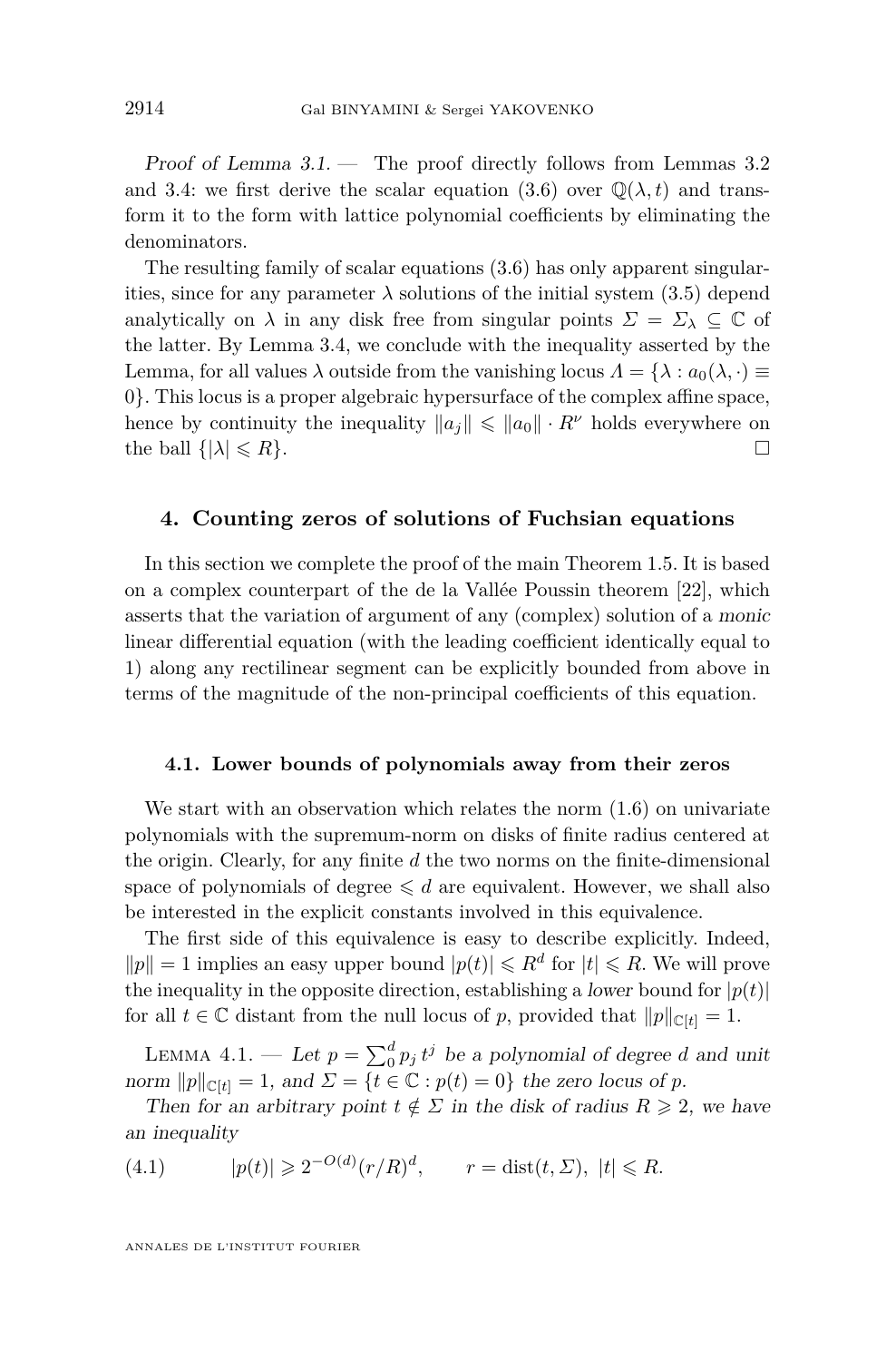Proof. — For a polynomial  $p = \sum_{j=0}^{d} p_j t^j$  of unit norm and degree *d*, at least one of its  $d+1$  coefficients must be at least  $1/(d+1)$  in the absolute value. Writing the Cauchy formula for the corresponding derivative at the origin, we conclude that

$$
p_j = \frac{1}{2\pi i} \oint_{|t|=1} \zeta^{-j} p(\zeta) d\zeta, \quad \text{hence} \quad \frac{1}{2\pi} \int_{|t|=1} |p(\zeta)| ds \geq \frac{1}{d+1}.
$$

By the mean value theorem there exists a point  $t<sub>*</sub>$  on the unit circle, such that  $|p(t_*)| \geq \frac{1}{d+1}$ .

Let  $K \subset \mathbb{C}$  be the disk of radius 2R, centered at the origin. The polynomial *p* can be written as the product,

(4.2) 
$$
p(t) = \alpha \prod_{|t_j| > 2R} (t - t_j) \prod_{|t_j| \le 2R} (1 - \frac{t}{t_j}), \qquad \alpha \in \mathbb{C},
$$

where  $t_i$  are roots of the polynomial, counted with their multiplicity. Denote by  $d_{+}$  the number of roots of  $\Sigma$  inside (resp., outside) the disk  $\{|t| \leq 2R\}$ , counted with multiplicities so that  $d$ <sub>−</sub> +  $d$ <sub>+</sub> =  $d$ .

A lower bound for  $|\alpha|$  follows from the inequality  $|p(t_*)| = 1/(d+1)$ . For  $t = t_*$  the first product in (4.2) is majorized by  $(2R + 1)^{d_-}$ , while the second product does not exceed  $(4/3)^{d_+}$ , since  $|t|/|t_i| \leq 1/(2R-1) \leq 1/3$ for all terms in it. Altogether we conclude that

$$
|\alpha| \geqslant \frac{1}{d+1} \cdot \frac{(3/4)^{d_+}}{(2R+1)^{d_-}}.
$$

This implies the lower bound for  $|p(t)|$  with  $|t| \le R$ :

$$
|p(t)| \geqslant |\alpha| \, r^{d-} (1/2)^{d+}.
$$

Combining these two estimates, we conclude that

$$
|p(t)| \ge \frac{1}{d+1} \cdot \left(\frac{r}{2R+1}\right)^{d-} (3/8)^{d+} \ge 2^{-O(d)} \left(\frac{r}{R}\right)^{d}
$$

for all  $2 \le R < +\infty$  and  $R > r > 0$ .

Remark 4.2. — One can give a different bound using the Cartan lemma [\[16\]](#page-36-0). This lemma establishes an explicit lower bound for a monic polynomial outside a union of disks of given total diameter. For our purposes it is less convenient, since the polynomial in question is not monic (and can actually be very far from it).

TOME 59 (2009), FASCICULE 7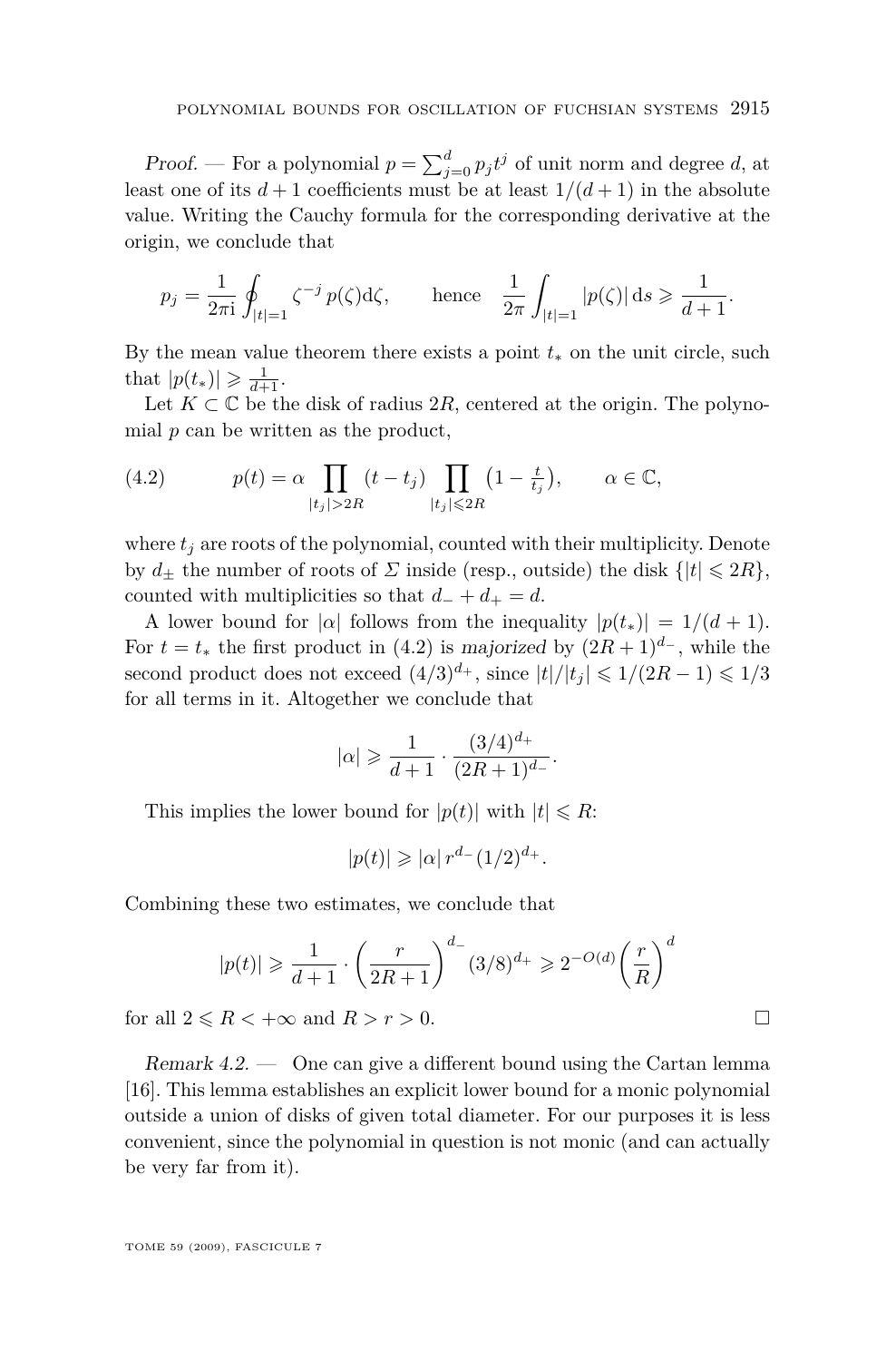#### **4.2. Variation of argument of solutions along arcs**

<span id="page-26-0"></span>For the next step, we give an upper bound for the variation of argument of complex-valued solutions of a Fuchsian equation along a circular arc (or line segment) in terms of the slope of the equation and the normalized length of the arc.

Lemma 4.3. — Let *D* be a differential operator of order *k* with coefficients of degree  $\leq d$  and slope  $S = \angle D$ , and  $\gamma$  a closed circular arc or line segment disjoint with the singular locus  $\Sigma$ , which belongs to the disk of radius *R* centered at the origin.

Then the variation of argument of any nonzero solution of the homogeneous equation  $Dy = 0$  along the arc  $\gamma$  is explicitly bounded,

(4.3) 
$$
\operatorname{Var} \operatorname{Arg} y(t)|_{\gamma} \leqslant kSL(R/r)^{O(d)}.
$$

where *L* is the length of the arc  $\gamma$  and  $r = \text{dist}(\gamma, \Sigma)$ .

Proof. — Without loss of generality we may assume that the polynomial coefficients of the operator *D* are normalized as follows,

 $||a_0|| = 1,$   $||a_i|| \leq S,$   $j = 1, ..., k,$ 

where  $S = \angle D$ .

On the disk of radius *R* the absolute values of the non-principal coefficients are bounded,  $|a_j(t)| \leqslant SR^d$ . Restricting the equation  $Dy = 0$  on the arc  $\gamma$  parameterized by the arc-length, we obtain a homogeneous linear ordinary differential equation. Dividing by  $a_0|_{\gamma}$  and applying Lemma [4.1](#page-24-0) to this polynomial, this equation can be brought into the monic form with explicitly bounded complex valued coefficients,

(4.4) 
$$
y^{(k)} + A_1(s) y^{(k-1)} + \dots + A_k(s) = 0, \qquad s \in [0, L],
$$

$$
|A_j(s)| \le 2^{O(d)} \cdot SR^{2d}/r^d \le S(R/r)^{O(d)}, \qquad j = 1, \dots, k.
$$

Applying the complex generalization of the de la Vallée Poussin nonoscillation theorem [\[22,](#page-36-0) Corollary 2.7] to (4.4), we conclude that the variation of argument admits the bound

(4.5) 
$$
\text{Var } \text{Arg } y(\cdot)|_{\gamma} \leqslant O(1) \cdot kLA, \qquad A = \max_{j=1,\dots,k} \max_{s \in \gamma} |A_j(s)|.
$$

Substituting the bounds (4.4) into this inequality, we conclude with the bound  $(4.3)$ .

The assertion of Lemma 4.3 allows one to place an explicit upper bound for the number of isolated zeros of any solution to a linear equation with rational coefficients in a simply connected polygonal domain away from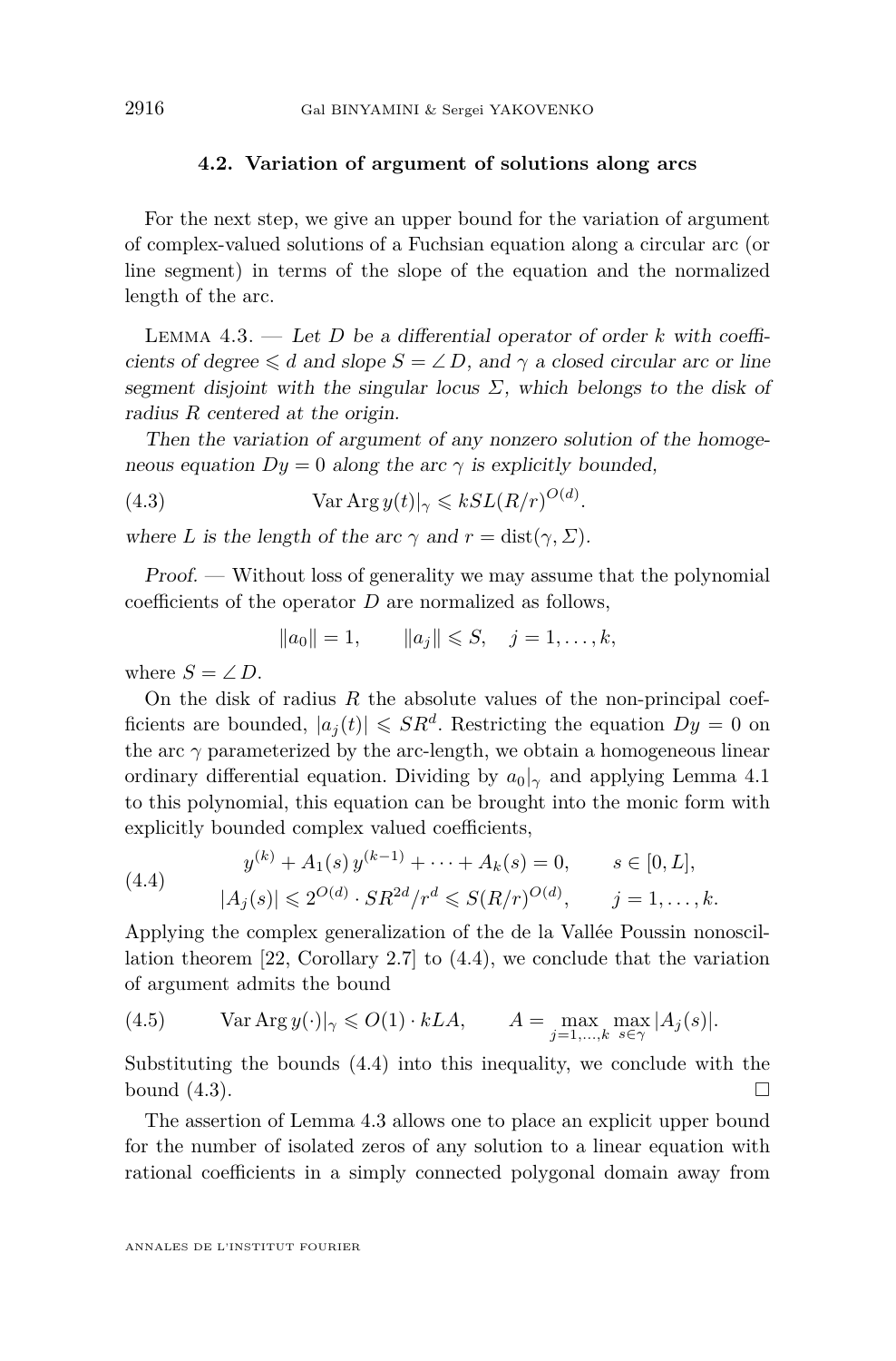<span id="page-27-0"></span>the singular locus. Indeed, one can estimate the variation of argument of any solution along each arc bounding the polygonal domain, and apply the argument principle.

In addition to the explicit bound on the variation of argument along arcs distant from the singular points, one can slightly modify the argument above to give a bound on the variation of argument along a small circle centered at a Fuchsian singular point as well.

LEMMA 4.4. — Let  $t_0 \in \Sigma$  be a Fuchsian singular point of a linear operator with polynomial coefficients of order *k*, degree *d* and slope *S*, which belongs to the disk of radius  $R \geqslant 2$  and is at least *r*-distant from all other points  $t_1, \ldots, t_d \in \Sigma$ .

Then the variation of argument of any solution  $y(t)$  along the circle  $\gamma_{\rho} = \{|t - t_0| = \rho\}$  is bounded,

(4.6) 
$$
\operatorname{Var} \operatorname{Arg} y(\cdot)|_{\gamma_{\rho}} \leqslant k S(R/r)^{O(d)}
$$

uniformly over all sufficiently small  $\rho > 0$ .

Proof. — Note that the parallel translation  $p(\cdot) \mapsto (\text{Tr}_R p)(\cdot) = p(\cdot + R)$ is a linear operator of explicitly bounded norm on the space of polynomials of degree  $\leq d$ . Indeed, by the Taylor formula,

$$
\|\operatorname{Tr}_R p\| \leqslant \sum_{i=0}^d \frac{R^i \|p^{(i)}\|}{i!} \leqslant \|p\| \cdot \sum_0^d \frac{(Rd)^i}{i!} \leqslant 2^{O(d)} R^d \cdot \|p\|.
$$

Thus without loss of generality we may assume that the Fuchsian singularity  $t_0 = 0$  is at the origin, and the slope of the new differential equation is at most  $2^{O(d)}SR^d$ , where *S* is the original slope.

Since the point is Fuchsian, the equation can be written in the form

(4.7) 
$$
t^{k}q_{0}(t)y^{(k)}(t) + t^{k-1}q_{1}(t)y^{(k-1)}(t) + \cdots + q_{k}(t)y(t) = 0,
$$

where  $q_0, q_1, \ldots, q_k$  are polynomials of degrees  $\leq d - k, d - k + 1, \ldots, d$ respectively, see [\[13,](#page-35-0) Proposition 19.19]. Since the norm is multiplicative, and  $||t^j|| = 1$  we conclude that  $||q_j||/||q_0|| \leq 2^{O(d)}SR^d$  (see above). By Lemma [4.1,](#page-24-0)  $|q_0(t)| \geq 2^{-O(d)}r^d$  and, obviously,  $|q_j(t)| \leq |q_j|$  for all sufficiently small  $|t| = \rho$ .

Letting  $t = \rho s$  and noting that  $\frac{d^k}{dt^k}$  $\frac{d^k}{dt^k} = \rho^{-k} \frac{d^k}{ds^k}$  $\frac{d^{n}}{ds^{k}}$ , we rewrite the equation above in the form

(4.8) 
$$
s^k q_0(\rho s) y^{(k)}(s) + s^{k-1} q_1(\rho s) y^{(k-1)}(s) + \cdots + q_k(\rho s) y(s) = 0,
$$

with  $|s| = 1$ . Notice that the rescaling of  $\frac{d^k}{dt^k}$  $\frac{d^k}{dt^k}$  precisely cancels out with the rescaling of the vanishing terms  $t^k$  in the coefficients. This circumstance is unique to Fuchsian differential operators.

TOME 59 (2009), FASCICULE 7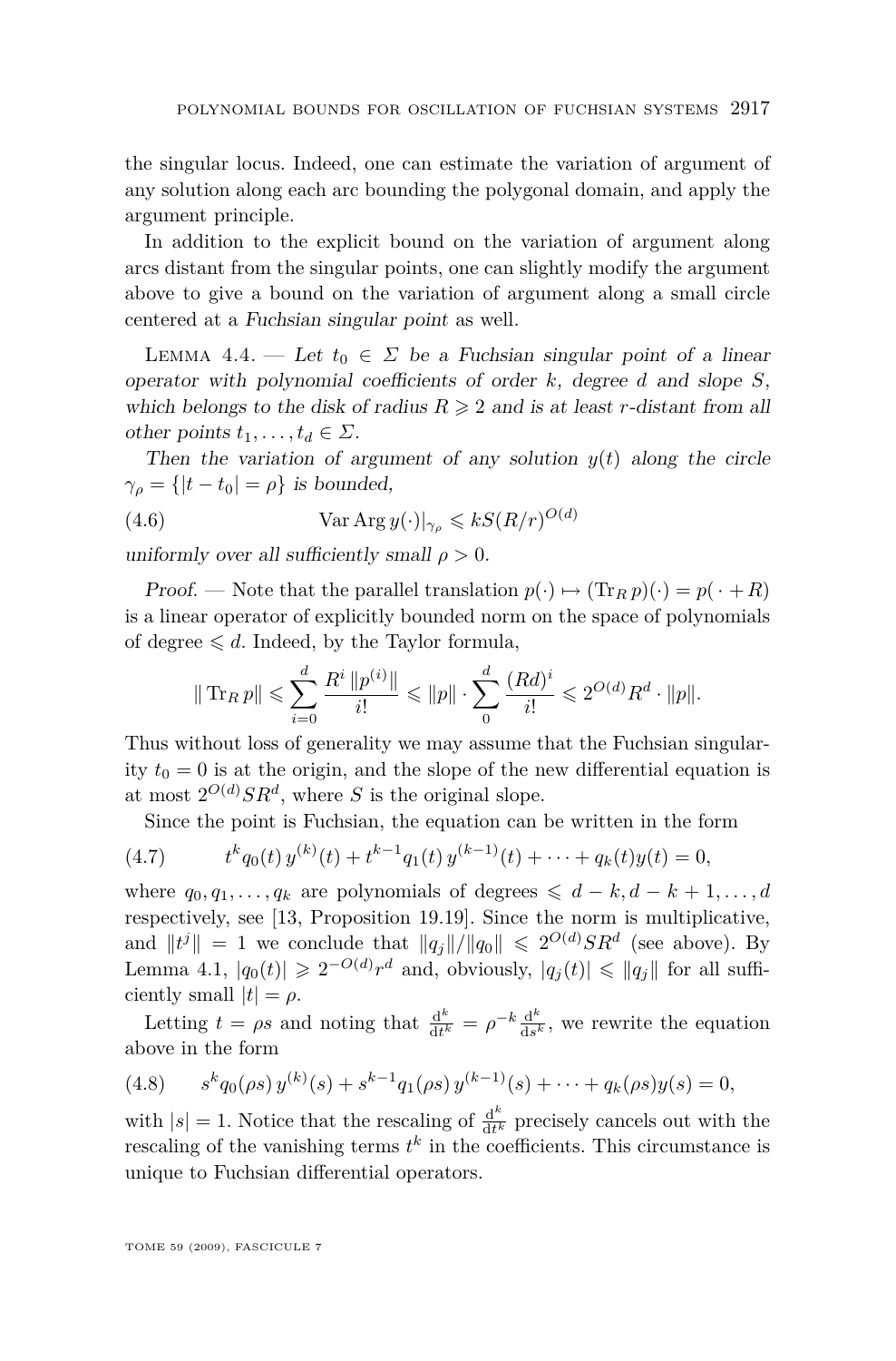<span id="page-28-0"></span>After dividing the equation above by the leading term (nonzero and bounded from below), we obtain a monic linear ordinary differential equation on the unit circle  $|s| = 1$  with coefficients not exceeding an explicit constant  $A = 2^{O(d)} S(R/r)^d$ . The bound for the variation of argument along the circle again follows from  $(4.5)$ .

#### **4.3. Counting zeros in topological annuli**

In this section we recall an "argument principle" for multivalued functions. This principle asserts that the number of zeros of a solution of a Fuchsian differential operator in an annulus is explicitly bounded, provided that the monodromy of the operator has all eigenvalues on the unit circle and the annulus is at a positive distance from the singular locus. The proof is based on an idea due to Petrov (the so called "Petrov's trick"). The result we need appears (in slightly less general form) in [\[20\]](#page-36-0).

Let *K* be an annulus bounded by two disjoint circles  $C_{1,2}$  with centers on the real axis, and *D* a monic linear operator with coefficients holomorphic in the closure  $\overline{K}$  and real on the real axis  $K \cap \mathbb{R}$  (we will refer to such operators as real). In this case Lemma [4.3](#page-26-0) asserts that there exists an upper bound  $B = B(D, K)$  for the variation of argument of any solution of the homogeneous equation  $Dy = 0$  in *K* along each of the boundary arcs of *∂K*,

(4.9) 
$$
\text{Var Arg } y(\cdot)|_{C_{1,2}} \leqslant B = B(D, K).
$$

Lemma 4.5. — If the monodromy of a real differential operator *D* along the equator of an annulus *K* symmetric around the real axis has all eigenvalues on the unit circle, then the number of zeros of any solution in *K* is explicitly bounded,

(4.10) 
$$
\mathcal{N}(D, K) \leq (2k+1)(2B+1),
$$

where *k* is the order of the operator and  $B = B(D, K)$  the bound from  $(4.9).$ 

Proof. — This Lemma almost literally coincides with Theorem 2 from [\[20\]](#page-36-0). To simplify the exposition, we first make a real conformal automorphism of the complex line  $\mathbb{C}P^1$ , which transforms the given annulus *K* into an annulus  $K'$  bounded by two *concentric* circles centered at the origin, and then pass to the logarithmic chart  $\zeta$  on the universal covering over  $K'$ . As a result, we arrive at the following problem.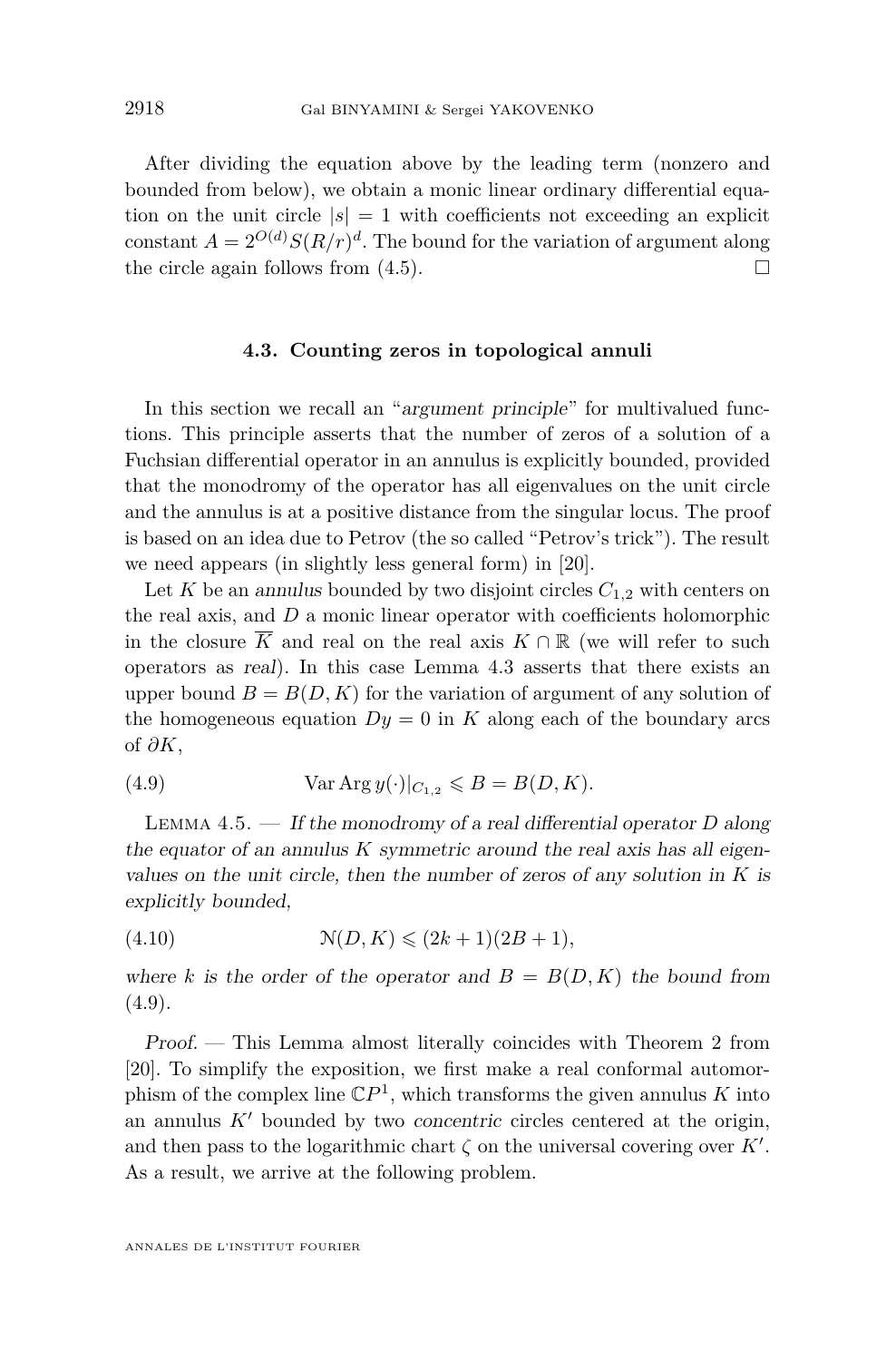Let  $\widehat{\Pi}$  be the "vertical" strip  $c_-\leq \text{Re}\,\zeta \leq c_+$  and  $D$  a linear ordinary operator with coefficients holomorphic in  $\hat{\Pi}$ ,  $2\pi$ i-periodic in this strip and real on  $\Pi \cap \mathbb{R}$ . Let *B* be the upper bound for the variation of argument of any solution of the equation  $Dy = 0$  along the segment of length  $2\pi$  on any of the lines  $\text{Re}\,\zeta = c_+$ . Because of the periodicity, the shift operator  $\mathbf{M} : y(\cdot) \mapsto y(\cdot + 2\pi i)$  is an automorphism of the space of solutions of the equation, corresponding to the monodromy of the original equation in the annulus.

We need to show that if all eigenvalues of **M** are of unit modulus,  $|\mu| = 1$ , then the number of zeros of any solution in the rectangle  $\Pi = \prod_{i=1}^{n} \cap \{ |Im \zeta| \leq \frac{1}{n} \}$  $2\pi$ } is at most  $(k+1)(2B+1)$ ; this is equivalent to the assertion of the Lemma.

By the argument principle, it is sufficient to place an upper bound on the variation of argument of any solution  $f$  of the equation  $Df = 0$  along the perimeter of the rectangle, which consists of two vertical segments on the lines  $\text{Re}\,\zeta = c_{\pm}$  and two horizontal segments

$$
S_{\pm}=\{\mathop{\rm Im}\nolimits\zeta=\pm2\pi,\ c_-\leqslant\mathop{\rm Re}\nolimits\zeta\leqslant c_+\}.
$$

The contribution of the vertical segments is explicitly given by the assumptions of the lemma; it does not exceed 2*B*. It remains to estimate the variation of arguments along the horizontal segments. Each increment of Arg  $f(\zeta)$  by an angle  $\pi$  or more on a connected interval of  $\zeta$  implies, by an intermediate value theorem, that at some point  $\zeta_0$  on this interval the imaginary part  $\text{Im}(\mu f(\zeta_0))$  vanishes, for an arbitrary choice of the complex number  $\mu \neq 0$ . This observation implies the inequality

$$
\text{Var } \text{Arg } f|_{S_{\pm}} \leq \pi(\nu_{\pm} + 1), \qquad \nu_{\pm} = \{ \zeta \in S_{\pm} : \text{Im}(\mu^{\mp 1} f(\zeta)) = 0 \}
$$

valid for any complex number  $\mu \neq 0$ . In general, one has no explicit control over the imaginary part of a solution along the segments  $S_{\pm}$ . However, if *f* is real on the real segment  $S_0 = \Pi \cap \mathbb{R}$ , then by the Schwarz symmetry principle,  $f(\zeta + 2\pi i) = \overline{f(\zeta - 2\pi i)}$  for  $\zeta \in \Sigma_0$ . Therefore for any  $\mu$  with  $|\mu| = 1$ ,

$$
Im(\mu^{\mp 1}f)|_{S_{\pm}} = Im(\mu^{\mp 1}M^{\pm 1}f)|_{S_0} = \mathbf{P}_{\mu}f|_{S_0},
$$

where  $P_\mu$  is the Petrov operator

(4.11) 
$$
\mathbf{P}_{\mu} = \frac{1}{2i} (\mu^{-1} \mathbf{M} - \mu \mathbf{M}^{-1}).
$$

This yields an inequality relating the number  $N(f,\Pi)$  of complex zeros of a real solution *f* in the rectangle Π to the number of real zeros of the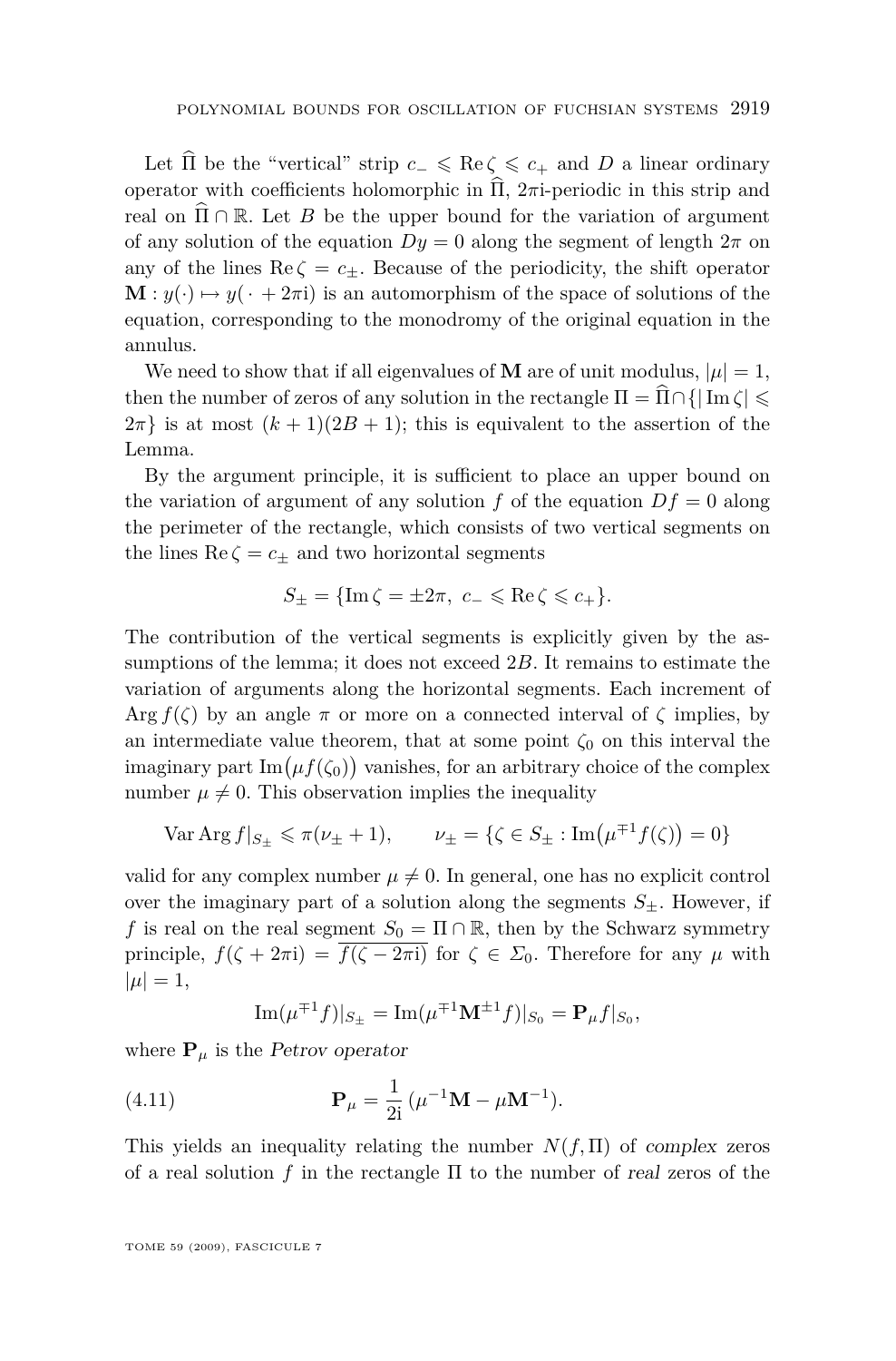function  $f' = \mathbf{P}_{\mu} f$  on  $S_0 \subset \Pi$ : for any  $\mu$  with  $|\mu| = 1$ ,

$$
(4.12) \quad N(f,\Pi) \leq \frac{1}{2\pi} \left( 2B + 2\pi \Big( N(f',S_0) \Big) + 1 \right) \leq (2B+1) + N(f',\Pi).
$$

This inequality is a complex analog for the Rolle inequality relating the number of zeros of a real smooth function and its derivative. The inequality remains valid also in the case when  $f' = \mathbf{P}_{\mu} f \equiv 0$ , if we set  $N(0, \Pi) = 0$ . This follows from the symmetry of the function *f* (the contributions of Var Arg  $f$  along the segments  $S_{+}$  cancel each other).

To complete the proof of the Lemma, we show that the product (composition) of operators  $P_D = \prod_i P_{\mu_i}^{m_i}$  (where  $\mu_i$  range over the eigenvalues of the monodromy operator **M** and  $m_i$  over the corresponding multiplicities) vanishes on the linear space of solutions of the operator  $Dy = 0$  in  $\Pi$ . This assertion is an analog of the Hamilton–Cayley theorem for the Petrov operators.

Indeed, suppose **M** is a Jordan block of size  $m$  with an eigenvalue  $\mu$  and let  $0 \subset V_1 \subset \cdots \subset V_{\mu_i} \subset 0$  denote the corresponding flag. Then **M** acts on *V*<sub>*j*+1</sub>/*V*<sub>*j*</sub> as multiplication by  $\mu$ , and  $P_\mu$  acts by zero. Thus  $P_\mu V_{j+1} \subset V_j$ and it follows that  $P_{\mu}^{m} = 0$ . It remains to note that Petrov operators with different numbers  $\mu$  commute with each other.

Now the proof of the Lemma for functions real on  $\mathbb R$  is straightforward: if  $Df = 0$ , then  $P_D f = 0$ , and by (4.12), the number of isolated zeros of f does not exceed  $k(2B+1)$ , where *k* is the order of *D*, equal to the number of the Petrov operators forming the product **P**.

Finally consider the case where *f* is a general complex valued solution. By the same argument as above, the total number of zeros of *f* in  $\Pi \cap \{|\operatorname{Im} \zeta| \leq \epsilon\}$ 2*π}* does not exceed

(4.13) 
$$
B + \frac{1}{2\pi} \left( \text{Var Arg } f|_{S_+} + \text{Var Arg } f|_{S_-} \right).
$$

Assume that  $\text{Im } f|_{S_+} \neq 0$  (if this assumption fails, consider Re  $f|_{S_+}$  instead). Let  $f_{\pm}$  denote the function which agrees with Im( $\mathbf{M}^{\pm}f$ ) on  $S_0$  and is extended analytically onto  $\Pi$ . The values of  $f^{\pm}$  on  $S_0$  correspond to the imaginary part of  $f$  on  $S^{\pm}$  respectively.

Since *D* is a real operator,  $f^{\pm}$  is again a solution of the equation  $Dy = 0$ . These functions are real on  $S_0$ , the previous considerations apply, and we conclude that

$$
\text{Var } \text{Arg } f|_{S_{\pm}} \leqslant 2\pi N(f^{\pm}, S_0) \leqslant k(2B + 1).
$$

Combining this with  $(4.13)$  we finally obtain the bound  $(4.10)$ .

ANNALES DE L'INSTITUT FOURIER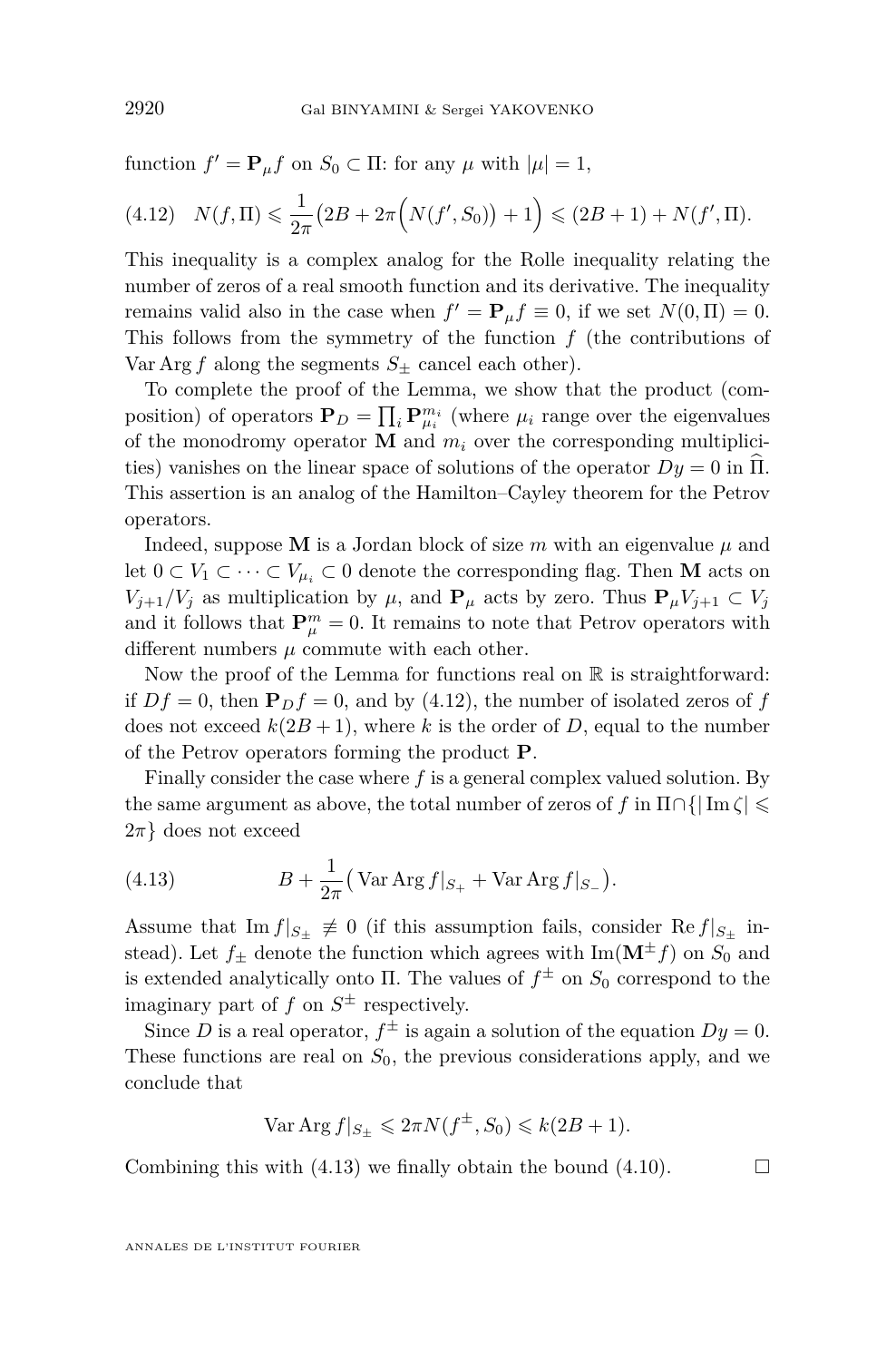#### **4.4. Symmetrization**

<span id="page-31-0"></span>In order to apply Lemma [4.5,](#page-28-0) to a given annulus, one needs the assumption that the coefficients of the operator  $D$  are real on the real axis, eventually after the rotation of the axis. In this section we show that this additional assumption can in fact always be achieved, if the operator *D* is obtained from a system of linear differential equations [\(1.1\)](#page-2-0). This construction will be referred to as the symmetrization of the operator relative to a given axis.

Let  $f \in \mathcal{O}(U)$  be a function holomorphic in an open domain  $U \subset \mathbb{C}$ . The function  $f^{\dagger}$ , defined in the domain  $U^{\dagger}$  by the formula

(4.14) 
$$
f^{\dagger}(t) = \overline{f(\overline{t})}, \qquad t \in U^{\dagger} = \{\overline{t} : t \in U\},
$$

(the bar stands for the complex conjugacy) will be called a reflection of *f* in the real axis. Obviously,  $f^{\dagger}$  is holomorphic,  $f^{\dagger} \in \mathscr{O}(U^{\dagger})$ . For polynomials the reflection consists replacing all (constant) coefficients by their complex conjugates:

$$
p(t) = \sum_{k=0}^{m} c_k t^k \iff p^{\dagger}(t) = \sum_{k=0}^{m} \bar{c}_k t^k, \qquad c_0, \dots, c_m \in \mathbb{C},
$$

and it extends to the rational functions in the obvious way.

Let  $U = U^{\dagger} \subseteq \mathbb{C}$  be a domain symmetric with respect to the real axis  $\mathbb{R}$  ⊂ C. A C-linear subspace  $L \subseteq \mathcal{O}(U)$  of functions defined in *U*, is called symmetric (with respect to the real line), if together with each function  $f \in \mathcal{O}(U)$  it contains the function  $f^{\dagger}$ . A symmetric subspace is closed under taking the real/imaginary part on  $U \cap \mathbb{R}$ : for any  $f \in L$  the functions  $\text{Re } f|_{U \cap \mathbb{R}}$  and  $\text{Im } f_{U \cap \mathbb{R}}$  can be analytically continued from the subset of real points of *U* onto the entire domain *U* using the formulas Re  $f = \frac{1}{2}(f(t) +$  $f^{\dagger}(t)$ ), Im  $f = \frac{1}{2i}(f(t) + f^{\dagger}(t))$  respectively. A symmetric linear space (in case it is finite-dimensional) always admits a basis of functions real on *U* ∩ R. A monic linear ordinary differential operator  $D \in \mathcal{O}(U)[\partial]$  defines a symmetric space of solutions, if and only if its coefficients are real on R, *i.e.,*  $D \in \mathscr{O}_{\mathbb{R}}(U \cap \mathbb{R})[\partial]$ . Such operators will be referred to as real (on ℝ).

Any finite-dimensional subspace  $L \subset \mathcal{O}(U)$  of functions can be embedded into the symmetric completion  $L^{\ominus} = L + L^{\dagger}$  by simply adjoining the reflections  $f^{\dagger}$  of all elements  $f \in L$ . As a consequence, each linear operator  $D \in \mathcal{O}(U)[\partial]$  can be considered as a "right factor" of a real operator  $D^{\ominus} \in \mathscr{O}_{\mathbb{R}}(U \cap \mathbb{R})[\partial]$  of higher order with real coefficients, which vanishes on all functions from  $L^{\ominus}$ . However, the slope  $\angle D^{\ominus}$  of the operator may increase uncontrollably (relatively to  $\angle D$ ) after such symmetrization.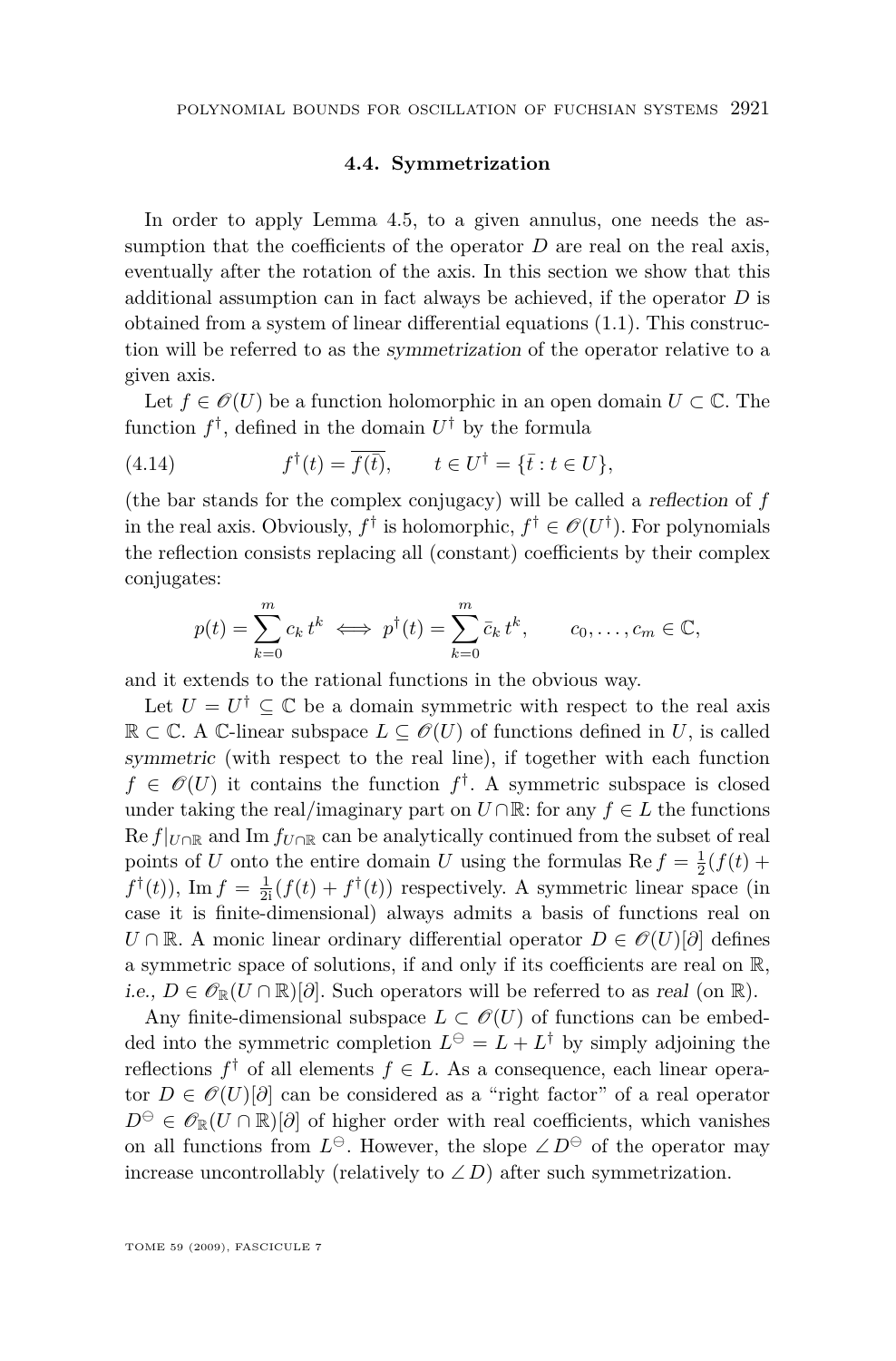<span id="page-32-0"></span>Example 4.6. — The function  $f(t) = 1 + \frac{1}{100} t^{100}$  satisfies a first order equation

$$
y' - \frac{t^{99}}{1 + \frac{1}{100}t^{100}}y = 0
$$

which has very small (in the absolute value) coefficient in the disk  $|t| < \frac{1}{2}$ and the slope  $\angle D$  very close to 1. On the other hand, the symmetrization  $L^{\ominus}$  is generated by the functions 1 and  $t^{100}/100$  and is defined by the second order equation

$$
y'' - \frac{99}{t}y' = 0.
$$

This equation has uniformly large coefficients in the same disk (and a pole at the origin). Even the slope of the corresponding second order operator is relatively large,  $\angle D^{\ominus} = 99$ .

However, at the level of linear first order systems the symmetrization can be achieved very easily. Let  $\Omega^{\dagger} \in \mathscr{F}_{n,m}$  be the rational matrix 1-form built from the 1-form  $\Omega \in \mathscr{F}_{n,m}$  on  $\mathbb C$  by the reflection in the real axis as above (replacing all coefficients of the entries  $\omega_{ij}$  by their conjugates). Then each solution of the reflected system  $dX^{\dagger} = \Omega^{\dagger} \cdot X^{\dagger}$  can be obtained by reflection of the corresponding solution of the initial system  $dx = \Omega x$  $(1.1)$  and vice versa. Therefore the symmetric linear space  $L^{\ominus}$  spanned by all components of a solution of the system

(4.15) 
$$
dy = \Omega^{\ominus} y, \qquad \Omega^{\ominus} = \begin{pmatrix} \Omega \\ & \Omega^{\dagger} \end{pmatrix}, y \in \mathbb{C}^{2n},
$$

includes among its solutions the symmetrization of the solution of the initial system. Reducing the doubled system (4.15) to a scalar equation, one obtains an explicit expression for the operator  $D^{\ominus}$ .

Clearly, one can replace the real axis  $\mathbb{R} \subseteq \mathbb{C}$  by any (real one-dimensional) line  $\ell$  in the complex plane  $\mathbb{C}$ . Any such line can be mapped to the real axis by a suitable affine transformation  $\varphi : \mathbb{C} \to \mathbb{C}$  (in fact, rotation and translation suffice). The corresponding reflection operator replacing [\(4.14\)](#page-31-0), can be explicitly written as follows,

$$
f \mapsto f_{\ell}^{\dagger} = (f \circ \varphi)^{\dagger} \circ \varphi^{-1}.
$$

Let now *U* be an arbitrary concentric annulus free from singular points of a Fuchsian system  $\Omega \in \mathscr{F}_{n,m}$ . Among all systems obtained by reflection of the matrix 1-form  $\Omega$  in different axes  $\ell$  passing through the center, one can always find a system (denote it again by  $\Omega^{\dagger}$ ) whose singular points (except for the singular point at the center) will be sufficiently far away from the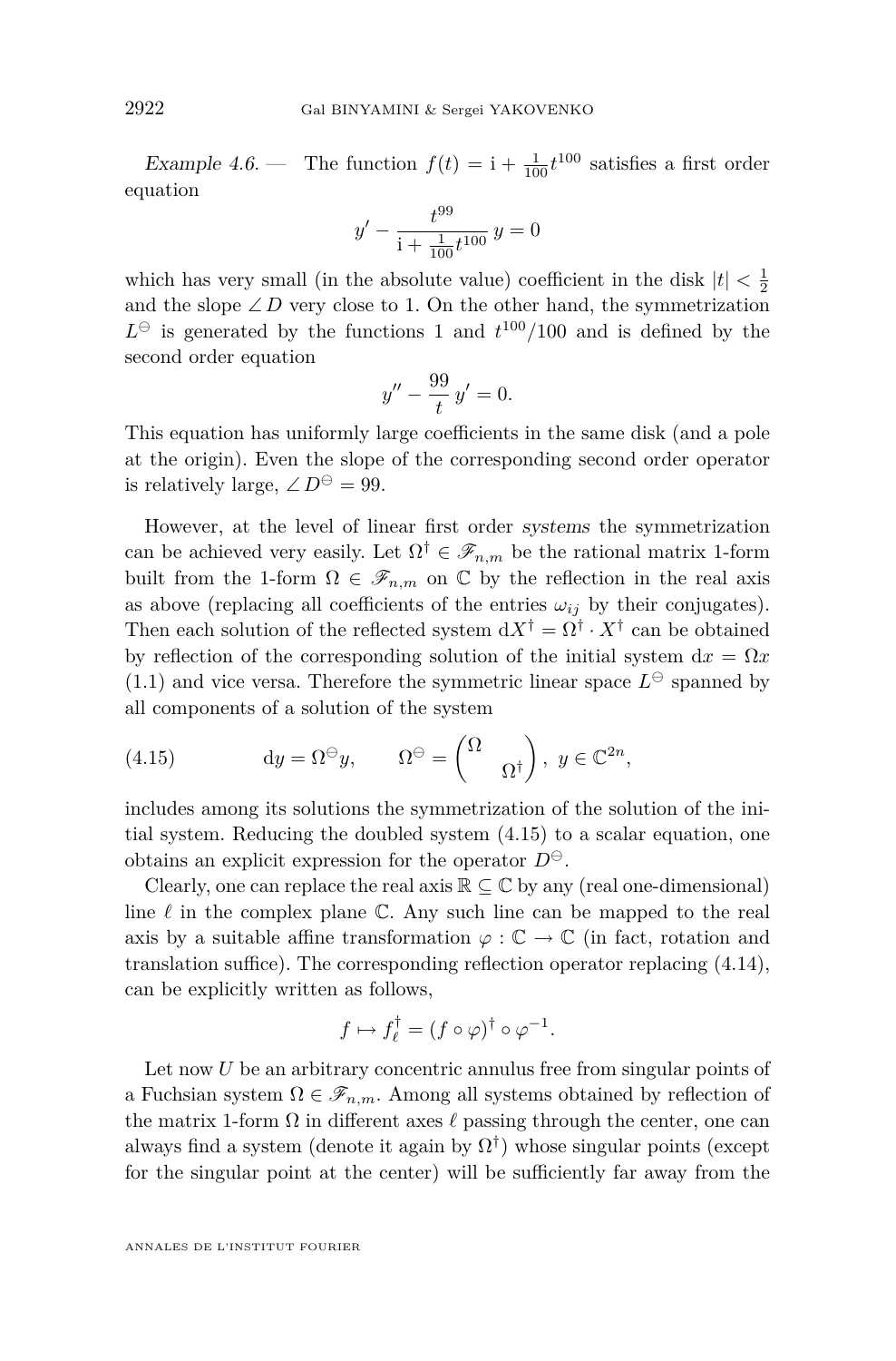<span id="page-33-0"></span>singularities of  $\Omega$ . More precisely, we can always guarantee that the matrix form  $\Omega^{\ominus}$  of the symmetrized system [\(4.15\)](#page-32-0) satisfy the inequality

(4.16) 
$$
R_{\flat}(\Omega^{\ominus}) \leq R_{\flat}(\Omega)^{\nu}, \qquad \nu = O(n+m),
$$

with an explicit constant in  $O(\cdot)$ . Indeed, the norms of the residues of the symmetrized system are majorized by the norms of residues of  $\Omega$  (residues of the matrix form  $\Omega^{\dagger}$  have the same norm as those of  $\Omega$ ). As for the distances between the singular locus  $\Sigma = {\tau_j}$  and its mirror image  $\Sigma^{\dagger} = \Sigma_{\ell}^{\dagger}$ , we can show that that they can be offset by a suitable rotation of the axis of the symmetry  $\ell \subset \mathbb{C}$ . Indeed, rotation of  $\ell$  by an angle  $\alpha$  results in the rotation of  $\Sigma_{\ell}^{\dagger}$  by the angle 2 $\alpha$ . Yet for any two *m*-point sets  $A, B \subset \{\tau = 1\}$  on the unit circle, one can always find a rotation  $\rho$  of the circle so that the arclength distance between the points of *A* and  $\rho(B)$  will not exceed  $2\pi/m^2$ (a simple consequence of the pigeonhole principle). This shows that even in the worst case when the singular locus belongs to a single circle, the distance between *Σ* and *Σ†* can always be assumed bounded from below. The general case of arbitrary singular locus can be immediately reduced to this case by controlling the angular distance between the loci and their distance from the center.

#### **4.5. Demonstration of Theorem [1.5](#page-5-0)**

Consider an arbitrary Fuchsian linear system [\(1.1\)](#page-2-0) from the Fuchsian class  $\mathscr{F}_{n,m}$  with the matrix form  $\Omega$  the corresponding system of linear equations in the affine chart *t* as in [\(3.5\)](#page-18-0).

This system after reduction to a linear differential equation of order *n* takes the form [\(3.6\)](#page-20-0) with the coefficients  $a_0, \ldots, a_n \in \mathbb{C}[t]$  of the corresponding differential operator *D* of degree  $d \leq n^2m$  and the slope not exceeding  $R^{2^{O(n^2m)}}$ ,  $R = R_b$ , by Lemma [3.1.](#page-17-0) Solutions of this equation are analytic outside the singular locus  $\Sigma = {\tau_0, \ldots, \tau_m}$ , though the leading coefficient  $a_0$  vanishes at some other points as well (apparent singularities) of the equation).

Moreover, for any singular point  $\tau \in \Sigma$ , one can find a real line  $\tau \in$  $\ell \subset \mathbb{C}$  ("axis of symmetry") passing through this point, such that the linear operator  $D^{\ominus}$  obtained by symmetrization of *D* in this axis has the order 2*n* and the slope bounded by the same double exponential expression  $R^{2^{O(n^2m)}}$ . Indeed, one has to apply Lemma [3.1](#page-17-0) to the symmetrized system [\(4.15\)](#page-32-0), in which  $\Omega^{\dagger}$  is the result of reflection of  $\Omega$  in  $\ell$  and note that the carpeting function will be replaced by a polynomially equivalent one (4.16).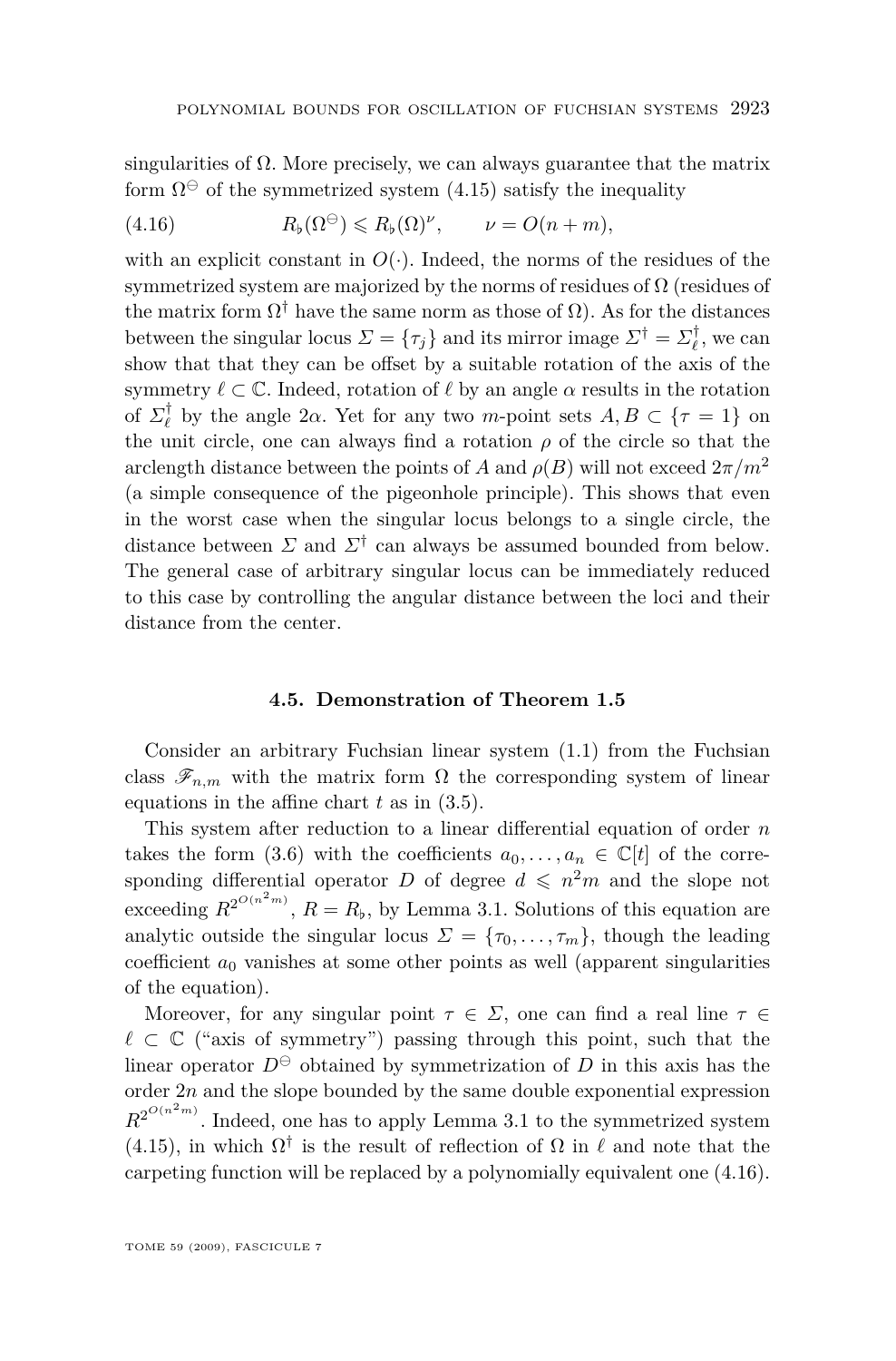

Figure 4.1. "Thick slits" and genuine slits.

Abusing the language, we will say that the operator *D* admits an axis of symmetry.

Consider the system of "thick slits" of the disk  $K_R = \{|t| \leq \mathbb{R}\}\$ as follows (see Fig. [4.5\)](#page-33-0):

- (1) annuli  $\{\frac{1}{4} \leq |t \tau_j| \leq \frac{1}{2}\}$  around each singular point  $\tau_j \in \Sigma$ ;
- (2) rectangular strips of width  $\frac{1}{2}$  along all segments  $[\tau_i, \tau_j]$  (these segments should be axes of symmetry for these rectangles);
- (3) rectangular strips of with  $\frac{1}{2}$  along the segment connecting  $\tau_j$  with the exterior circle  $\partial K_R = \{|t| = R\}.$

By elementary geometric considerations it is clear that one can construct a system of genuine slits of  $K_R \setminus \Sigma$  as follows:

- (1) these slits are only circular arcs and line segments;
- (2) they subdivide  $K_R \setminus \Sigma$  into simply connected polygonal domains and punctured disks;
- (3) each slit (circular or straight) is at least *r*-distant from the null locus of the leading coefficient  $V = \{a_0 = 0\}$ , where  $1/r = O(n^2m)$ ;
- (4) the total length of the slits is bounded by  $O(m^2R)$ .

Indeed, even if all  $d = m^2n$  points from *V* belong to a given annulus or a rectangular strip of width  $O(1)$ , one can always find a circle (resp., line segment) which is at least  $O(1/d)$ -distant from *V*.

We can now assemble all bounds given by Lemma [3.1,](#page-17-0) Lemmas [4.3](#page-26-0) in common terms relevant to the Fuchsian class  $\mathscr{F}_{n,m}$  and the carpeting function  $R = R$ <sup> $\flat$ </sup> on it. The variation of arguments of any linear combination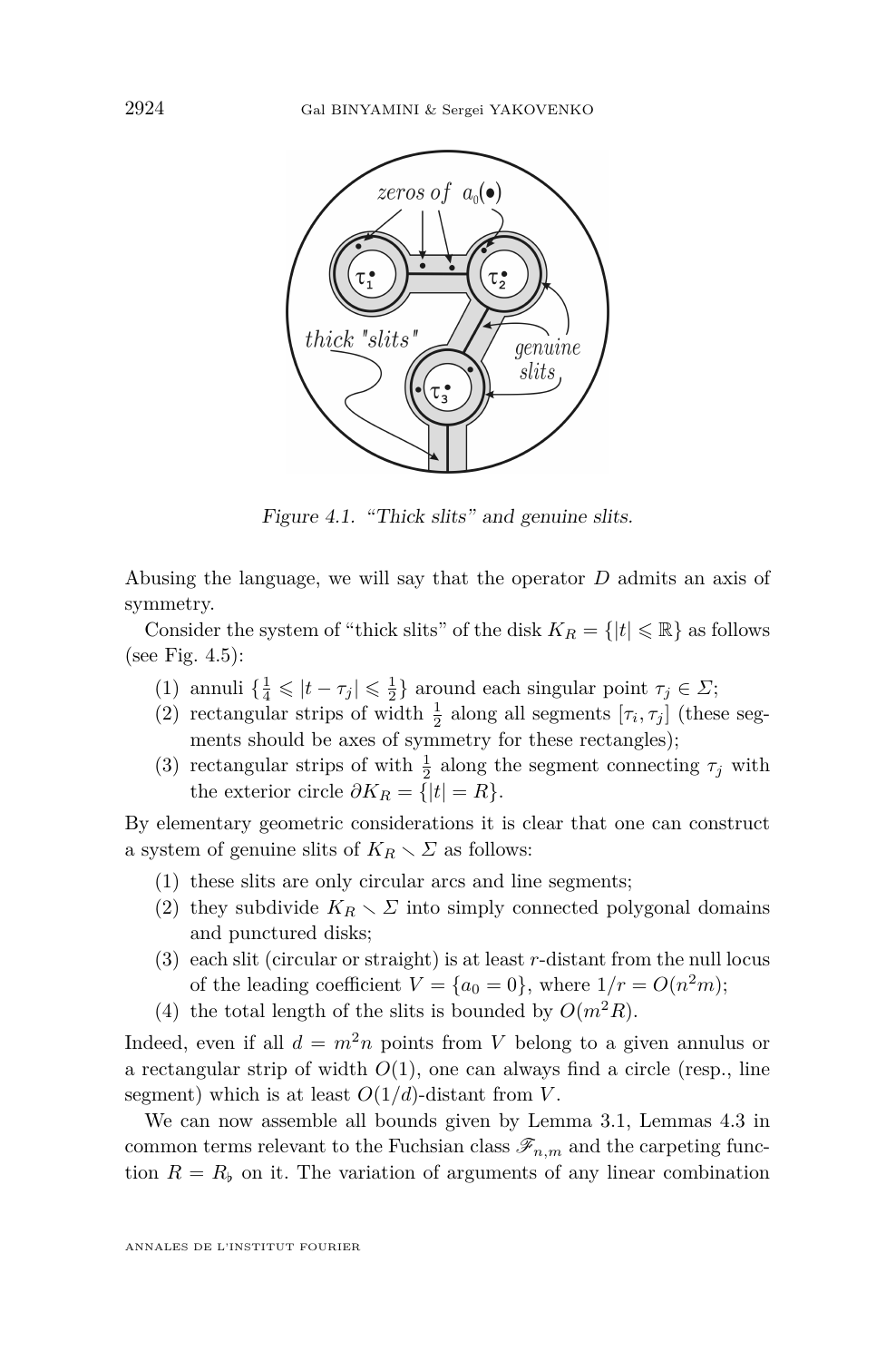<span id="page-35-0"></span>of solutions of the system is explicitly bounded along all slits constructed above, and using the argument principle for simply connected pieces (resp., Lemma [4.5](#page-28-0) for annuli), we arrive at the explicit bounds for the counting function.

Obviously, in all products  $(4.3)$ ,  $(4.6)$  and hence in  $(4.10)$ , the double exponential term  $S = R^{2^{O(d)}}$  absorbs all other terms without changing the asymptotic behavior of the entire products, which ultimately proves the bound asserted in Theorem [1.5.](#page-5-0)

#### BIBLIOGRAPHY

- [1] S. BASU  $\&$  N. VOROBJOV, "On the number of homotopy types of fibres of a definable map", J. Lond. Math. Soc. (2) **76** (2007), no. 3, p. 757-776.
- [2] G. Binyamini, D. Novikov & S. Yakovenko, "On the number of zeros of Abelian integrals. A constructive solution of the Infinitesimal Hilbert Sixteenth Problem", 2008, Preprint, ArXiv:0808.2952 [math.DS], p. 1-48, to appear in Inventiones Mathematicae.
- [3] A. A. Glutsyuk, "Upper bounds of topology of complex polynomials in two variables", Mosc. Math. J. **5** (2005), no. 4, p. 781-828, 972.
- [4] ——— , "An explicit formula for period determinant", Ann. Inst. Fourier (Grenoble) **56** (2006), no. 4, p. 887-917.
- [5] A. A. Glutsyuk & Y. Ilyashenko, "The restricted infinitesimal Hilbert 16th problem", Dokl. Akad. Nauk **407** (2006), no. 2, p. 154-159.
- [6] ——— , "Restricted version of the infinitesimal Hilbert 16th problem", Mosc. Math. J. **7** (2007), no. 2, p. 281-325, 351.
- [7] D. Y. GRIGOR'EV & N. N. VOROBJOV, JR., "Solving systems of polynomial inequalities in subexponential time", J. Symbolic Comput. **5** (1988), no. 1-2, p. 37-64.
- [8] A. Grigoriev, "Singular perturbations and zeros of Abelian integrals", PhD Thesis, Weizmann Institute of Science, Rehovot, December 2001.
- [9] ——— , "Uniform asymptotic bound on the number of zeros of Abelian integrals", 2003, Preprint ArXiv:math.DS/0305248.
- [10] J. Heintz, M.-F. Roy & P. Solernó, "Sur la complexité du principe de Tarski-Seidenberg", Bull. Soc. Math. France **118** (1990), no. 1, p. 101-126.
- [11] Y. ILYASHENKO, "Centennial history of Hilbert's 16th problem", Bull. Amer. Math. Soc. (N.S.) **39** (2002), no. 3, p. 301-354 (electronic).
- [12] ——— , "Some open problems in real and complex dynamical systems", Nonlinearity **21** (2008), no. 7, p. T101-T107.
- [13] Y. Ilyashenko & S. Yakovenko, Lectures on Analytic Differential Equations, Graduate Studies in Mathematics, vol. 86, American Mathematical Society, Providence, RI, 2008, xiv+625 pages.
- [14] A. G. KHOVANSKII, "Real analytic manifolds with the property of finiteness, and complex abelian integrals", Funktsional. Anal. i Prilozhen. **18** (1984), no. 2, p. 40- 50.
- [15] ——— , Fewnomials, Translations of Mathematical Monographs, vol. 88, American Mathematical Society, Providence, RI, 1991, Translated from the Russian by Smilka Zdravkovska, viii+139 pages.